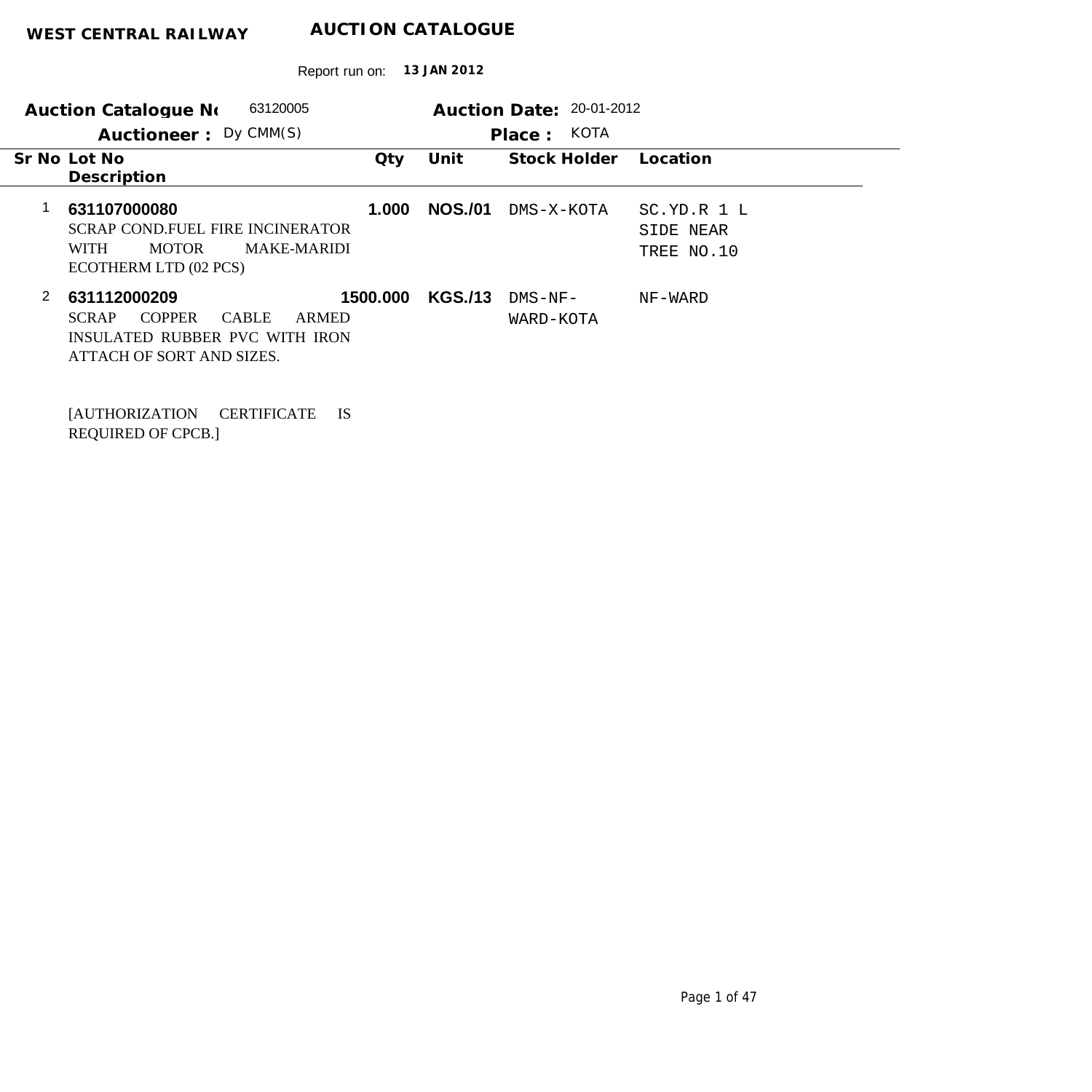DT.20.06.2010

| 13 JAN 2012<br>Report run on:                                                                                                                                                                                                                                                                                       |        |                |                                                   |                                                        |  |  |  |
|---------------------------------------------------------------------------------------------------------------------------------------------------------------------------------------------------------------------------------------------------------------------------------------------------------------------|--------|----------------|---------------------------------------------------|--------------------------------------------------------|--|--|--|
| 63120006<br><b>Auction Catalogue No</b><br>Auctioneer: Dy CMM(S)                                                                                                                                                                                                                                                    |        |                | Auction Date: 20-01-2012<br><b>KOTA</b><br>Place: |                                                        |  |  |  |
| Sr No Lot No<br>Description                                                                                                                                                                                                                                                                                         | Qty    | Unit           | <b>Stock Holder</b>                               | Location                                               |  |  |  |
| 1<br>KTT631108099<br>98080015<br><b>SCRAP CMS XING</b><br>1-SC.CMS XING 52 KG 1:12 (PSC) = $4.716$<br><b>MTS</b><br>2-SC.CMS XING 52 KG 1:12 (W)= 5.760<br><b>MTS</b><br><b>S/HOLDER</b><br>(FOR<br><b>INF.NO.)SS.11</b><br>NO.SE/PW/VMA/35/10-11/THUR YD.(MP)<br>DT.18.10.10<br>MODE OF DELIVERY BY ACTUAL WT.     | 10.476 | <b>MTS./15</b> | SSE/PW/VMA                                        | THUR YD. KM-<br>$743/31-$<br>$744/1.$ [M.P.<br>J       |  |  |  |
| 2<br>KTT631108100<br>98080015<br><b>SCRAP CMS XING</b><br>1-SC.CMS XING 52 KG 1:12 (W) = $5.120$<br><b>MTS</b><br>2-SC.CMS XING 52 KG $1:12$ (PSC) = 3.930<br><b>MTS</b><br>(FOR<br><b>S/HOLDER</b><br><b>INF.NO.)SS.11</b><br>NO.SE/PW/VMA/38/10-11/CMU YD.(RAJ.)<br>DT.21.10.10<br>MODE OF DELIVERY BY ACTUAL WT. | 9.050  | <b>MTS./15</b> | SSE/PW/VMA                                        | $KM-758/2-$<br>$4,758/32-$<br>34.                      |  |  |  |
| 3<br>KTT631109144<br>98011285<br>SCRAP RAILS 90 R/90 LBS U/S = $170$ NOS<br>1693.32<br>RM<br>(FOR<br><b>S/HOLDER</b><br>$=$<br><b>INF.NO.)SS.11</b><br>NO.SSE/PWAY/N/KOTA/11-12/05                                                                                                                                  |        |                | 75.538 MTS./15 SSE/PW/N/KO<br>TA                  | TP GOODS<br>YARD<br>KTT/1249 TO<br>1257 DSK<br>SIDING. |  |  |  |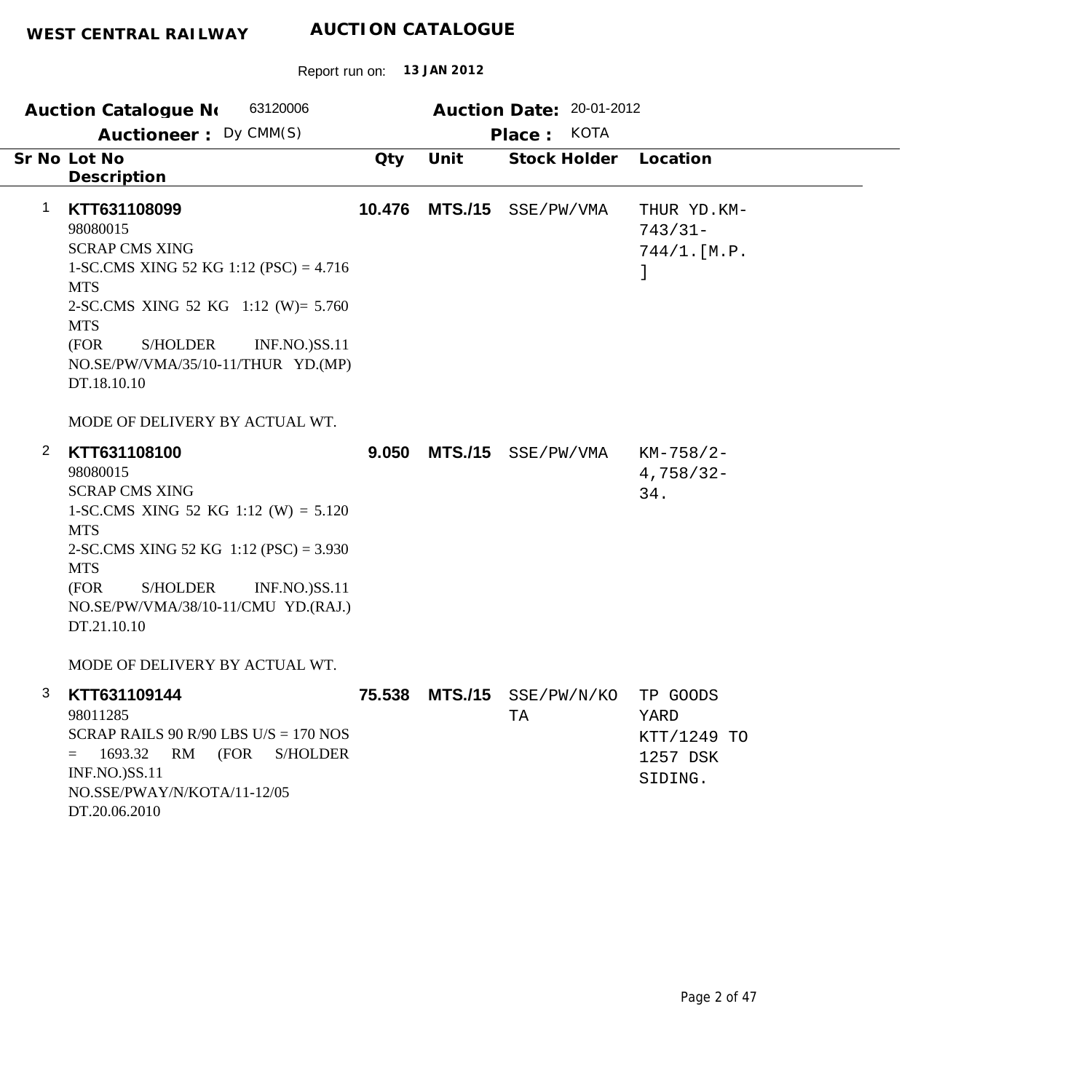|   | Sr No Lot No<br>Description                                                                                                                                                                                                                                                                                                                                                                            | Qty    | Unit           | Stock Holder                     | Location                                                                                    |
|---|--------------------------------------------------------------------------------------------------------------------------------------------------------------------------------------------------------------------------------------------------------------------------------------------------------------------------------------------------------------------------------------------------------|--------|----------------|----------------------------------|---------------------------------------------------------------------------------------------|
| 4 | KTT631109145<br>98011285<br>SCRAP GUARD RAIL 52 KG OF BRIDGE<br>HEAVING NOTCHES IN FLANGES (FOR<br>INF.NO.<br>SS.11<br><b>S/HOLDER</b><br>NO.KTT/RMA/DRF/RAILS/000116<br>DT.12.07.2011.                                                                                                                                                                                                                | 13.198 | <b>MTS./15</b> | SSE/PW/RMA                       | DRF YARD<br>$KM-874/13-$<br>15.                                                             |
|   | MODE OF DELIVERY BY ACTUAL WT.                                                                                                                                                                                                                                                                                                                                                                         |        |                |                                  |                                                                                             |
| 5 | KTT631109148<br>98030103<br>SCRAP U/S CHECK RAIL, WING RAIL,<br>TONGUE RAIL, NOSE XING 52 KG/90 R<br><b>INF.NO.)SS.11</b><br>(FOR<br>S/HOLDER<br>NO.SSE/PWAY/N/KOTA/2011-12/1<br>DT.18.04.2011.<br>MODE OF DELIVERY BY ACTUAL WT.                                                                                                                                                                      | 27.756 | <b>MTS./15</b> | $SSE/PW/N/KO$ $KM-945/23-$<br>ТA | $25$ , KM-<br>$945/10 - 12$<br>BEHIND ARE<br>STN.ARE TP<br>1005-1001<br>$KM-944/22-$<br>24. |
| 6 | KTT631110154                                                                                                                                                                                                                                                                                                                                                                                           |        |                | 14.626 MTS./15 SSE/PW/SWM        | $KM-1029/6-$                                                                                |
|   | 98030103<br>1-SCRAP BILTUP XING 90 R 1 IN $8.5 =$<br>6.650 MTS<br>2-SCRAP CHECK RAIL 90 R FOR P&C $=$<br>1.304 MTS<br>3-SCRAP TONGUE RAIL 90 R 1 IN $8.5 =$<br>1.352 MTS<br>4-SCRAP TONGUE RAIL 60 KG 1:12 =<br>4.650 MTS<br>5-SCRAP TONGUE RAIL 52 KG 1:12 =<br>0.670 MTS<br>TOTAL = 14.626 MTS (FOR S/HODER<br>INF.NO.)SS.11 NO.SSE/PW/SWM/P&C/08<br>DT.13.09.2011<br>MODE OF DELIVERY BY ACTUAL WT. |        |                |                                  | 10.                                                                                         |
| 7 | KTT631110156<br>98011285<br>SCRAP RAIL 90 R 90 LBS = 66 NOS =<br>566.68 RM (FOR S/HODER INF.NO.)SS.11<br>NO.SSE/PW/SWM/RAIL/06 DT.12.09.2011                                                                                                                                                                                                                                                           |        |                | 25.280 MTS./15 SSE/PW/SWM        | $KM-1029/6-$<br>8.                                                                          |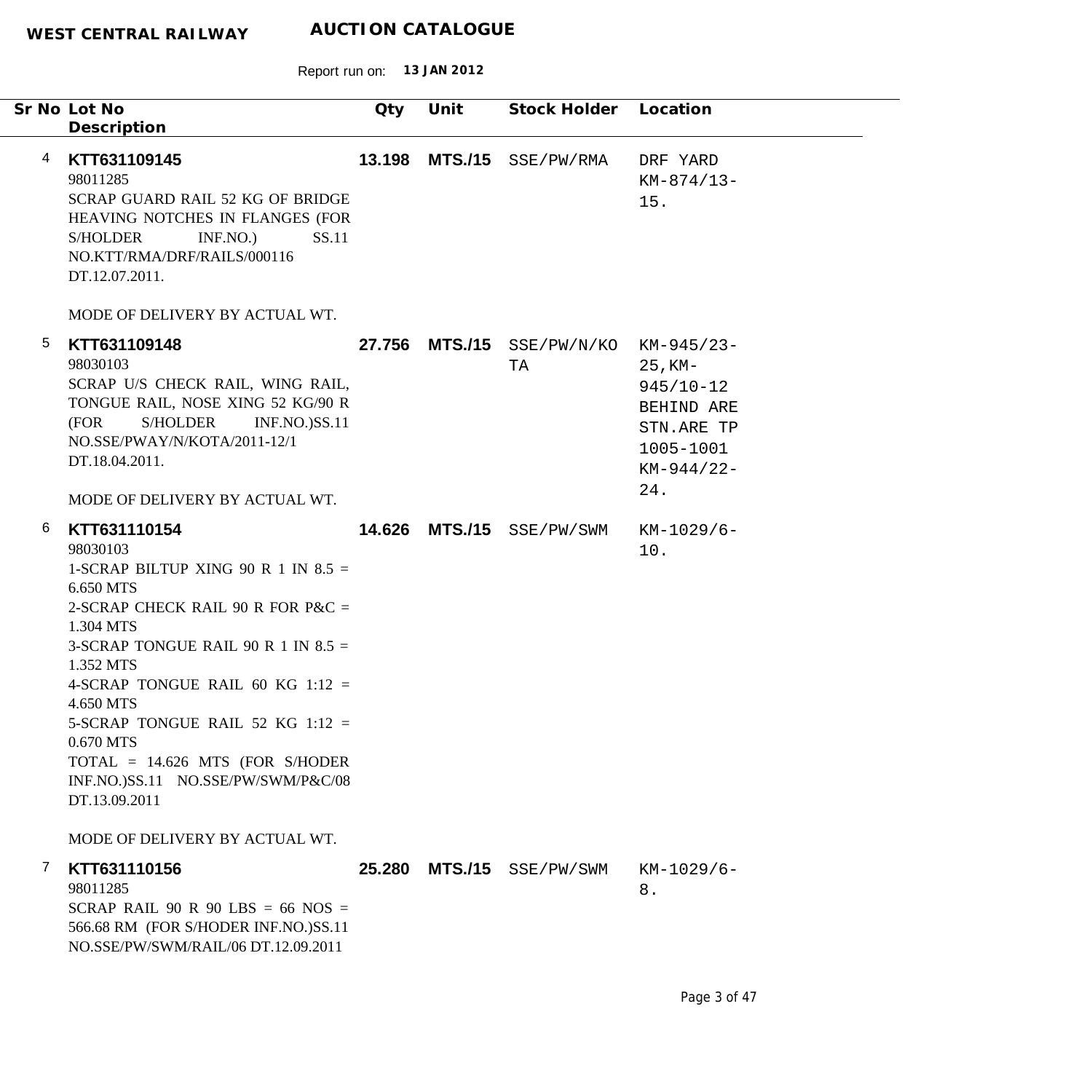| Sr No Lot No<br>Description                                                             |                                                                                                  | Qty    | Unit           | Stock Holder Location     |                                                                                                                                                                                                                                                                                    |
|-----------------------------------------------------------------------------------------|--------------------------------------------------------------------------------------------------|--------|----------------|---------------------------|------------------------------------------------------------------------------------------------------------------------------------------------------------------------------------------------------------------------------------------------------------------------------------|
| 8<br>KTT631111161<br>98011285<br>RM<br>197.77<br>INF.NO.)SS.11<br>DT.26.09.2011.        | SCRAP RAIL 60 KG U/S = 58 NOS =<br>(FOR<br><b>S/HOLDER</b><br>NO.SSE/PWAY/N/KOTA/11-12/09        | 11.933 |                | MTS./15 SSE/PW/N/KO<br>TA | STACK NO.1<br>RAIL 60 KG<br>KM-921/13<br>TO 921/15<br>BEHIND B<br>CABIN KTT =<br>42 NOS<br>STACK NO.2<br>RAIL 60 KG<br>$U/S$ KM-<br>921/29A TO<br>$921/27 A =$<br>16 NO.                                                                                                           |
| 9<br>KTT631111162<br>98011285<br>RM<br>698.88<br><b>INF.NO.)SS.11</b><br>DT.26.09.2011. | SCRAP RAIL 90 R/90 BS U/S = $86$ NOS =<br>(FOR<br><b>S/HOLDER</b><br>NO.SSE/PWAY/N/KOTA/11-12/09 |        | 31.176 MTS./15 | SSE/PW/N/KO<br>TA         | STACK NO.1<br>RAIL /90 R<br>90 LBS U/S<br>KM-921/11-<br>921/13 B<br>CABIN KTT =<br>40 NOS<br>STACK NO.2<br>RAIL 90 R<br>/90 BS TP<br>KTT/1361/A<br>TO 1379 F<br>BEHIND B<br>CABIN KTT =<br>28 NOS<br>STACK NO.3<br>RAIL 90 R<br>90 BS U/S<br>KM-921/26<br>TO 921/30A<br>$= 18$ NOS |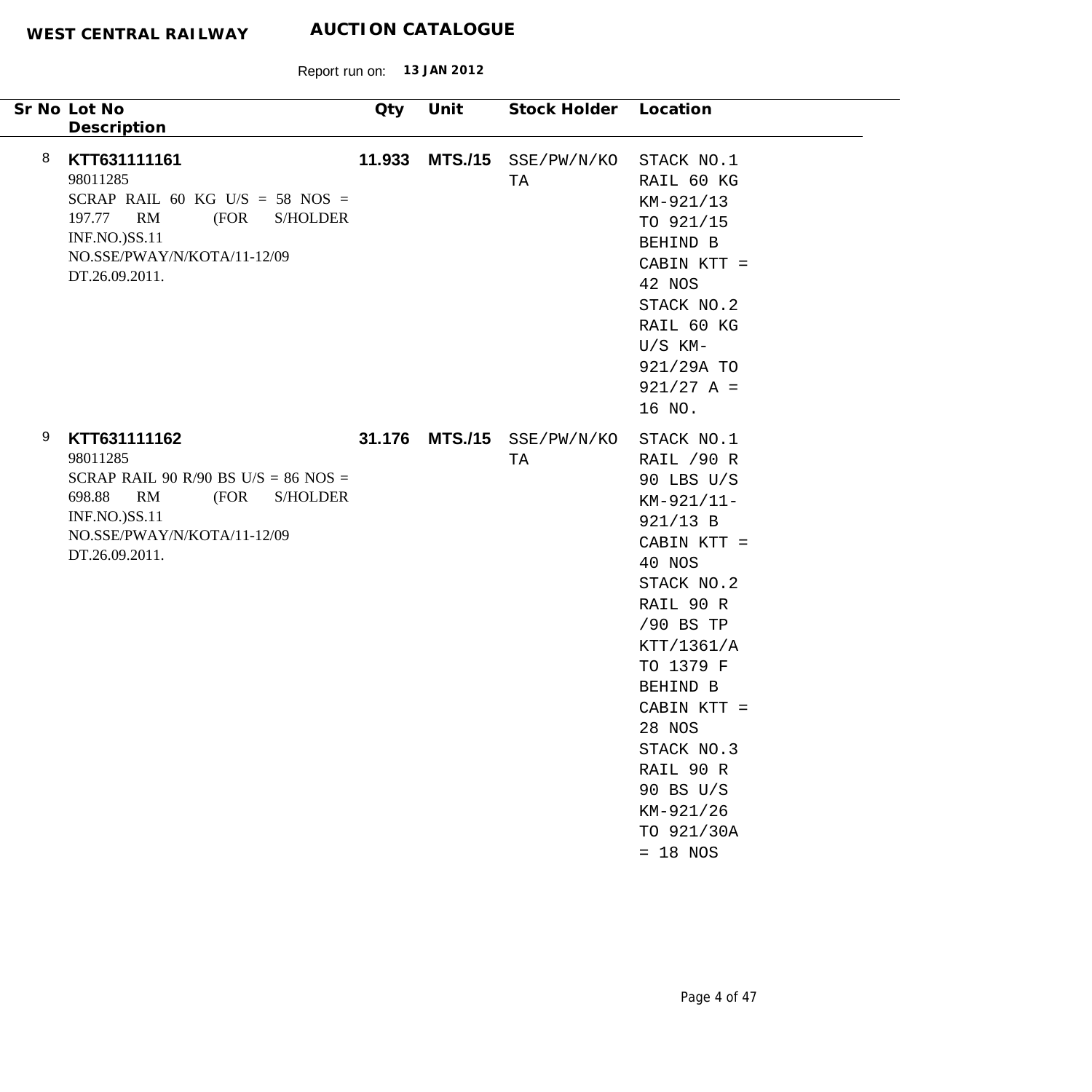|    | Sr No Lot No<br>Description                                                                                                                                                                                                                  | Qty    | Unit           | Stock Holder Location           |                                                                             |
|----|----------------------------------------------------------------------------------------------------------------------------------------------------------------------------------------------------------------------------------------------|--------|----------------|---------------------------------|-----------------------------------------------------------------------------|
| 10 | KTT631111166<br>98011285<br>US SCRAP RAIL 60 KG = 47 NOS = $177.92$<br>RM IN 2 STACK.(FOR S/HOLDER<br>INF.NO.)SS.11 NO.SSE/PW/BAZ/SOG<br>YD./11-12/03 DT.10.10.11                                                                            | 10.736 | <b>MTS./15</b> | SSE/PW/BAZ                      | $KM-2/17A-$<br>18A (RHS) &<br>$2/17 - 18$<br>(LHS) OHE<br>MAST SOG<br>YARD. |
| 11 | KTT631111176<br>98030103<br>SCRAP U/S 60 KG CMS XING PSC<br>WITHOUT FITTING<br>I-1 IN $12 = 03$ NOS<br>II-1 IN $8-1/2 = 06$ NOS (FOR S/HOLDER<br>INF.NO.)SS.11 NO.SSE/PW/S/KTT/2011-<br>12/729 DT.04.10.11<br>MODE OF DELIVERY BY ACTUAL WT. |        |                | 7.512 MTS./15 SSE/PW/S/KO<br>TA | KM-918/14-<br>16 KTSC<br>YARD.                                              |
| 12 | KTT631111177<br>98415418<br><b>SCRAP U/S WOODEN SLEEPER</b><br><b>INF.NO.)SS.11</b><br>S/HOLDER<br>(FOR<br>NO.SSE/PW/S/KTT/2011-12/724<br>DT.04.10.11<br>MODE OF DELIVERY BY ACTUAL WT.                                                      | 21.367 | <b>MTS./15</b> | SSE/PW/S/KO<br>TA               | SSE/PW/KOTA<br>'S OFFICE<br>COMPOUND.                                       |
| 13 | KTT631111184<br>98011285<br>SCRAP RAILS 90 R/90 LBS U/S = $167$ NOS<br>1774.93<br>RM<br>(FOR<br><b>S/HOLDER</b><br>$=$<br>INF.NO.)SS.11<br>NO.SSE/PW/N/GGC/SCRAP/11-12/03<br>DT.12.11.11                                                     | 79.180 | <b>MTS./15</b> | SSE/PW/N/GG<br>$\mathsf{C}$     | GGC UP<br>YD.KM-<br>$1093/15-$<br>1093/23.                                  |
| 14 | KTT631112189<br>98011285<br>SCRAP RAIL 52 KG = 77 NOS = $283.63$<br>RM<br>(FOR<br><b>S/HOLDER</b><br><b>INF.NO.)SS.11</b><br>NO.SSE/PWAY/VMA/02/11-12/CMU<br>YD./(RAJ.) DT.10.11.2011                                                        | 14.717 | <b>MTS./15</b> | SSE/PW/VMA                      | KM-757/30-<br>758/2, 758/2<br>$6 - 28.$                                     |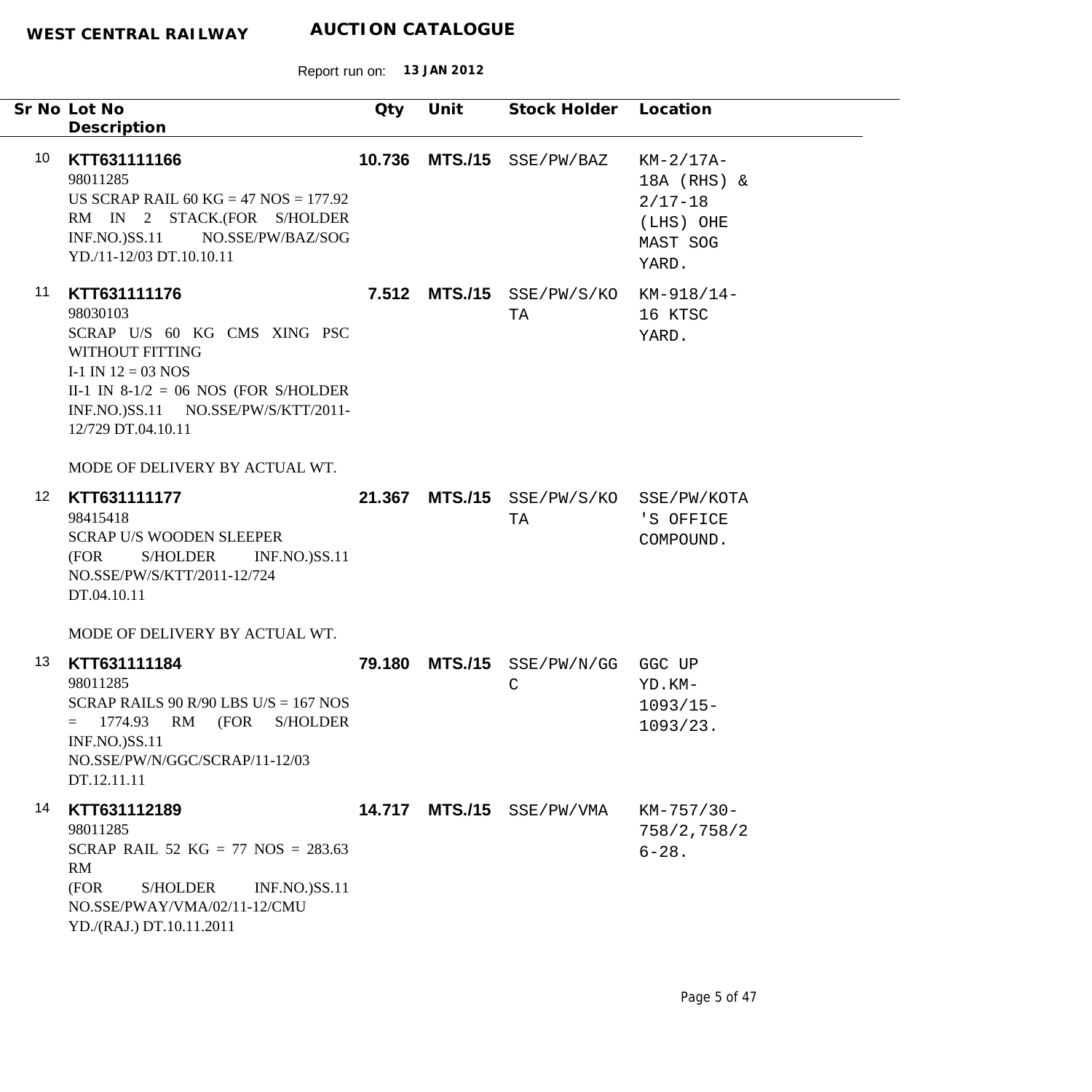|    | Sr No Lot No<br>Description                                                                                                                                                                                                                                                   | Qty    | Unit           | Stock Holder Location |                                                                                         |
|----|-------------------------------------------------------------------------------------------------------------------------------------------------------------------------------------------------------------------------------------------------------------------------------|--------|----------------|-----------------------|-----------------------------------------------------------------------------------------|
| 15 | KTT631112198<br>98011285<br>SCRAP RAILS 90 R/90 LBS U/S = $145$ NOS<br>$=1111.290$ RM<br>S/HOLDER<br><b>INF.NO.)SS.11</b><br>(FOR<br>NO.SSE/PWAY/N/KOTA/11/17<br>DT.26.09.2011<br>MODE OF DELIVERY BY ACTUAL WT.                                                              | 49.663 | <b>MTS./15</b> | SSE/PW/N/KO<br>TA     | 1-CUTTING<br>YARD KOTA<br>$2 - KM -$<br>921/26A TO<br>$921/30A$ 3-<br>KM-921/11-<br>13. |
| 16 | KTT631112200<br>98080015<br>SCRAP CI POTS RUSTED & CORODED<br>WITH AND WITHOUT TIEBAR BROKEN<br>U/S<br>S/HOLDER<br>(FOR<br><b>INF.NO.)SS.11</b><br>NO.SSE/PW/SWM/CI/15 DT.12.10.2011<br>MODE OF DELIVERY BY ACTUAL WT.                                                        | 43.211 | <b>MTS./15</b> | SSE/PW/SWM            | KM-1029/19-<br>23 (PQRS<br>DEPO).                                                       |
| 17 | KTT631112201<br>98080015<br>$CST-9$<br><b>PLATE</b><br><b>SCRAP</b><br><b>RUSTED</b><br>AND<br>CORODED WITH<br><b>WITHOUT</b><br>TIEBAR BROKEN U/S<br>(FOR<br><b>S/HOLDER</b><br><b>INF.NO.)SS.11</b><br>NO.SSE/PW/SWM/CST/14 DT.12.10.2011<br>MODE OF DELIVERY BY ACTUAL WT. | 61.990 | <b>MTS./15</b> | SSE/PW/SWM            | KM-1029/19-<br>23 (PQRS<br>DEPO)                                                        |
| 18 | KTT631112202<br>98050709<br>SCRAP ST SLEEPER ORDINERY 90 R /52<br>KG BG BADLY RUSTED CORODED<br>U/S<br>(FOR<br><b>BROKEN</b><br><b>S/HOLDER</b><br><b>INF.NO.)SS.11</b><br>NO.SSE/PW/SWM/ST/12<br>DT.12.10.2011<br>MODE OF DELIVERY BY ACTUAL WT.                             | 26.474 |                | MTS./15 SSE/PW/SWM    | KM-1029/19-<br>21.                                                                      |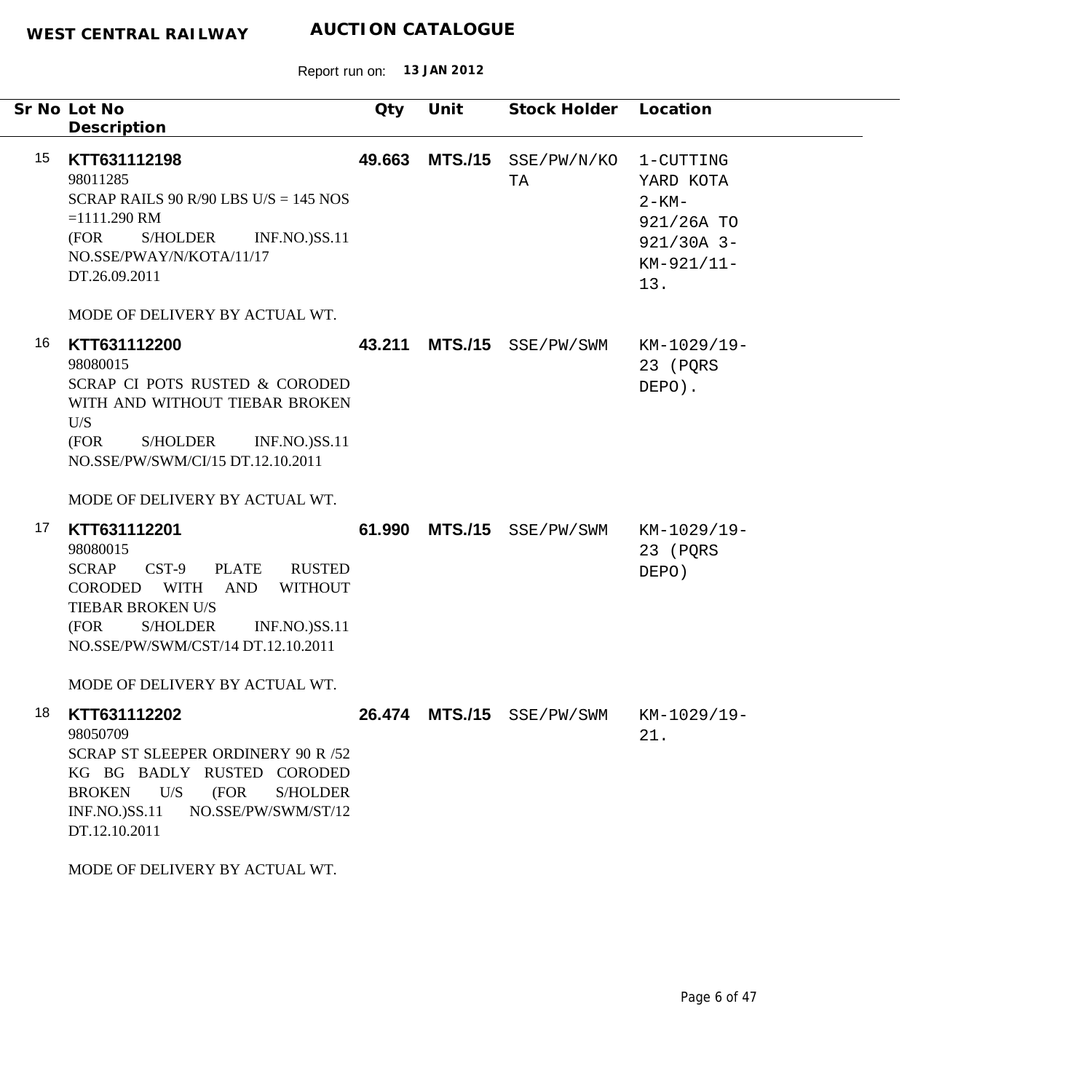|    | Sr No Lot No<br>Description                                                                                                                                                                                    | Qty    | Unit           | Stock Holder Location            |                                                                  |
|----|----------------------------------------------------------------------------------------------------------------------------------------------------------------------------------------------------------------|--------|----------------|----------------------------------|------------------------------------------------------------------|
| 19 | KTT631112203<br>98050709<br>SCRAP U/S ST SLEEPER U/S 52 KG 90 R<br>ORDINERY BADLY CORODED RUSTED<br><b>AND BROKEN</b><br><b>INF.NO.)SS.11</b><br>(FOR<br>S/HOLDER<br>NO.SSE/PW/S/GGC/10-11/05<br>DT.31.07.2010 | 32.388 | <b>MTS./15</b> | SSE/PW/S/GG<br>$\mathsf C$       | KM-1058/35-<br>37 IN FRONT<br>ΟF<br>GANGCHAWL<br>MLZ.            |
|    | MODE OF DELIVERY BY ACTUAL WT.                                                                                                                                                                                 |        |                |                                  |                                                                  |
| 20 | KTT631112209<br>98011285<br>SCRAP RAIL 90 R 90 LBS $U/S = 44$ NOS<br>RM<br>(FOR<br><b>S/HOLDER</b><br>$= 390.56$<br><b>INF.NO.)SS.11</b><br>NO.SSE/PW/N/GGC/SCRAP/11-12/09<br>DT.18.11.2011                    |        | 17.423 MTS./15 | SSE/PW/N/GG<br>$\mathsf C$       | GGC UP YARD<br>KM-1093/15-<br>1093/17.                           |
| 21 | KTT631112211<br>98011285<br>SCRAP RAILS 60 KG U/S = $103$ NOS =<br>RM<br>(FOR<br>184.96<br><b>S/HOLDER</b><br><b>INF.NO.)SS.11</b><br>NO.SSE/PW/N/GGC/SCRAP/11-12/11<br>DT.18.11.2011                          |        | 11.160 MTS./15 | SSE/PW/N/GG<br>$\mathsf{C}$      | SSE/PW/N/GG<br>C OFFICE<br>COMPOUND<br>$KM-1092/03-$<br>1092/09. |
| 22 | KTT631112212<br>98080106<br>SCRAP U/S CAST IRON SLEEPERS WITH<br>FITTING GR-II BROKEN BG (FOR<br>S/HOLDER<br><b>INF.NO.)SS.11</b><br>NO.SSE/PW/S/KTT/2011-12/728<br>DT.04.10.11                                | 9.458  | <b>MTS./15</b> | $SSE/PW/S/KO$ $KM-898/18-$<br>ТA | 24 ALNI<br>YARD.                                                 |
|    | MODE OF DELIVERY BY ACTUAL WT.                                                                                                                                                                                 |        |                |                                  |                                                                  |
| 23 | KTT631112213<br>98050709<br>SCRAP U/S ST SLEEPERS BG (FOR<br><b>INF.NO.)SS.11</b><br><b>S/HOLDER</b><br>NO.SSE/PW/S/KOTA/2011-12/723<br>DT.04.10.11                                                            |        |                | 8.026 MTS./15 SSE/PW/S/KO<br>TA  | SSE/PW/S/KO<br>TA OFFICE<br>COMPOUND.                            |
|    | MODE OF DELIVERY BY ACTUAL WT.                                                                                                                                                                                 |        |                |                                  |                                                                  |
|    |                                                                                                                                                                                                                |        |                |                                  | Page 7 of 47                                                     |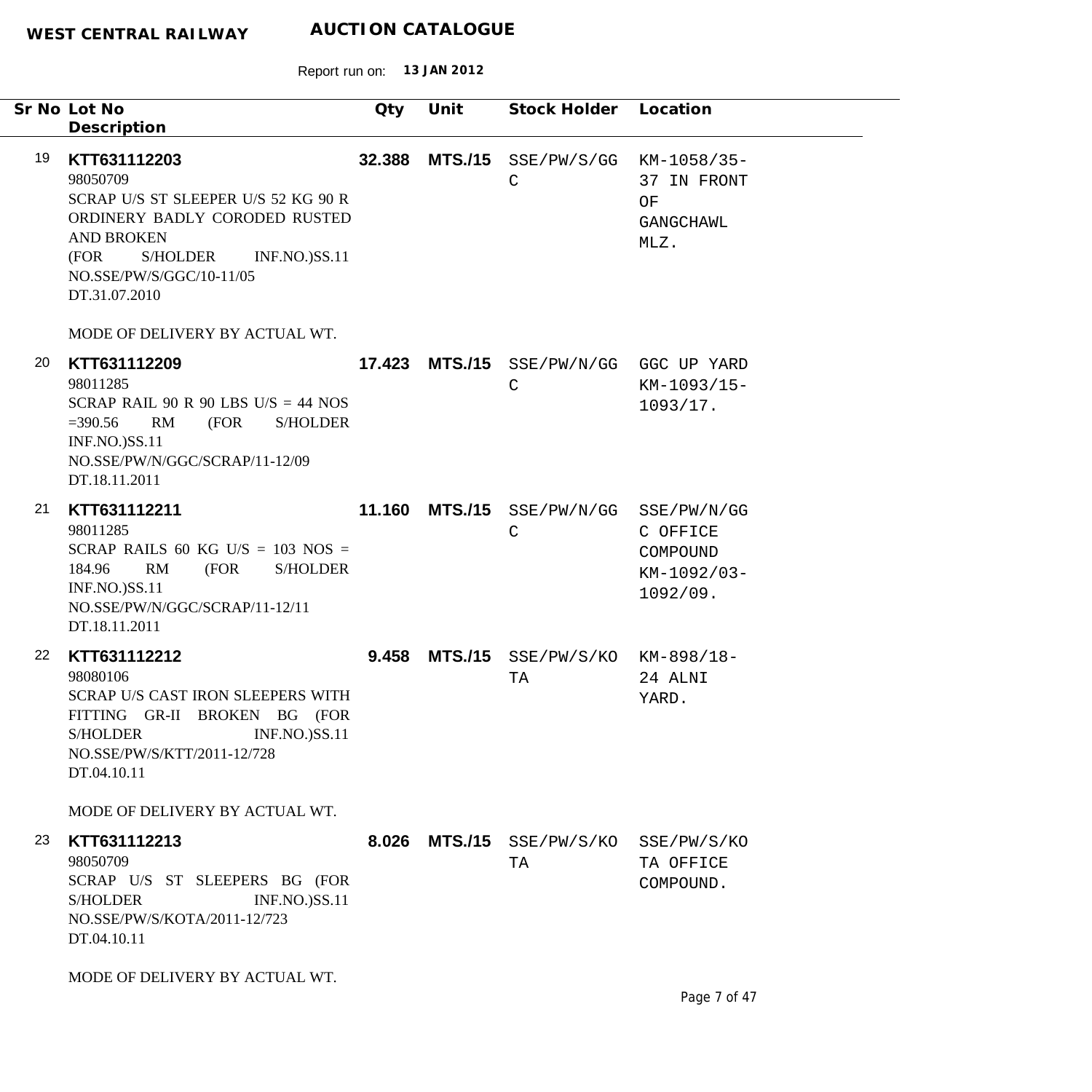Report run on: **13 JAN 2012**

|    | Sr No Lot No                                                                                                                                                                                                                                                  | Qty    | Unit           | Stock Holder        | Location          |
|----|---------------------------------------------------------------------------------------------------------------------------------------------------------------------------------------------------------------------------------------------------------------|--------|----------------|---------------------|-------------------|
|    | Description                                                                                                                                                                                                                                                   |        |                |                     |                   |
| 24 | KTT631112224<br>1-SCRAP ABANDON OVER HEAD STEEL<br>WATER TANK WITH STAGING OF<br><b>RLY.STATION</b><br><b>MORAK</b><br>$(NAD-$<br>$END)NORTH SIDE = 6.179 MTS$<br>(FOR<br>S/HOLDER<br><b>INF.NO.)SS.11</b><br>NO.KOTA/SSE/(W)/BWM/OSWT/6/10<br>DT.24.06.2010. | 12.189 | <b>MTS./15</b> | SSE/W/BWM           | KM-851/19-<br>21  |
|    | 2-SCRAP ABANDON OVER HEAD STEEL<br>WATER TANK WITH STAGING AT<br>$MORAK$ RLY.STN.(NAD-END) = 6.010<br>MTS (FOR S/HOLDER INF.NO.)SS.11<br>NO.KOTA/SSE/(W)/BWM/OSWT/5/10<br>DT.24.06.2010.                                                                      |        |                |                     |                   |
|    | MODE OF DELIVERY BY ACTUAL WT.                                                                                                                                                                                                                                |        |                |                     |                   |
| 25 | KTT631112225<br><b>1-SCRAP ABANDON OVER HEAD STEEL</b><br>WATER TANK WITH STAGING ON<br>PLATFORM NO.1 (SOUTH END) AT<br><b>BHAWANI MANDI.</b> = 21.126 MTS<br>S/HOLDER<br><b>INF.NO.)SS.11</b><br>(FOR<br>NO.KOTA/SSE/(W)/BWM/OSWT/1/10<br>DT.24.06.2010.     | 30.939 |                | $MTS./15$ SSE/W/BWM | KM-820/11-<br>13. |
|    | 2-SCRAP ABANDON OVER HEAD STEEL<br>WATER TANK WITH STAGING<br>PLATFORM NO.1 (NORTH END) AT<br>BHAWANI MANDI STN. = 9.813 MTS<br><b>S/HOLDER</b><br><b>INF.NO.)SS.11</b><br>(FOR<br>NO.KOTA/SSE/(W)/BWM/OSWT/2/10<br>DT.24.06.2010.                            |        |                |                     |                   |
|    | MODE OF DELIVERY BY ACTUAL WT.                                                                                                                                                                                                                                |        |                |                     |                   |

 $\overline{\phantom{0}}$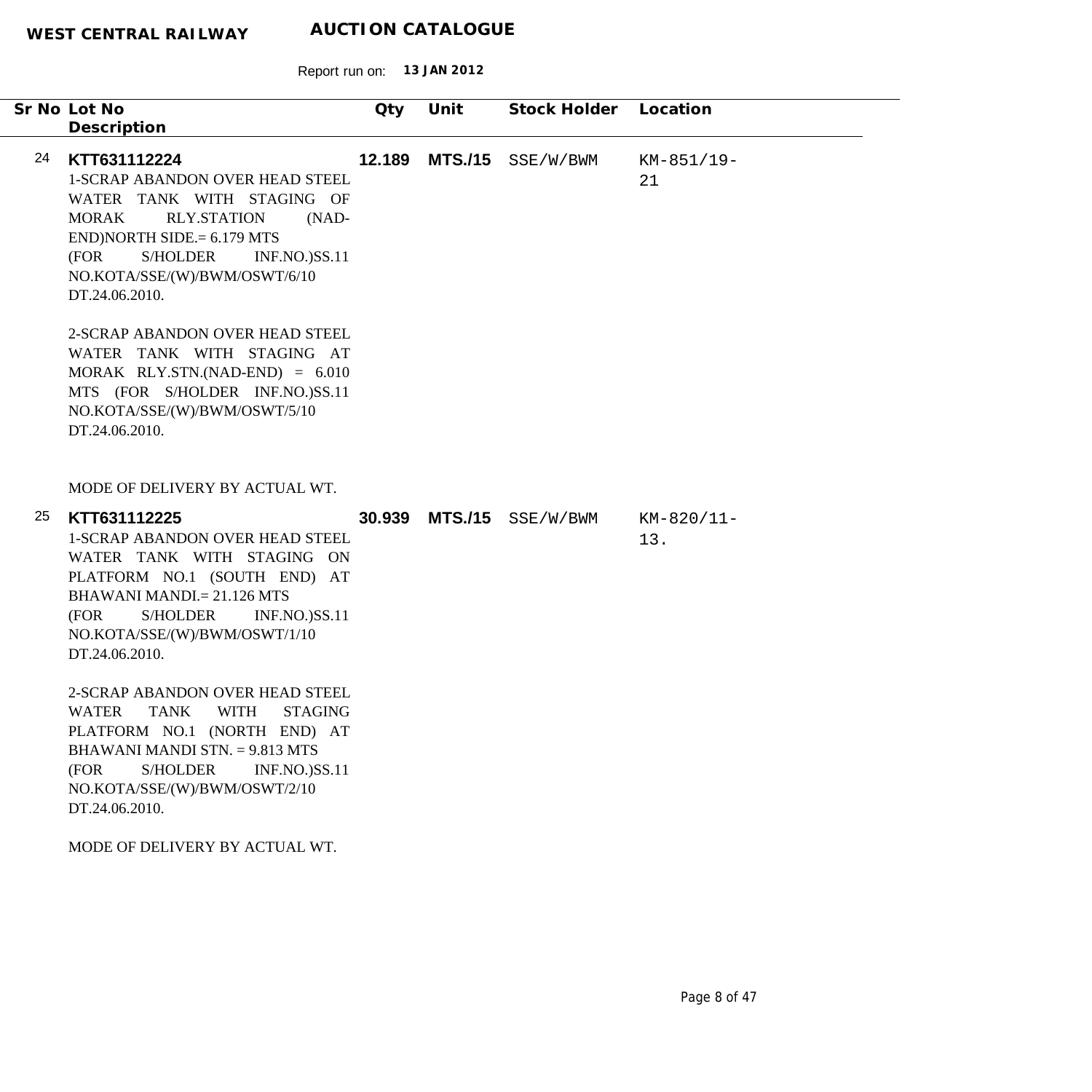|    | Sr No Lot No                                                                                                                                                                                                                                                                                                               | Qty    | Unit           | Stock Holder Location |                                                                                                                                       |
|----|----------------------------------------------------------------------------------------------------------------------------------------------------------------------------------------------------------------------------------------------------------------------------------------------------------------------------|--------|----------------|-----------------------|---------------------------------------------------------------------------------------------------------------------------------------|
|    | Description                                                                                                                                                                                                                                                                                                                |        |                |                       |                                                                                                                                       |
| 26 | KTT631112226<br>1-SCRAP ABANDON OVER HEAD STEEL<br>WATER TANK WITH STAGING IN<br>FILTER PLANT BEHIND PLATFORM<br>NO.1 NORTH AND AT BHAWANI<br>MANDI (EAST SIDE WATER TANK.)=<br>11.148 MTS<br>(FOR<br>S/HOLDER INF.NO.)SS.11<br>NO.KOTA/SSE/(W)/BWM/OSWT/3/10<br>DT.24.06.2010.                                            | 27.990 | <b>MTS./15</b> | SSE/W/BWM             | 1-BEHIND OF<br>PLATFORM<br>NO.1 NORTH<br>AND AT<br>BHAWANI<br>MANDI<br>STATION<br>[M.P. STATE]<br>2-STAGING<br>IN FILTER<br>NO.BEHIND |
|    | 2-SCRAP ABANDON OVER HEAD STEEL<br>WATER TANK WITH STAGING IN<br>FILTER PLANT BEHIND PLATFORM<br>NO.1 (NORTH END) AT BHAWANI<br>MANDI STN. $= 16.842$ MTS(FOR<br>S/HOLDER<br><b>INF.NO.)SS.11</b><br>NO.KOTA/SSE/(W)/BWM/OSWT/4/10<br>DT.24.06.2010.                                                                       |        |                |                       | PLATFORM<br>NO.1 NORTH<br>END AT BWM<br>STN. [M.P.ST<br>ATE]                                                                          |
|    | MODE OF DELIVERY BY ACTUAL WT.                                                                                                                                                                                                                                                                                             |        |                |                       |                                                                                                                                       |
| 27 | KTT631112232<br>1-SCRAP RELEASED STEEL<br><b>TANK</b><br>LYING AT II<br>STOREY<br><b>BUILD</b><br>RLY.COLONY STN.RD.BTE = 7.970 MTS<br>2-SCRAP RELEASED STEEL TANK<br>PLATE (1.25X1.25)= 12.670 MTS LYING<br>AT STORE BEHIND RLY.STN. BTE.(FOR<br>S/HOLDER<br><b>INF.NO.)SS.11</b><br>NO.SSE/W/BTE/10-11/02 DT.14.07.2010. | 20.640 |                | $MTS./15$ SSE/W/BTE   | 1-LYING AT<br>IIND STORY<br><b>BUILDING</b><br>RLY. COLONY<br>STN.RD.BTE.<br>2-LYING AT<br>STORE<br><b>BEHIND</b><br>RLY.STN.         |
|    | MODE OF DELIVERY BY ACTUAL WT.                                                                                                                                                                                                                                                                                             |        |                |                       | BTE.                                                                                                                                  |
| 28 | KTT631112233<br>1-SCRAP U/S ALL TYPE OF SCRAP<br>GIVEN ON REVERSE I.E.RAIL, PLATE<br>M.S.FLAT, M.S.ANGLE,<br>P.S.PLATE<br>ETC.OF O.H.TANK. $= 35.067$ MTS<br>2-U/S SCRAP CI PIPE $= 0.84$ MTS (FOR<br>S/HOLDER INF.NO.)SS.11 NO.DS-8/11-<br>12/1 DT.18.08.2011.                                                            | 35.907 | <b>MTS./15</b> | SSE/W/WD/KO<br>TA     | MATERIAL<br>WILL BE<br>SUPPLIED<br>FROM<br>SSE/W/WD/KO<br>TA.                                                                         |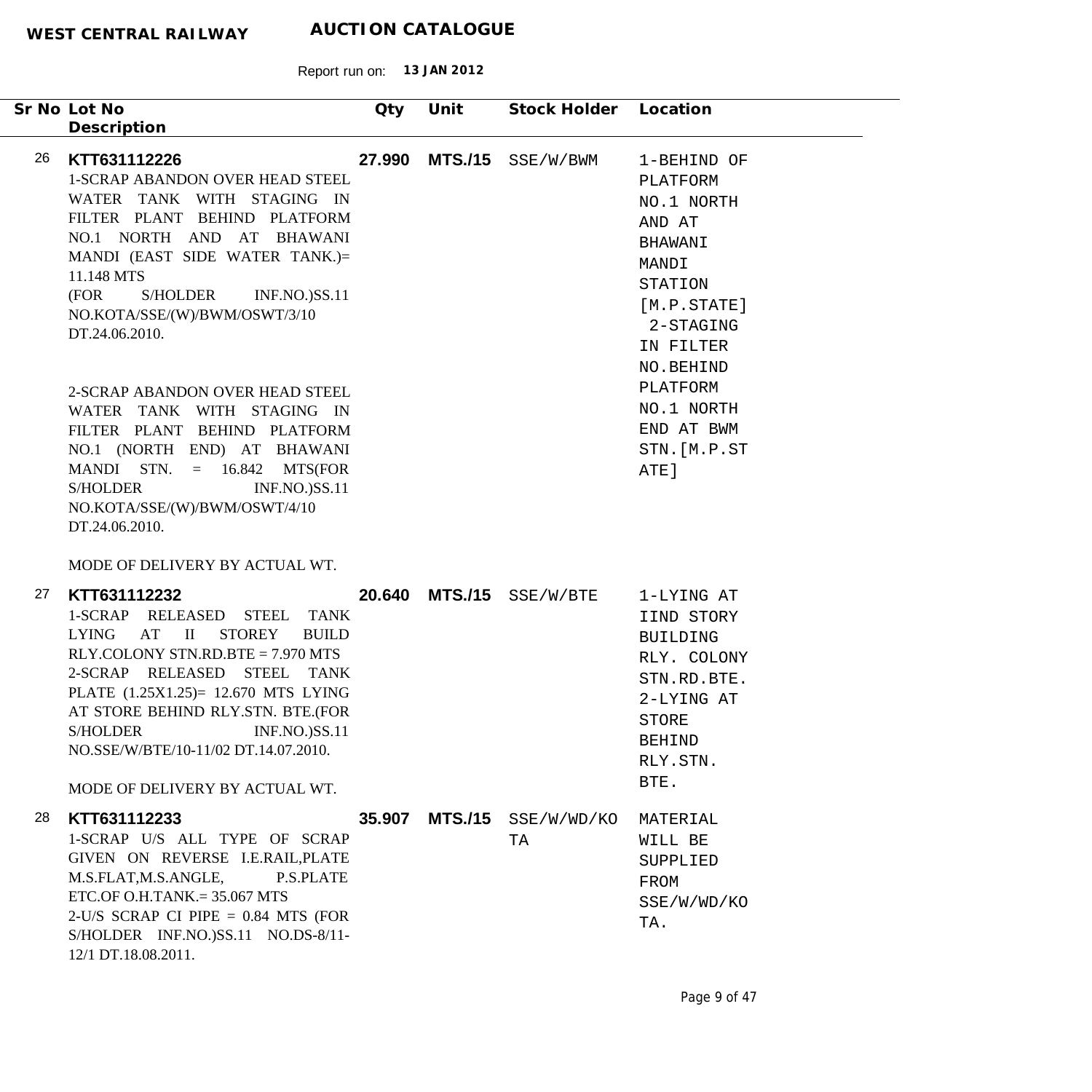Report run on: **13 JAN 2012**

|    | Sr No Lot No<br>Description                                                                                                                                                                   | Qty     | Unit           | Stock Holder Location       |                                                    |
|----|-----------------------------------------------------------------------------------------------------------------------------------------------------------------------------------------------|---------|----------------|-----------------------------|----------------------------------------------------|
| 29 | KTT631112240<br>98011285<br>SCRAP RAIL 90 R /90 LBS U/S = 243 NOS<br>2561.48<br>RM (FOR<br><b>S/HOLDER</b><br>$=$<br><b>INF.NO.)SS.11</b><br>NO.SSE/PW/N/GGC/SCRAP/11-12/13<br>DT.25.11.2011. | 114.270 | <b>MTS./15</b> | SSE/PW/N/GG<br>$\mathsf{C}$ | GGC UP YARD<br>KM-1093/23-<br>$1093 - 29.$         |
| 30 | KTT631112244<br>98011285<br>SCRAP RAIL 52 KG U/S = 63 NOS =<br>343.06<br>RM<br>(FOR<br><b>S/HOLDER</b><br>INF.NO.)SS.11 NO.SSE/PW/SWM/RAIL/11-<br>12/20 DT.26.11.2011                         | 17.801  | <b>MTS./15</b> | SSE/PW/SWM                  | KM-1020/27<br>TO 1021/3 &<br>$1022/2 - 4$ .        |
| 31 | KTT631112249<br>98011285<br>SCRAP RAIL 52 KG U/S = 88 NOS =<br>RM<br>1118.08<br>(FOR<br><b>S/HOLDER</b><br>INF.NO.)SS.11<br>NO.SSE/PW/N/GGC/SCRAP/11-12/15<br>DT.06.12.2011                   |         | 58.020 MTS./15 | $\mathsf C$                 | SSE/PW/N/GG GGC UP YARD<br>KM-1093/21-<br>1093/23. |
| 32 | KTT631112251<br>98080015<br>SCRAP CST-9 PLATE BROKEN U/S<br>(FOR<br>S/HOLDER<br><b>INF.NO.)SS.11</b><br>NO.SSE/PWAY/N/KOTA/11-12/24<br>DT.21.11.2011                                          |         | 12.742 MTS./15 | TA                          | SSE/PW/N/KO KTT/1281 TO<br>KTT/3077<br>GOODS YARD. |
|    | MODE OF DELIVERY BY ACTUAL WT.                                                                                                                                                                |         |                |                             |                                                    |
| 33 | KTT631201258<br>98050709<br>SCRAP U/S ST SLEEPERS BG 75 R<br>INTACT IN 4 STACK.(FOR S/HOLDER<br>INF.NO.)SS.11 NO.SSE/PW/BAZ OFFICE                                                            |         |                | 337.000 NOS./01 SSE/PW/BAZ  | CPWI OFFICE<br>COMPOUND<br>BAZ.                    |

COMPOUND/11-12/06 DT.18.11.2011.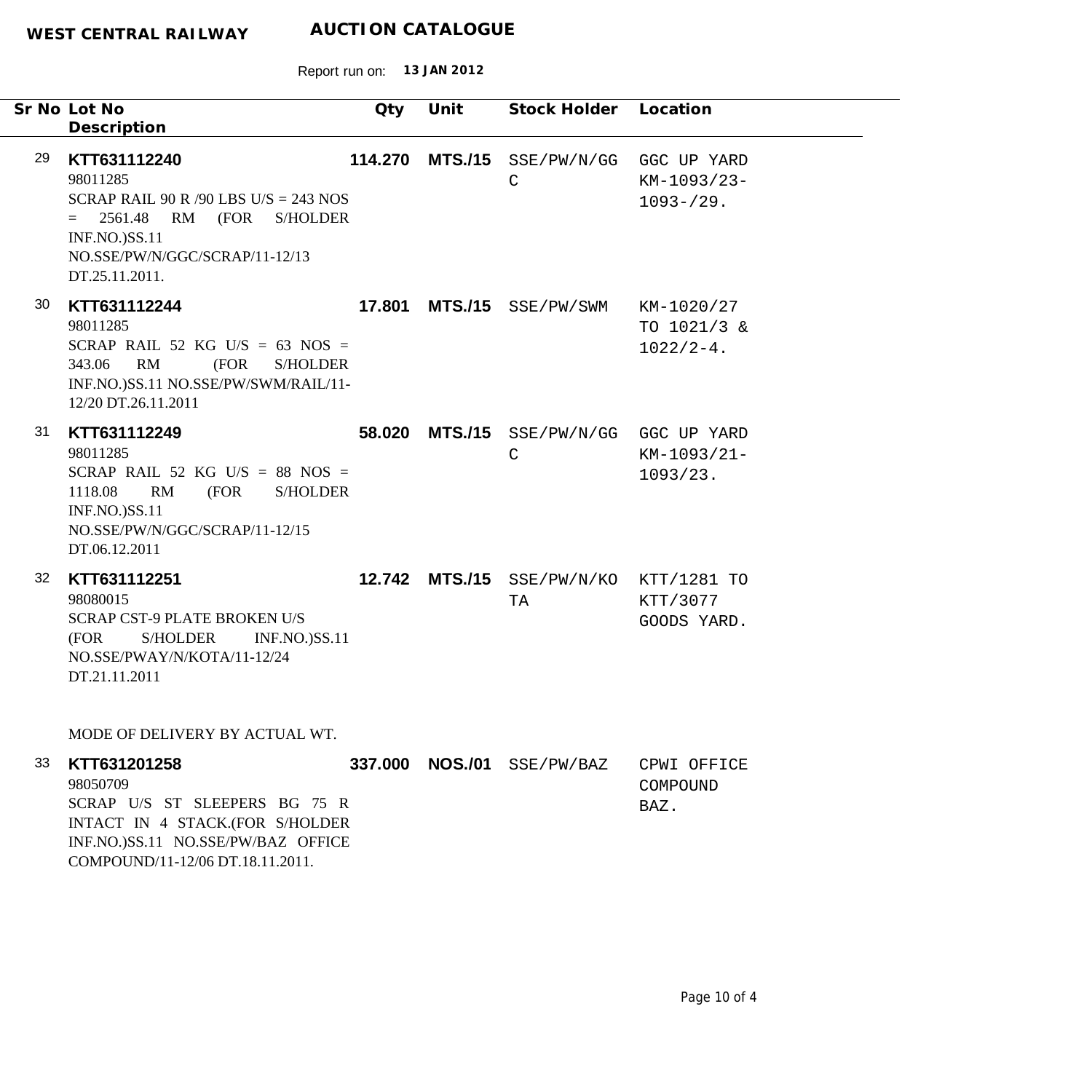|    | Sr No Lot No<br>Description                                                                                                                                                                       | <b>Qty</b> | Unit           | Stock Holder Location       |                                                                     |
|----|---------------------------------------------------------------------------------------------------------------------------------------------------------------------------------------------------|------------|----------------|-----------------------------|---------------------------------------------------------------------|
| 34 | KTT631201261<br>98011285<br>SCRAP RAILS 90 R/90 LBS U/S = $196$ NOS<br>(FOR<br>1934.43<br>RM<br><b>S/HOLDER</b><br>$=$<br>INF.NO.)SS.11<br>NO.SSE/PW/N/GGC/SCRAP/11-12/16<br>DT.20.12.2011.       | 86.295     | <b>MTS./15</b> | SSE/PW/N/GG<br>$\mathsf{C}$ | GGC UP YARD<br>KM-1094/01-<br>1094/07.                              |
| 35 | KTT631201262<br>98011285<br>SCRAP RAILS 52 KG U/S = $101$ NOS =<br>1479.50<br>RM<br>(FOR<br><b>S/HOLDER</b><br>INF.NO.)SS.11<br>NO.SSE/PW/N/GGC/SCRAP/11-12/017<br>DT.20.12.2011.                 | 76.771     | <b>MTS./15</b> | SSE/PW/N/GG<br>$\mathsf{C}$ | GGC UP YARD<br>KM-1094/01-<br>1094/07.                              |
| 36 | KTT631201265<br>98011285<br>SCRAP RAIL $90 R = 55 NOS = 195.16 RM$<br>(FOR<br><b>S/HOLDER</b><br><b>INF.NO.)SS.11</b><br>NO.SE/PW/VMA/01/11-12/CMU<br>YARD.(RAJ.) DT.10.11.2011.                  | 8.706      | <b>MTS./15</b> | SSE/PW/VMA                  | KM-757/30-<br>758/2 CMU<br>YARD (RAJ.)                              |
| 37 | KTT631201267<br>98050709<br>SCRAP ST SLEEPER ORDINERY 52<br>$U/S$ (FOR<br>KG/90<br><b>UNBROKEN</b><br>$\mathbf R$<br><b>S/HOLDER</b><br><b>INF.NO.)SS.11</b><br>NO.SSE/PW/SWM/ST/09 DT.12.10.2011 | 500.000    | <b>NOS./01</b> | SSE/PW/SWM                  | KM-1029/21-<br>23 (PQRS<br>DEPO)                                    |
| 38 | KTT631201268<br>98011285<br>SCRAP RAIL 52 KG = $80$ NOS = 515.31<br>RM<br>(FOR<br>S/HOLDER<br><b>INF.NO.)SS.11</b><br>NO.KTT/BWM/RAIL/050 DT.07.12.2011.                                          |            | 26.739 MTS./15 | SSE/PW/BWM                  | JHW YARD<br>KM-837/20-<br>22 WEST<br>SIDE IN<br>RAJASTHAN<br>STATE. |
| 39 | KTT631201269<br>98011285<br>SCRAP RAIL 52 KG = 131 NOS = $913.37$<br>RM IN 3 STACK.<br>S/HOLDER<br><b>INF.NO.)SS.11</b><br>(FOR<br>NO.KTT/RMA/RAIL/122 DT.12.12.2011.                             |            |                | 47.394 MTS./15 SSE/PW/RMA   | $KM-848/14-$<br>$16,849/4-$<br>$6,849/17-19$<br>RMA YARD.           |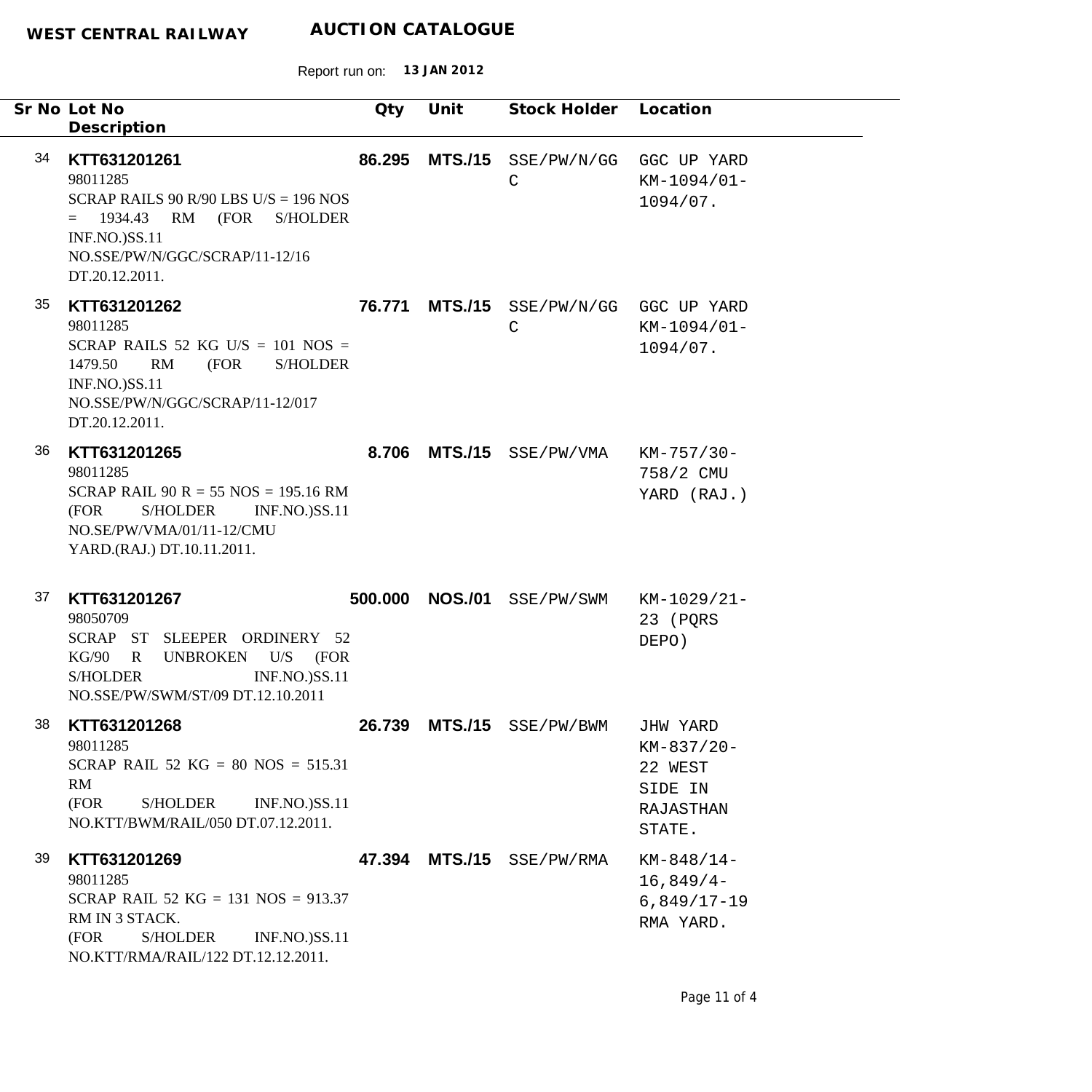|    | Sr No Lot No<br>Description                                                                                                                                                                                                                                                                                                                       | Qty    | Unit           | Stock Holder Location     |                                              |
|----|---------------------------------------------------------------------------------------------------------------------------------------------------------------------------------------------------------------------------------------------------------------------------------------------------------------------------------------------------|--------|----------------|---------------------------|----------------------------------------------|
| 40 | KTT631201270<br>98011285<br>SCRAP RAIL 52 KG = $109$ NOS = 719.24<br>RM IN 2 STACK.<br>S/HOLDER<br><b>INF.NO.)SS.11</b><br>(FOR<br>NO.KTT/RMA/MKX/RAILS/123<br>DT.12.12.2011.                                                                                                                                                                     | 37.320 | <b>MTS./15</b> | SSE/PW/RMA                | MKX YARD<br>KM-859/9-11<br>AND 859/13-<br>15 |
| 41 | KTT631201271<br>98011285<br>SCRAP RAIL 60 KG = 61 NOS = 247.67<br>RM<br>S/HOLDER<br>(FOR<br><b>INF.NO.)SS.11</b><br>NO.KTT/RMA/RAILS/124 DT.12.12.2011.                                                                                                                                                                                           |        |                | 14.944 MTS./15 SSE/PW/RMA | RMA YARD<br>$KM-849/2-4$                     |
| 42 | KTT631201272<br>98011285<br>SCRAP RAIL 60 KG = 51 NOS = 343.26<br>RM<br>S/HOLDER<br><b>INF.NO.)SS.11</b><br>(FOR<br>NO.KTT/RMA/DRF/RAILS/125<br>DT.15.12.2011.                                                                                                                                                                                    |        |                | 20.712 MTS./15 SSE/PW/RMA | DRF YARD<br>$KM-873/9-$<br>11.               |
| 43 | KTT631201273<br>98011285<br>SCRAP RAIL 90 R PCS, RAIL 75 R, RAIL<br>69 LBS WITH FISH PLATE 90 R = $538$<br>NOS, FISH PLATE 90 LBS = $404$ NOS,<br>FISH PLATE 75 R = 104 NOS, FISH<br>PLATE 69 LBS = 90 NOS, FISH BOLT =<br>1942 NOS BELOW 1 MTR<br>(FOR<br><b>S/HOLDER</b><br><b>INF.NO.)SS.11</b><br>NO.SSE/PW/N/KOTA/11-12/19<br>DT.14.10.2011. |        | 28.390 MTS./15 | SSE/PW/N/KO<br>TA         | OFFICE<br>COMPOUND<br>SSE/PW/N/KO<br>TA      |
| 44 | MODE OF DELIVERY BY ACTUAL WT.<br>KTT631201274<br>98011285<br>SCRAP RAIL 60 KG = 48 PCS = 347.33 RM<br>(FOR<br><b>S/HOLDER</b><br><b>INF.NO.)SS.11</b><br>NO.SSE/PW/S/KOTA/11-12/730<br>DT.14.11.2011.                                                                                                                                            | 20.958 | <b>MTS./15</b> | SSE/PW/S/KO<br>TA         | ALNI YARD<br>KM-898/10-<br>12                |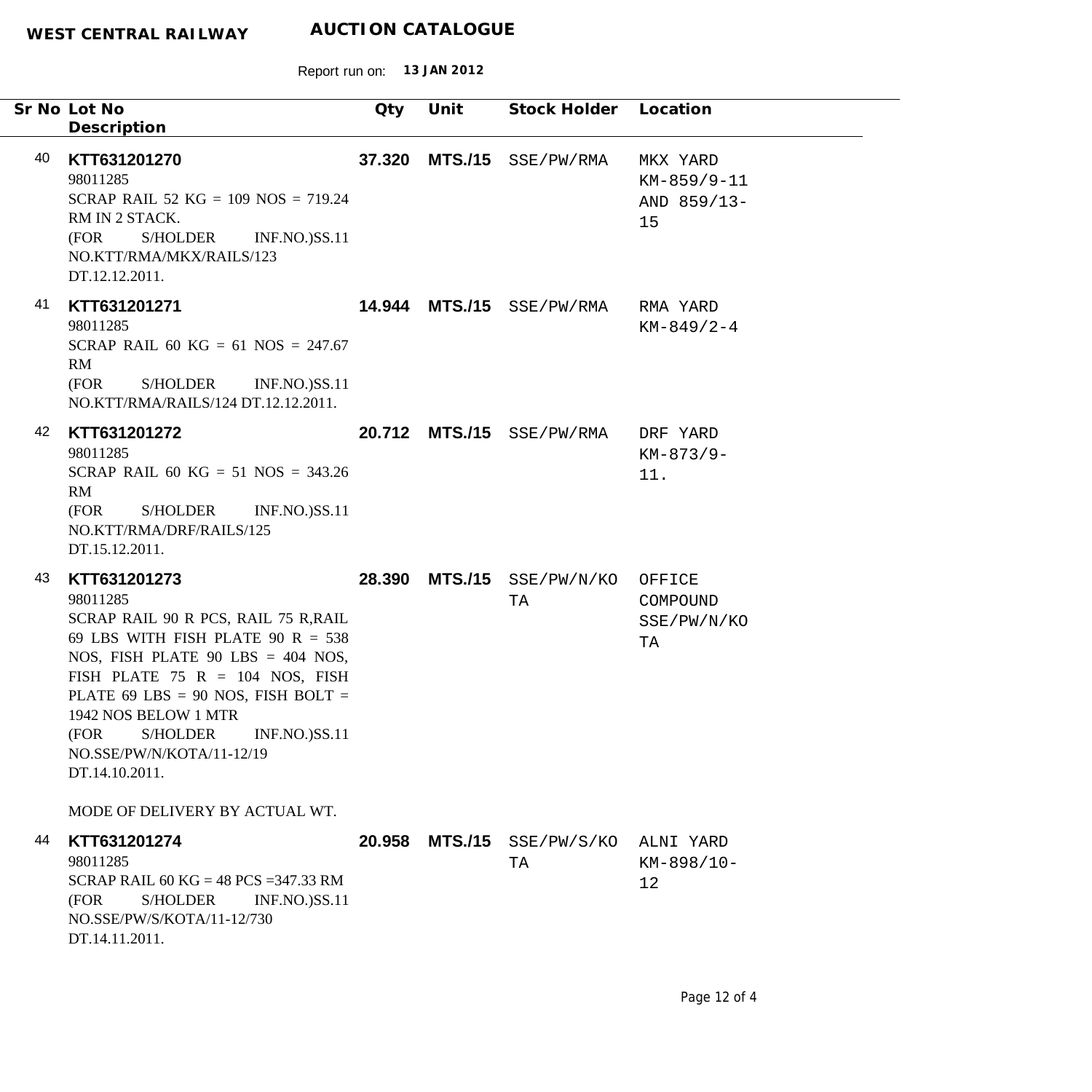Report run on: **13 JAN 2012**

|    | Sr No Lot No<br>Description                                                                                                                                                                                                                                                                                                                                                                   | Qty    | Unit | Stock Holder Location                       |                                                                                                                         |
|----|-----------------------------------------------------------------------------------------------------------------------------------------------------------------------------------------------------------------------------------------------------------------------------------------------------------------------------------------------------------------------------------------------|--------|------|---------------------------------------------|-------------------------------------------------------------------------------------------------------------------------|
| 45 | KTT631201275<br>98030103<br>SCRAP U/S CMS XING 60 KG OFF PRC<br><b>T/OUT 1:12</b><br>(FOR<br>S/HOLDER<br><b>INF.NO.)SS.11</b><br>NO.SSE/PW/S/KOTA/11-12/731<br>DT.14.11.2011.<br>MODE OF DELIVERY BY ACTUAL WT.                                                                                                                                                                               | 15.840 |      | MTS./15 SSE/PW/S/KO<br>TA                   | ALNI YARD<br>KM-897/34A-<br>36A.                                                                                        |
| 46 | KTT631201276<br>98011285<br>SCRAP RAIL 60 KG U/S = 43 PCS = $387.73$<br>RM<br>(FOR<br>S/HOLDER<br><b>INF.NO.)SS.11</b><br>NO.SSE/PW/S/KOTA/11-12/732<br>DT.26.11.2011.                                                                                                                                                                                                                        |        |      | 23.396 MTS./15 SSE/PW/S/KO KM-911/17-<br>TA | 19 BET.UP &<br>DN LINE<br>DKNT YARD.                                                                                    |
| 47 | KTT631201277<br>98030103<br>1-SCRAP U/S 60 KG CMS XING 1:12 P&C<br>LAY OUT WITHOUT FITTING $= 10.890$<br><b>MTS</b><br>2-SCRAP U/S 60 KG CMS XING P&C<br>LAYOUT 1:8-1/2 WITHOUT FITTING $=$<br>0.757 MTS<br>3-SCRAP U/S 52 KG CMS XING P&C<br>LAYOUT WITHOUT FITTING $1:12 = 0.650$<br><b>MTS</b><br>(FOR<br><b>S/HOLDER</b><br>INF.NO.)SS.11<br>NO.SSE/PW/S/KOTA/11-12/733<br>DT.26.11.2011. |        |      | 12.297 MTS./15 SSE/PW/S/KO<br>TA            | $1 - KM -$<br>$904/28 - 30$<br>$2 - KM -$<br>$905/22 - 24$<br>$3 - KM -$<br>$905/21 - 23$ &<br>DDV YARD. IN<br>3 STACK. |
| 48 | MODE OF DELIVERY BY ACTUAL WT.<br>KTT631201278<br>98011285<br>SCRAP RAIL 60 KG U/S = $46$ PCS = $368.16$<br>RM<br>(FOR<br><b>S/HOLDER</b><br><b>INF.NO.)SS.11</b><br>NO.SSE/PW/S/KOTA/11-12/734<br>DT.26.11.2011.                                                                                                                                                                             | 22.215 |      | MTS./15 SSE/PW/S/KO<br>ТA                   | $KM-904/28-$<br>30 DDV<br>YARD.                                                                                         |

÷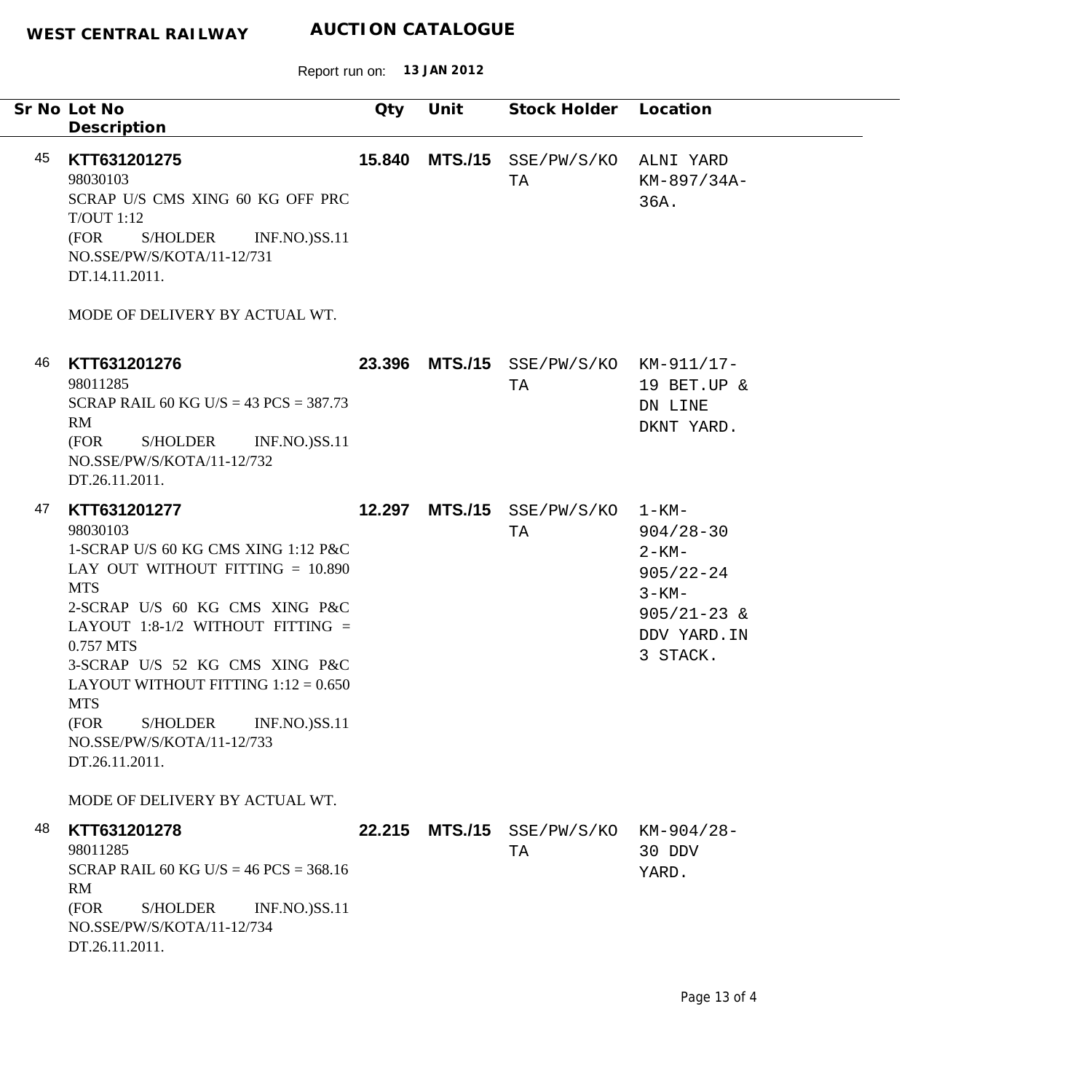Report run on: **13 JAN 2012**

|    | Sr No Lot No<br>Description                                                                                                                                                                                                                                                                                                                                                                                                                                                                                                                                                                                                             | Qty   | Unit            | Stock Holder Location                       |                                           |
|----|-----------------------------------------------------------------------------------------------------------------------------------------------------------------------------------------------------------------------------------------------------------------------------------------------------------------------------------------------------------------------------------------------------------------------------------------------------------------------------------------------------------------------------------------------------------------------------------------------------------------------------------------|-------|-----------------|---------------------------------------------|-------------------------------------------|
| 49 | KTT631201279<br>98011285<br>SCRAP RAIL 90 R 90 LBS U/S = $21$ PCS =<br>130.88<br>RM<br>(FOR<br><b>S/HOLDER</b><br>INF.NO.)SS.11 NO.SSE/PW/S/KOTA/11-<br>12/735 DT.26.11.2011.                                                                                                                                                                                                                                                                                                                                                                                                                                                           | 5.839 | <b>MTS./15</b>  | SSE/PW/S/KO<br>TA                           | KM-905/27-<br>905/31 A<br>DDV YARD.       |
| 50 | KTT631201280<br>98011285<br>SCRAP RAIL 52 KG U/S = $98$ PCS = $921.62$<br>RM IN 2 STACK.(FOR S/HOLDER<br>INF.NO.)SS.11 NO.SSE/PW/S/KOTA/11-<br>12/736 DT.26.11.2011.                                                                                                                                                                                                                                                                                                                                                                                                                                                                    |       |                 | 47.823 MTS./15 SSE/PW/S/KO KM-904/29-<br>TA | 33 AND<br>$904/33 - 35$<br>DDV YD.        |
| 51 | KTT631201281<br><b>SCRAP</b><br>M.S.CONSISTING<br><b>OF</b><br>FOLLOWING ITEMS-KEYS, COTTERS,<br>PACKING PCS, GAUGE TIE PLATE, SSD<br>RAILS, SCREW, PLATE SCREW, PEDROL<br>,CLIP STECHER BAR.SLIDE CHAIRS,<br>BROKEN FISH BOLTS 60 KG,52 KG,90 R<br>ALL<br><b>TYPE</b><br>OF FITTINGS SCRAP<br>M.S.SHEETS, ALL TYPE OF BOLTS AND<br>NUTS, FITTING OF CMS<br>XING.<br>PACKING PLATE, CLAMPS, DOG SPIKE,<br>ROUND SPIKE, LOOSE JAW, MODIFIED<br>LOOSE JAW, TRACK FOUNDATION<br>BOLTS, ALL TYPE OF WASHERS,<br>GLUED JOINT FISH PLATE 60 KG. (FOR<br><b>S/HOLDER</b><br><b>INF.NO.)SS.11</b><br>NO.SSE/PW/N/KTT/11-12/26<br>DT.24.12.2011. |       | 115.723 MTS./15 | SSE/PW/N/KO<br>TA                           | OFFICE<br>COMPOUND<br>CPWI/KTT(N)<br>KOTA |

MODE OF DELIVERY BY ACTUAL WT.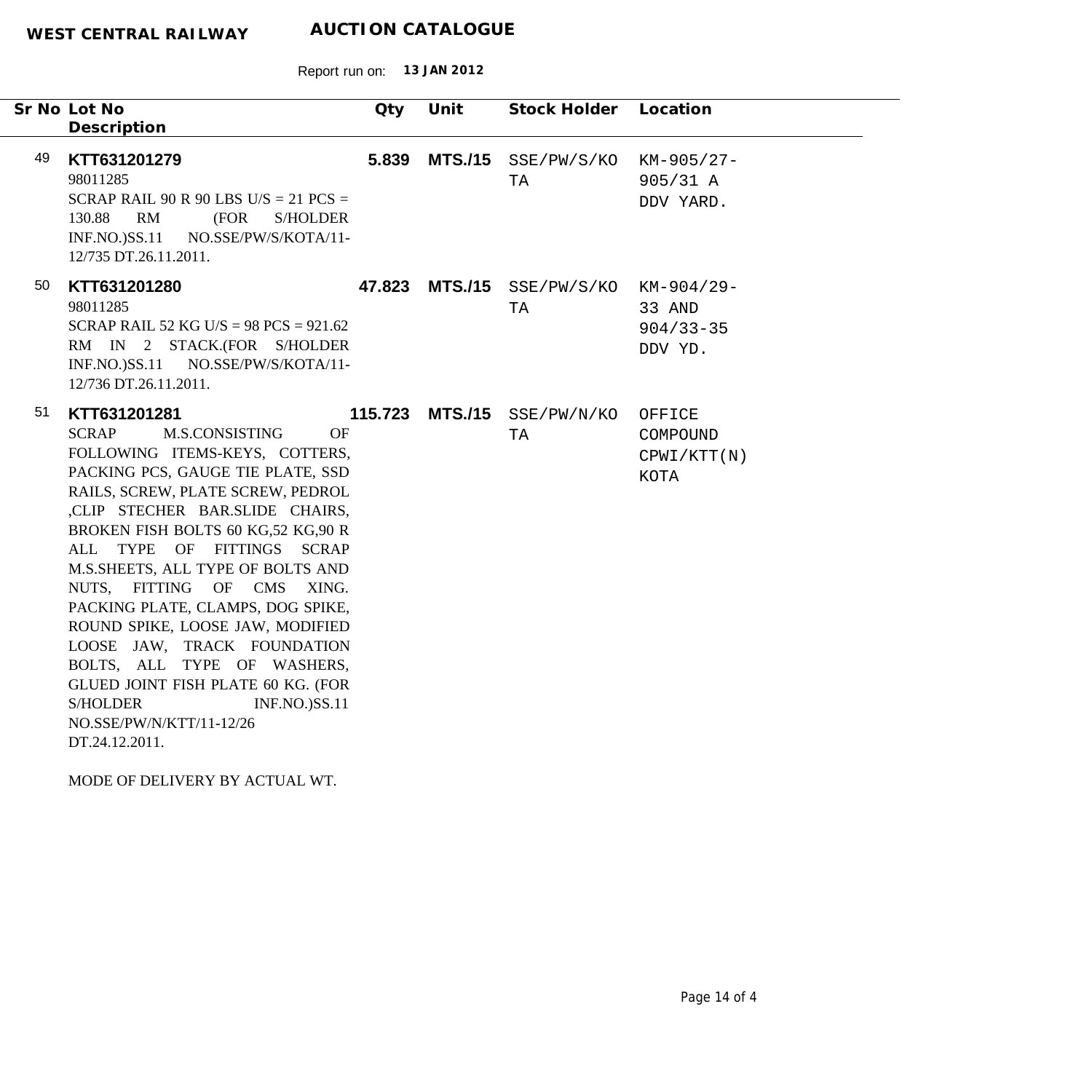|    | Sr No Lot No<br>Description                                                                                                                                                                                                                                                                                                                         | Qty    | Unit           | Stock Holder Location            |                                                                                             |
|----|-----------------------------------------------------------------------------------------------------------------------------------------------------------------------------------------------------------------------------------------------------------------------------------------------------------------------------------------------------|--------|----------------|----------------------------------|---------------------------------------------------------------------------------------------|
| 52 | KTT631201282<br>SCRAP CI CONSISTING FOLLOWING<br>ITEMS:-90 R/52 KG/60 KG/DISTANCE<br>BLOCKS, HEEL BLOCKS.ALL TYPE CI<br>BLOCK, ASHTRAY. ACJ PLATE XING<br><b>BLOCK.XING</b><br><b>FITTING.ACJ</b><br>FITTING.CMS XING FITTING, SWITCH<br>ETC.(FOR<br><b>FITTING</b><br><b>S/HOLDER</b><br>INF.NO.)SS.11 NO.SSE/PW/N/KTT/11-<br>12/27 DT.24.12.2011. | 34.150 | <b>MTS./15</b> | SSE/PW/N/KO<br>TA                | OFFICE<br>COMPOUND<br>CPWI/N/KTT.                                                           |
| 53 | MODE OF DELIVERY BY ACTUAL WT.<br>KTT631201283<br>SCRAP TIEBAR BROKEN PCS U/S (FOR<br><b>INF.NO.)SS.11</b><br><b>S/HOLDER</b><br>NO.SSE/PW/N/KTT/11-12/28<br>DT.24.12.2011.                                                                                                                                                                         |        |                | 18.100 MTS./15 SSE/PW/N/KO<br>TA | OFFICE<br>COMPOUND<br>CPWI/N/KOTA                                                           |
| 54 | MODE OF DELIVERY BY ACTUAL WT.<br>KTT631201284<br>SCRAP RAIL 90 R 90 LBS U/S = 131 NOS<br>$= 1150.02$ RM<br>(FOR S/HOLDER<br><b>INF.NO.)SS.11</b><br>NO.KOTA/SGZ/SGZ<br>YD./RAIL/0346/02 DT.20.11.2011.                                                                                                                                             |        |                | 51.302 MTS./15 SSE/PW/SGZ        | KM-787/18-<br>20 AND KM-<br>$787/29 - 33$<br>SGZ YARD<br>MATERIAL<br>LYING IN<br>M.P.STATE. |
| 55 | KTT631201285<br>98011285<br>SCRAP RAIL 52 KG U/S = 146 NOS =<br>RM<br>1710.94<br>(FOR<br><b>S/HOLDER</b><br>$INF.NO.)$ SS.11<br>NO.KOTA/SGZ/GOH<br>YD./RAIL/0345/01 DT.20.11.2011.                                                                                                                                                                  | 88.780 | <b>MTS./15</b> | SSE/PW/SGZ                       | KM-797/05-<br>09 MATERIAL<br>LYING IN<br>M.P.STATE.                                         |
| 56 | KTT631201286<br>98011285<br>SCRAP RAIL 60 KG U/S = 64 NOS =<br>1134.77<br>RM<br>(FOR<br><b>S/HOLDER</b><br>INF.NO.)SS.11 NO.SSE/PW/SWM/RAIL/11-<br>12/25 DT.22.12.2011                                                                                                                                                                              |        | 68.472 MTS./15 | SSE/PW/SWM                       | KM-1025/28-<br>30 AND<br>$1026/28 - 30.$                                                    |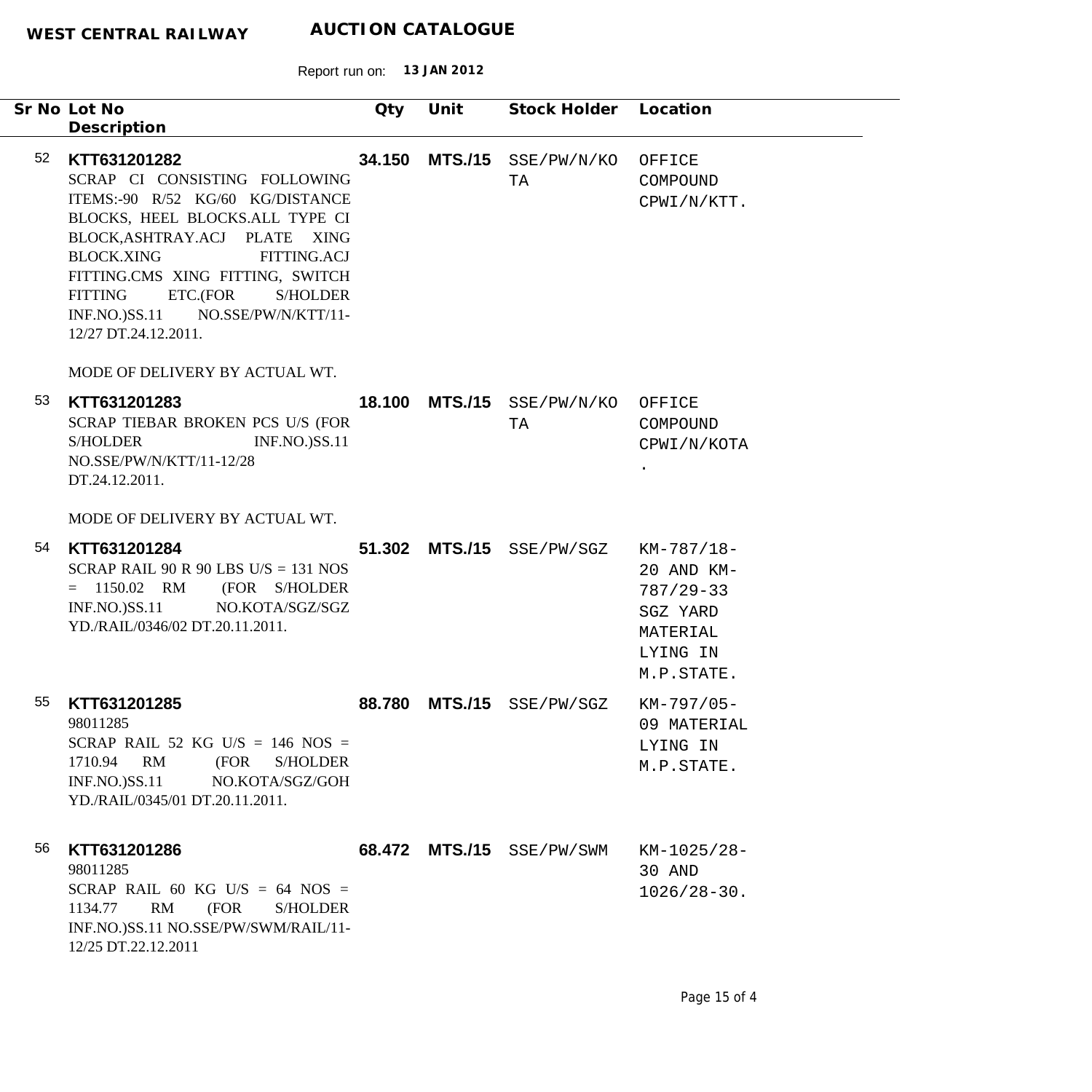|    | Sr No Lot No<br>Description                                                                                                                                                                                                                                                                                                                                                                                                                                                    | Qty    | Unit           | Stock Holder              | Location                                                                                 |
|----|--------------------------------------------------------------------------------------------------------------------------------------------------------------------------------------------------------------------------------------------------------------------------------------------------------------------------------------------------------------------------------------------------------------------------------------------------------------------------------|--------|----------------|---------------------------|------------------------------------------------------------------------------------------|
| 57 | KTT631201287<br>98011285<br>SCRAP RAIL 60 KG U/S = 65 NOS =<br>RM<br>951.03<br>(FOR<br><b>S/HOLDER</b><br>INF.NO.)SS.11 NO.SSE/PW/SWM/RAIL/11-<br>12/24 DT.22.12.2011                                                                                                                                                                                                                                                                                                          | 57.385 |                | MTS./15 SSE/PW/SWM        | KM-1021/28-<br>30 & KM-<br>$1022/8 - 10$ .                                               |
| 58 | KTT631201288<br>98050035<br>SCRAP M.S.MELTING CONSISTING ALL<br>TYPE SCRAP RAIL, BONDED, RUSTED,<br>DUSTED, RAIL POST, NUT, BOLT, ERC<br>MS KEYS, COTTERS, PLATE, SCREW,<br>M.S.LINER, M/LOOSE, O/R LOOSE, ALL<br>TYPE RAIL PCS, RAIL CLOSER,<br>BEARING PLATE, FISH PLATE, J/FISH<br>PLATE, SLIDE CHAIR, STRACHER BAR,<br>GAUGE TYPE PLATE, TIE ANGLE,<br>TIEBAR AND ALL TYPE FITTING<br>ETC.ETC. (FOR S/HOLDER INF.NO.)SS.11<br>NO.SSE/PW/SWM/M.S./11-12/26<br>DT.22.12.2011 |        |                | 15.000 MTS./15 SSE/PW/SWM | KM-1029/15-<br>17 PQRS<br>DEPOT & KM-<br>$1029/0-2$<br>OFFICE<br>COMPOUND.               |
|    | MODE OF DELIVERY BY ACTUAL WT.                                                                                                                                                                                                                                                                                                                                                                                                                                                 |        |                |                           |                                                                                          |
| 59 | KTT631201289<br>98011285<br>SCRAP RAIL U/S 75 R = 65 NOS = 631.31<br>(FOR S/HOLDER INF.NO.)SS.11<br><b>RM</b><br>NO.SSE/PW/BTE/10-11/24 DT.10.01.2011                                                                                                                                                                                                                                                                                                                          |        | 23.440 MTS./15 | SSE/PW/BTE                | BTE/1065-<br>$1071, 52 - 9 -$<br>53/0 NEAR<br>MALGODOWN<br><b>BHARATPUR</b><br>KOTA END. |
| 60 | KTT631201290<br>98080015<br><b>SCRAP CST-9 PLATE BROKEN</b><br>(FOR<br><b>S/HOLDER</b><br><b>INF.NO.)SS.11</b><br>NO.SSE/PW/BTE/11-12/2 DT.14.10.2011<br>MODE OF DELIVERY BY ACTUAL WT.                                                                                                                                                                                                                                                                                        |        |                | 28.013 MTS./15 SSE/PW/BTE | TKD YARD<br>$(ELS) L -$<br>$8/18 - 20$ .                                                 |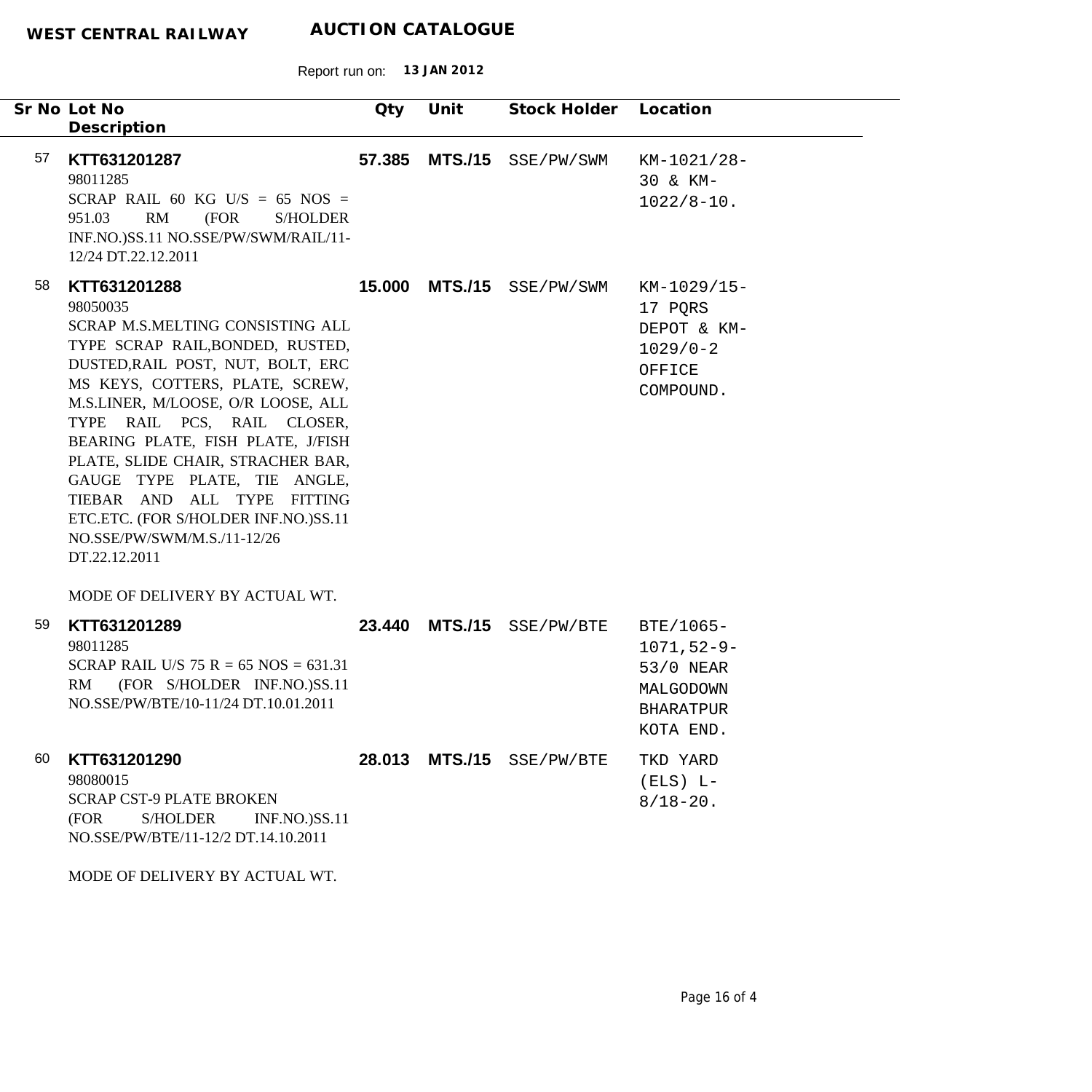Report run on: **13 JAN 2012**

|    | Sr No Lot No                                                                                                                                                                  | Qty    | Unit | Stock Holder Location     |                                         |
|----|-------------------------------------------------------------------------------------------------------------------------------------------------------------------------------|--------|------|---------------------------|-----------------------------------------|
|    | Description                                                                                                                                                                   |        |      |                           |                                         |
| 61 | KTT631201291<br>98011285<br>SCRAP 60 KG RAIL = $36$ PCS = $434.74$ RM                                                                                                         | 26.232 |      | MTS./15 SSE/PW/S/KO<br>TA | KM-914/17-<br>19.                       |
|    | <b>S/HOLDER</b><br><b>INF.NO.)SS.11</b><br>(FOR<br>NO.SSE/PW/S/KOTA/11-12/737<br>DT.22.12.2011                                                                                |        |      |                           |                                         |
| 62 | KTT631201292<br>98011285<br>SCRAP 60 KG RAIL U/S = $164$ NOS =<br>792.00 RM<br>(FOR<br>S/HOLDER<br><b>INF.NO.)SS.11</b><br>NO.SSE/PW/LKE/RAIL/11-12/055<br>DT.14.12.2011      | 47.790 |      | MTS./15 SSE/PW/LKE        | KM-982/8-10<br>AND 981/2-6<br>LKE YARD. |
| 63 | KTT631201293<br>98011285<br>SCRAP RAIL 60 KG = 29 NOS = $304.31$<br>RM<br>S/HOLDER<br><b>INF.NO.)SS.11</b><br>(FOR<br>NO.SSE/PW/HAN/RAIL/11-12/08<br>DT.23.12.2011            | 18.362 |      | MTS./15 SSE/PW/HAN        | KM-1150/3-7<br>FSP YARD.                |
| 64 | KTT631201294<br>98011285<br>SCRAP RAIL 90 R/90 LBS = 34 NOS =<br>257.87 RM<br>(FOR<br><b>S/HOLDER</b><br><b>INF.NO.)SS.11</b><br>NO.SSE/PW/HAN/RAIL/11-12/06<br>DT.23.12.2011 | 11.503 |      | MTS./15 SSE/PW/HAN        | KM-1150/3-7<br>FSP YARD.                |
| 65 | KTT631201295<br>98011285<br>SCRAP U/S RAIL 52 KG = 39 NOS =<br>369.71 RM<br>(FOR<br>S/HOLDER<br><b>INF.NO.)SS.11</b><br>NO.SSE/PW/HAN/RAIL/11-12/07<br>DT.23.12.2011          |        |      | 19.184 MTS./15 SSE/PW/HAN | $KM-1150/3-7$<br>FSP YARD.              |

 $\overline{\phantom{a}}$ 

 $\mathbb{R}^2$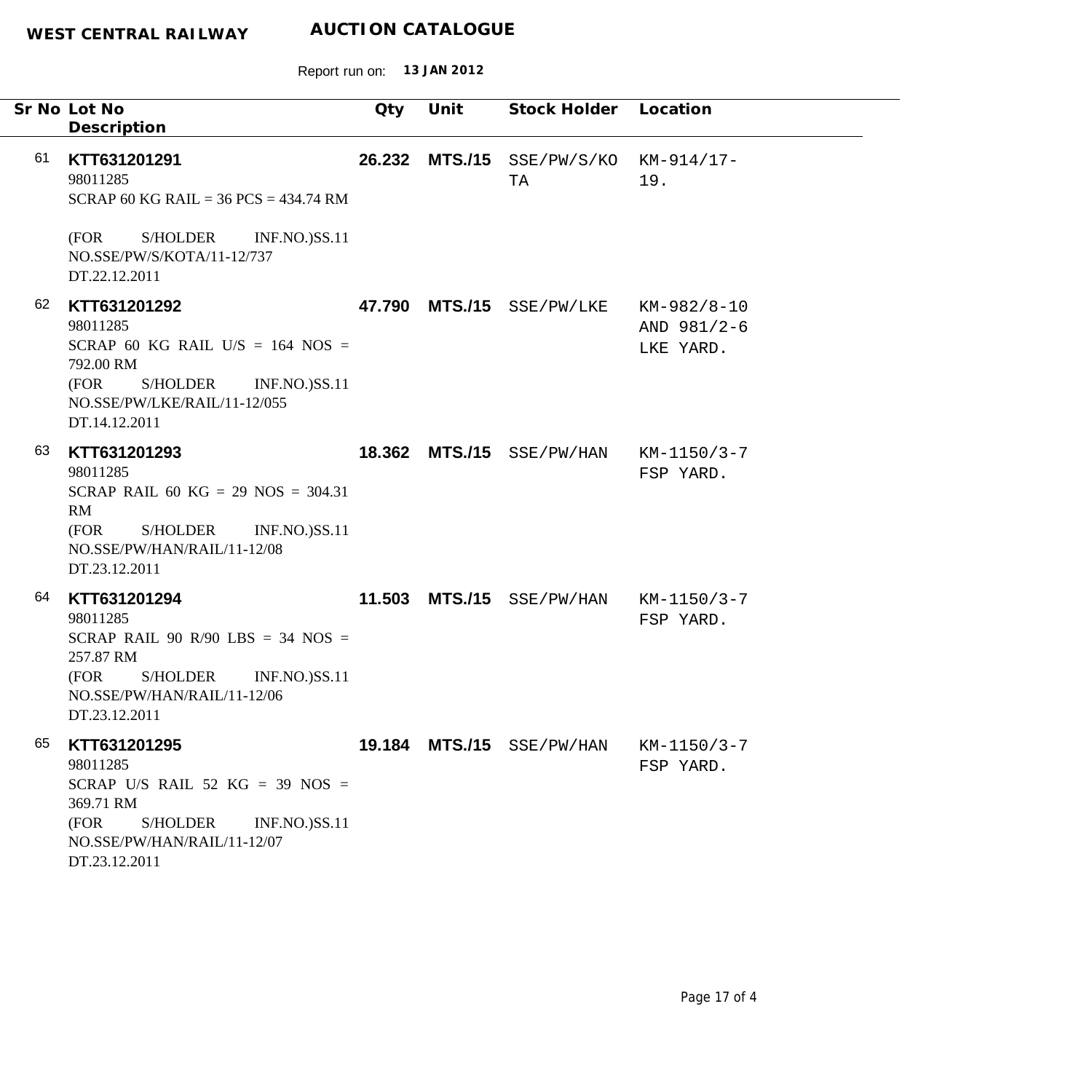|    | Sr No Lot No                                                                                                                                                                                                                                                                                                                                                                                                                                                                                                                                                                                           | Qty | Unit | Stock Holder Location     |                                                                                    |
|----|--------------------------------------------------------------------------------------------------------------------------------------------------------------------------------------------------------------------------------------------------------------------------------------------------------------------------------------------------------------------------------------------------------------------------------------------------------------------------------------------------------------------------------------------------------------------------------------------------------|-----|------|---------------------------|------------------------------------------------------------------------------------|
|    | Description                                                                                                                                                                                                                                                                                                                                                                                                                                                                                                                                                                                            |     |      |                           |                                                                                    |
| 66 | KTT631201296<br>98011285<br>SCRAP RAIL 60 KG = 86 NOS = 362.49<br>RM IN 2 STACK.(FOR S/HOLDER<br>INF.NO.)SS.11 NO.KTT/BWM/RAIL/088<br>DT.27.12.2011.                                                                                                                                                                                                                                                                                                                                                                                                                                                   |     |      | 21.872 MTS./15 SSE/PW/BWM | $KM-820/23-$<br>27 BWM YARD<br>EAST SIDE<br>MATERIAL IS<br>LYING IN<br>M.P.STATE   |
| 67 | KTT631201297<br>98080106<br>SCRAP CI CONSISTING OF CI SEJ CHAIR<br>OFF SORT AND SIZE, CI BLOCK OFF<br>P&C OFF SORT AND SIZE CST-9<br>BROKEN AND PCS, CI PEGS FOR<br><b>FANCING</b><br>ETC.ETC.WITH<br>ATTACHMENT IF ANY.(FOR S/HOLDER<br>$INF.NO.)$ SS.11<br>NO.KTT/BWM/CI/85<br>DT.24.12.2011.<br>MODE OF DELIVERY BY ACTUAL WT.                                                                                                                                                                                                                                                                      |     |      | 14.220 MTS./15 SSE/PW/BWM | SE/PW/BWM<br>OFFICE<br>COMPOUND<br>EAST SIDE<br>MATERIAL<br>LYING IN<br>M.P.STATE. |
| 68 | KTT631201298<br>98050035<br>SCRAP M.S.MELTING CONSISTING OF<br>GLUED JOINT PLATE 52 KG 60 KG, M.S.<br>BRACKET OF SEJ, JN FISH PLATE 90<br>R/87 LBS, G ANGLE TIE PLATE OF SORT<br>AND SIZE STRCTHER BAR OF SORT<br>AND SIZE M.S.SPL BEARING PLATE M.S<br>FLAT BEARING PLATE, PSC LAY OUT<br>M.S. SLIDE CHAIR PSC 52 KG<br>M.S.PLATE SCREW M.S. BOLT SORT<br>AND SIZE, ERC 3701, 1892, RAIL<br>CLOSER AND PCS OF 60 KG BELOW 1<br>MTR LONG TIEBAR, PCS AND ANGLE,<br>CHANEL, PCS ETC. ETC. (FOR S/HOLDER<br><b>INF.NO.)SS.11</b><br>NO.KTT/BWM/MS/86<br>DT.24.12.2011.<br>MODE OF DELIVERY BY ACTUAL WT. |     |      | 28.870 MTS./15 SSE/PW/BWM | SE/PW/BWM<br>OFFICE<br>COMPOUND<br>EAST SIDE<br>MATERIAL<br>LYING IN<br>M.P.STATE. |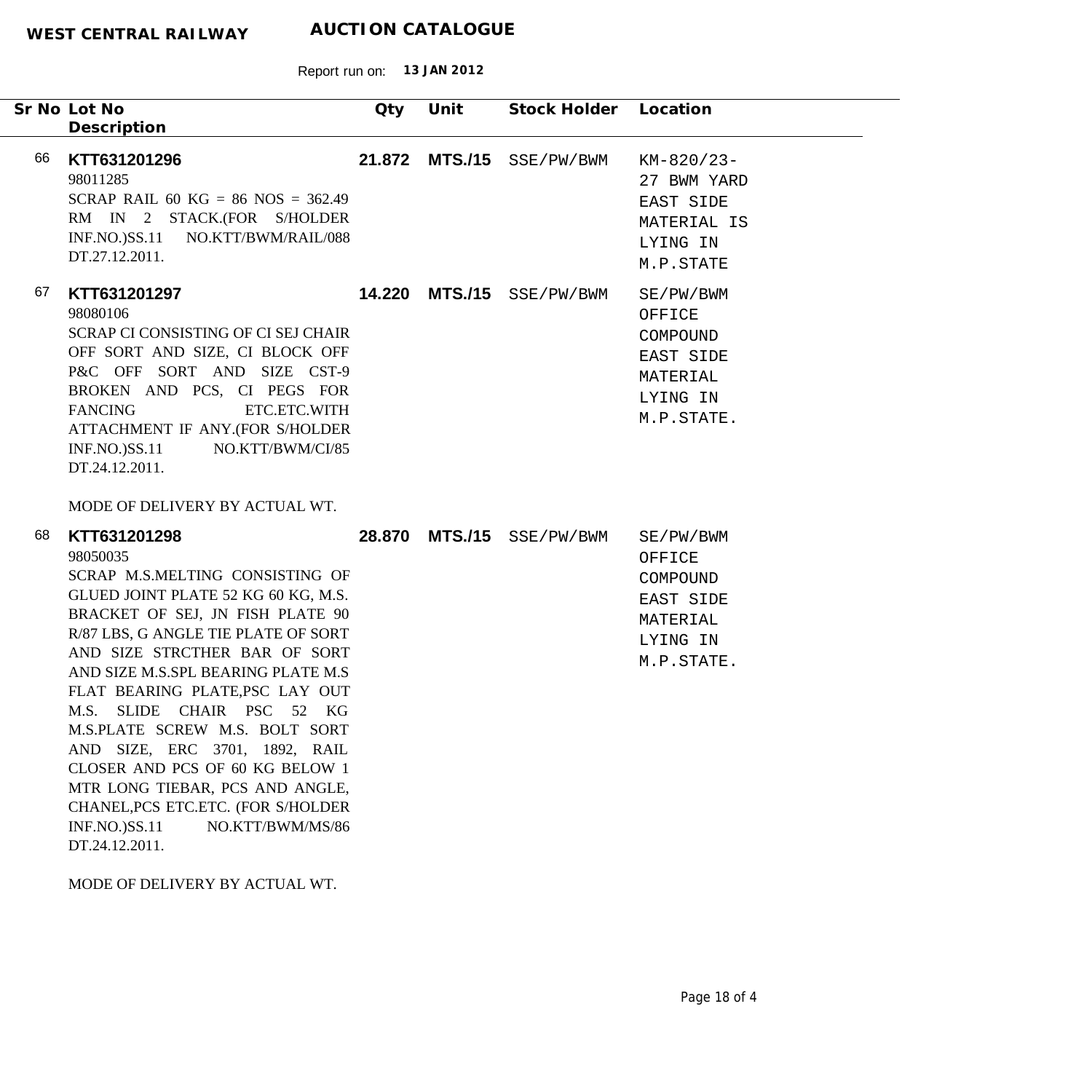|    | Sr No Lot No<br>Description                                                                                                                                                                                                                                                          | Qty     | Unit           | Stock Holder Location |                                                                               |
|----|--------------------------------------------------------------------------------------------------------------------------------------------------------------------------------------------------------------------------------------------------------------------------------------|---------|----------------|-----------------------|-------------------------------------------------------------------------------|
| 69 | KTT631201299<br>98011285<br>SCRAP RAIL 52 KG = 26 NOS = $127.72$<br>RM (FOR S/HOLDER INF.NO.)SS.11<br>NO.KTT/BWM/RAIL/87 DT.27.12.2011.                                                                                                                                              | 6.627   | <b>MTS./15</b> | SSE/PW/BWM            | KM-820/23-<br>27 BWM<br>YD.EAST<br>SIDE<br>MATERIAL<br>LYING IN<br>M.P.STATE. |
| 70 | KTT631201300<br>98080015<br>$CST-9$<br><b>PLATE</b><br><b>SCRAP</b><br><b>RUSTED</b><br>CORODED, DUSTED, CRACKED AND<br><b>BROKEN U/S BG</b><br>(FOR<br><b>S/HOLDER</b><br><b>INF.NO.)SS.11</b><br>NO.SSE/PWAY/SWM/CST-9/11-12/21<br>DT.16.12.2011<br>MODE OF DELIVERY BY ACTUAL WT. |         | 61.438 MTS./15 | SSE/PW/SWM            | KM-1029/21-<br>25 PQRS<br>DEPOT.                                              |
| 71 | KTT631201301<br>98050709<br>SCRAP ST SLEEPER ORDINERY 90 R 52<br>KG BG BADLY RUSTED, CORODED,<br>CRACKED, BROKEN U/S(FOR S/HOLDER<br>INF.NO.)SS.11<br>NO.SSE/PWAY/SWM/ST/11-12/22<br>DT.16.12.2011<br>MODE OF DELIVERY BY ACTUAL                                                     | 159.045 | <b>MTS./15</b> | SSE/PW/SWM            | KM-1130/5<br>TO 1131/7.                                                       |
| 72 | KTT631201302<br>98011285<br>SCRAP RAIL 60 KG U/S = 38 NOS =<br>RM<br>(FOR<br>769.22<br><b>S/HOLDER</b><br>INF.NO.)SS.11<br>NO.SSE/PWAY/SWM/RAIL/11-12/23<br>DT.20.12.2011                                                                                                            | 46.415  |                | MTS./15 SSE/PW/SWM    | KM-1025/8-<br>10 LC<br>NO.149.                                                |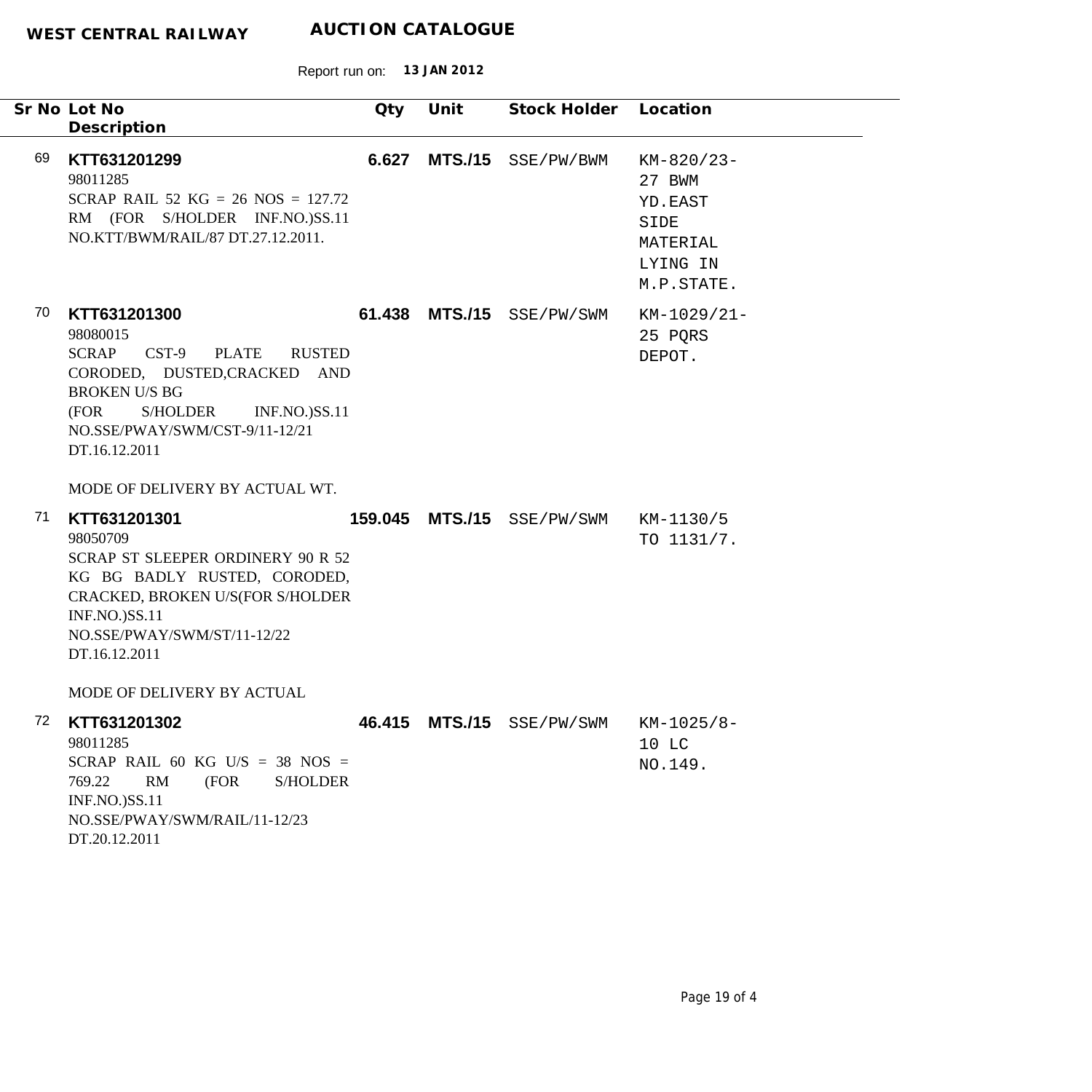|    | Sr No Lot No<br>Description                                                                                                                                                                                   | Qty     | Unit           | Stock Holder Location               |                                                        |
|----|---------------------------------------------------------------------------------------------------------------------------------------------------------------------------------------------------------------|---------|----------------|-------------------------------------|--------------------------------------------------------|
| 73 | KTT631201303<br>98011285<br>SCRAP RAIL 90 R/90 LBS U/S = 36 NOS<br>$=447.94$<br>RM<br>(FOR<br><b>S/HOLDER</b><br><b>INF.NO.)SS.11</b><br>NO.SSE/PW/N/GGC/SCRAP/11-12/19<br>DT.05.01.2012.                     | 19.983  | <b>MTS./15</b> | SSE/PW/N/GG<br>$\mathsf{C}$         | GGC UP<br>YD.KM-<br>$1094/05 -$<br>1094/09.            |
| 74 | KTT631201304<br>SCRAP STEAM CRANE WITH MATCH<br><b>CAPACITY</b><br>65<br>TRUCK<br><b>TON</b><br>NO.170580650102 (FOR<br><b>S/HOLDER</b><br><b>INF.NO.)SS.11</b><br>NO.SSE/LOCO/GGC/SCRAP/01<br>DT.15.11.2011. | 110.400 |                | MTS./15 SSE/LOCO/GG<br>$\mathsf{C}$ | SSE/LOCO/GG<br>C<br>OFFICE/CARR<br>IAGE DEPOT.         |
|    | MODE OF DELIVERY BY ACTUAL WT.                                                                                                                                                                                |         |                |                                     |                                                        |
| 75 | KTT631201305<br>SCRAP RELEASED U/S MODIFIED<br><b>JAW</b><br>LOOSE<br>(FOR<br><b>S/HOLDER</b><br><b>INF.NO.)SS.11</b><br>NO.044605/2011-12/02<br>DT.29.11.2011.                                               | 29.446  |                | MTS./15 SSE/PW/BXN                  | KM-1169/36-<br>40<br>SSE/PW/BXN<br>OFFICE<br>COMPOUND. |
|    | MODE OF DELIVERY BY ACTUAL WT.                                                                                                                                                                                |         |                |                                     |                                                        |
| 76 | KTT631201306<br>98011285<br>SCRAP RAIL 90 R 90 LBS = 29 NOS =<br>RM<br><b>S/HOLDER</b><br>228.00<br>(FOR<br><b>INF.NO.)SS.11</b><br>NO.044605/2011-12/04<br>DT.05.12.2011.                                    | 10.171  |                | $MTS./15$ SSE/PW/BXN KM-1170/0-1    |                                                        |
| 77 | KTT631201307<br>98011285<br>SCRAP RAIL 52 KG = 30 NOS = $174.82$<br>RM<br>(FOR S/HOLDER INF.NO.)SS.11<br>NO.044605/2011-12/07 DT.27.12.2011.                                                                  | 9.071   | <b>MTS./15</b> | SSE/PW/BXN                          | BXN/1111 TO<br>BXN/1107.                               |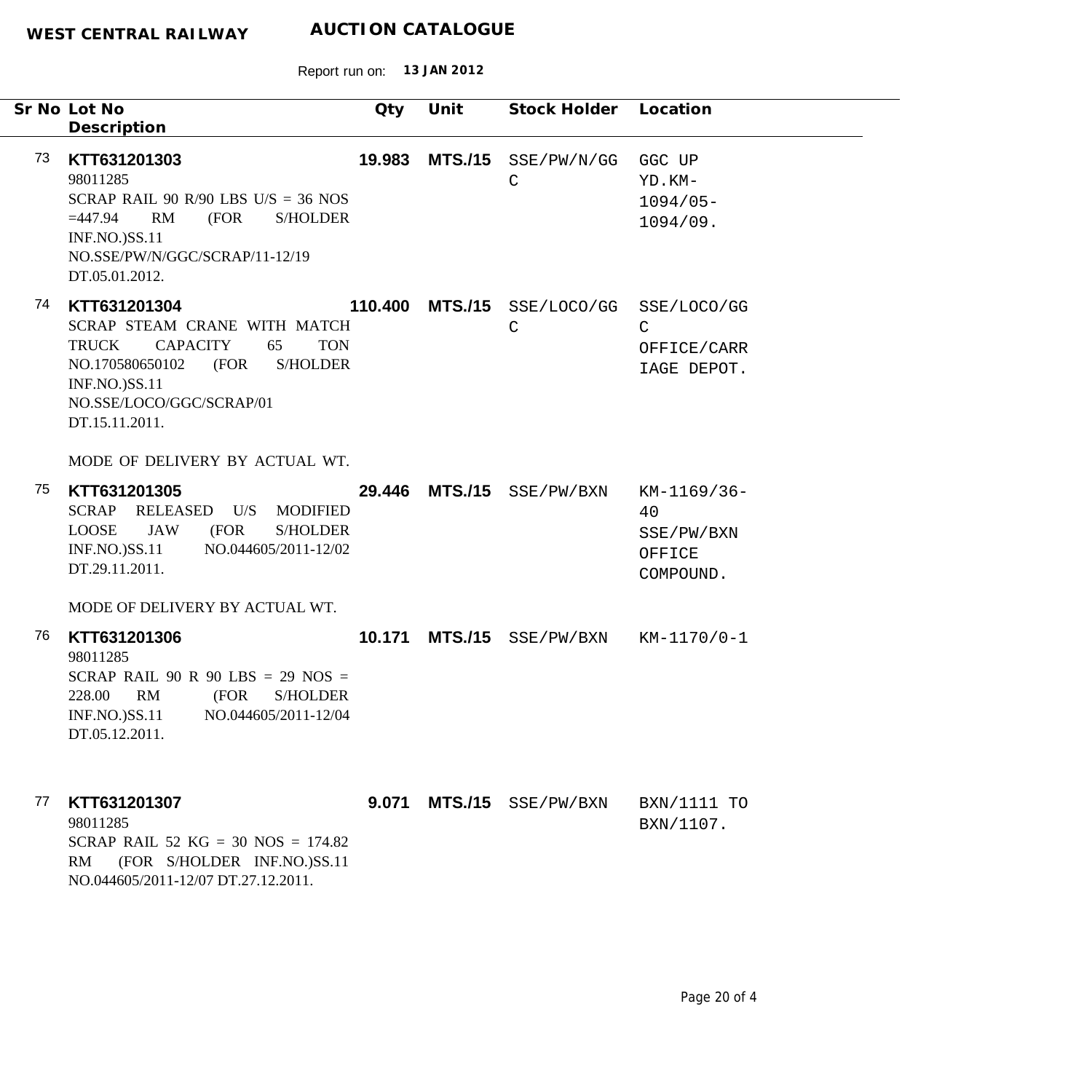| Sr No Lot No                                                                                                                                                                          | Qty    | Unit           | Stock Holder | Location                                              |
|---------------------------------------------------------------------------------------------------------------------------------------------------------------------------------------|--------|----------------|--------------|-------------------------------------------------------|
| Description                                                                                                                                                                           |        |                |              |                                                       |
| 78<br>KTT631201308<br>98011285<br>SCRAP RAIL 90 R/90 LBS = 42 NOS =<br>RM<br>(FOR<br>437.80<br><b>S/HOLDER</b><br>INF.NO.)SS.11 NO.044605/2011-12/08<br>DT.27.12.2011.                | 16.528 | <b>MTS./15</b> | SSE/PW/BXN   | BXN/1073A<br><b>TO</b><br>BXN/1083A.                  |
| MODE OF DELIVERY BY ACTUAL WT.                                                                                                                                                        |        |                |              |                                                       |
| 79<br>KTT631201309<br>98011285<br>SCRAP RAIL 60 KG/52KG/90R/90LBS/DH<br>RAIL<br><b>PCS</b><br>(FOR<br><b>S/HOLDER</b><br>$INF.NO.$ ) $SS.11$<br>NO.044605/2011-12/06<br>DT.17.12.2011 | 9.582  | <b>MTS./15</b> | SSE/PW/BXN   | SSE/PW/BXN<br>OFFICE<br>COMPOUND<br>KM-1169/36-<br>40 |
| MODE OF DELIVERY BY ACTUAL WT.                                                                                                                                                        |        |                |              |                                                       |
| 80<br>KTT631201310<br>98011285<br>SCRAP RAIL90R/90 LBS U/S<br>(FOR<br><b>S/HOLDER</b><br><b>INF.NO.)SS.11</b><br>NO.044605/2011-12/05 DT.17.12.2011                                   | 19.000 | <b>MTS./15</b> | SSE/PW/BXN   | BXN/1075 TO<br>BXN/1079.                              |
| MODE OF DELIVERY BY ACTUAL WT.                                                                                                                                                        |        |                |              |                                                       |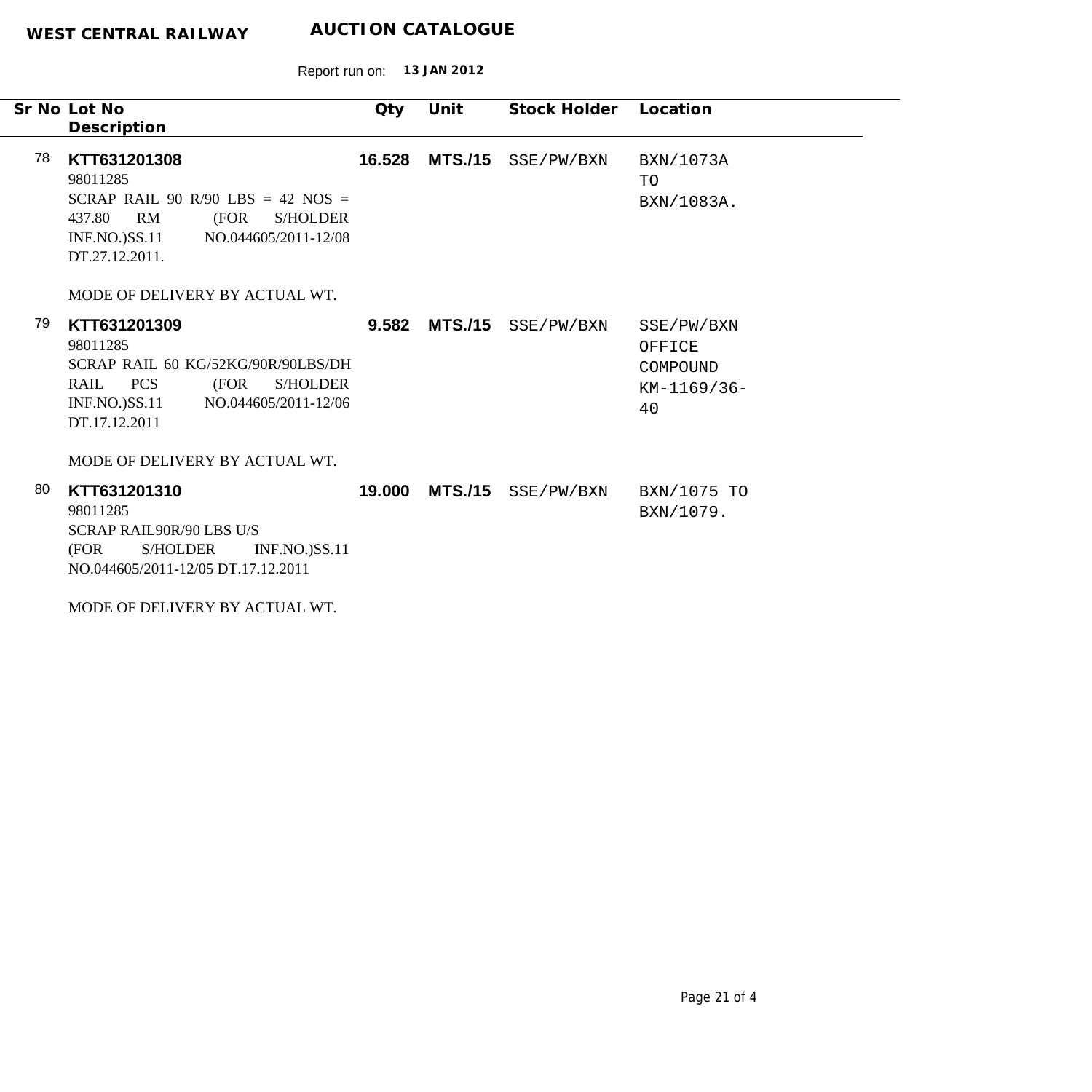| 63120007<br><b>Auction Catalogue No</b><br>Auctioneer: Dy CMM(S)                          |                                                                                                                                                                 |        | Auction Date: 20-01-2012<br><b>KOTA</b><br>Place: |                        |                                                      |  |
|-------------------------------------------------------------------------------------------|-----------------------------------------------------------------------------------------------------------------------------------------------------------------|--------|---------------------------------------------------|------------------------|------------------------------------------------------|--|
| Sr No Lot No<br>Description                                                               |                                                                                                                                                                 | Qty    | Unit                                              | <b>Stock Holder</b>    | Location                                             |  |
| JBP631104049<br>1<br>VARIOUS AH                                                           | SCRAP EMPTY BATTERIES CASE OF<br><b>SIZES</b><br><b>INTACT</b><br><b>OR</b><br>BROKEN (FOR S/HOLDER INF.NO.)SS.11<br>NO.KTE/S&T/C/10-11/11 DT.22.01.2011.       | 1.300  | <b>MTS./15</b>                                    | SSE/SET/(C)<br>KTE     | SSE/SIGNAL/<br>C/KTE<br>OFFICE<br>CAMPUS.            |  |
| $\overline{2}$<br>JBP631104050<br><b>ATTACHEMT</b><br><b>INF.NO.)SS.11</b><br>DT.14.01.11 | SCRAP BATTERIES OF VARIOUS AH<br>SIZE INTACT WITH MINOR COPPER<br>(FOR<br><b>S/HOLDER</b><br>NO.KTE/S&T/C/10-11/10                                              | 20,500 | <b>MTS./15</b>                                    | SSE/SAT/(C)<br>$/$ KTE | SSE/SIGNAL/<br>C/KTE<br>OFFICE<br>CAMPUS.            |  |
| <b>[AUTHORIZATION</b><br><b>REQUIRED</b>                                                  | <b>CERTIFICATE</b><br><b>IS</b><br><b>OF</b><br>CPCB.]                                                                                                          |        |                                                   |                        |                                                      |  |
| 3<br>JBP631104061<br>98210154<br><b>SCRAP</b><br>DT.09.02.2011                            | <b>CABLE</b><br><b>COPPER</b><br><b>WITH</b><br><b>INSULATION AND LUG COMPONENTS</b><br>OF AC LOCO PART (FOR S/HOLDER<br>INF.NO.)SS.11 NO.NKJ/TRS/SC/2010-11/12 | 1.500  | <b>MTS./15</b>                                    | SSE/ELS/NKJ            | MATERIAL<br>WILL BE<br>DELIVERED<br>FROM ELS<br>NKJ. |  |
| <b>[AUTHORIZATION</b><br><b>REQUIRED OF CPCB.]</b>                                        | <b>CERTIFICAT</b><br><b>IS</b>                                                                                                                                  |        |                                                   |                        |                                                      |  |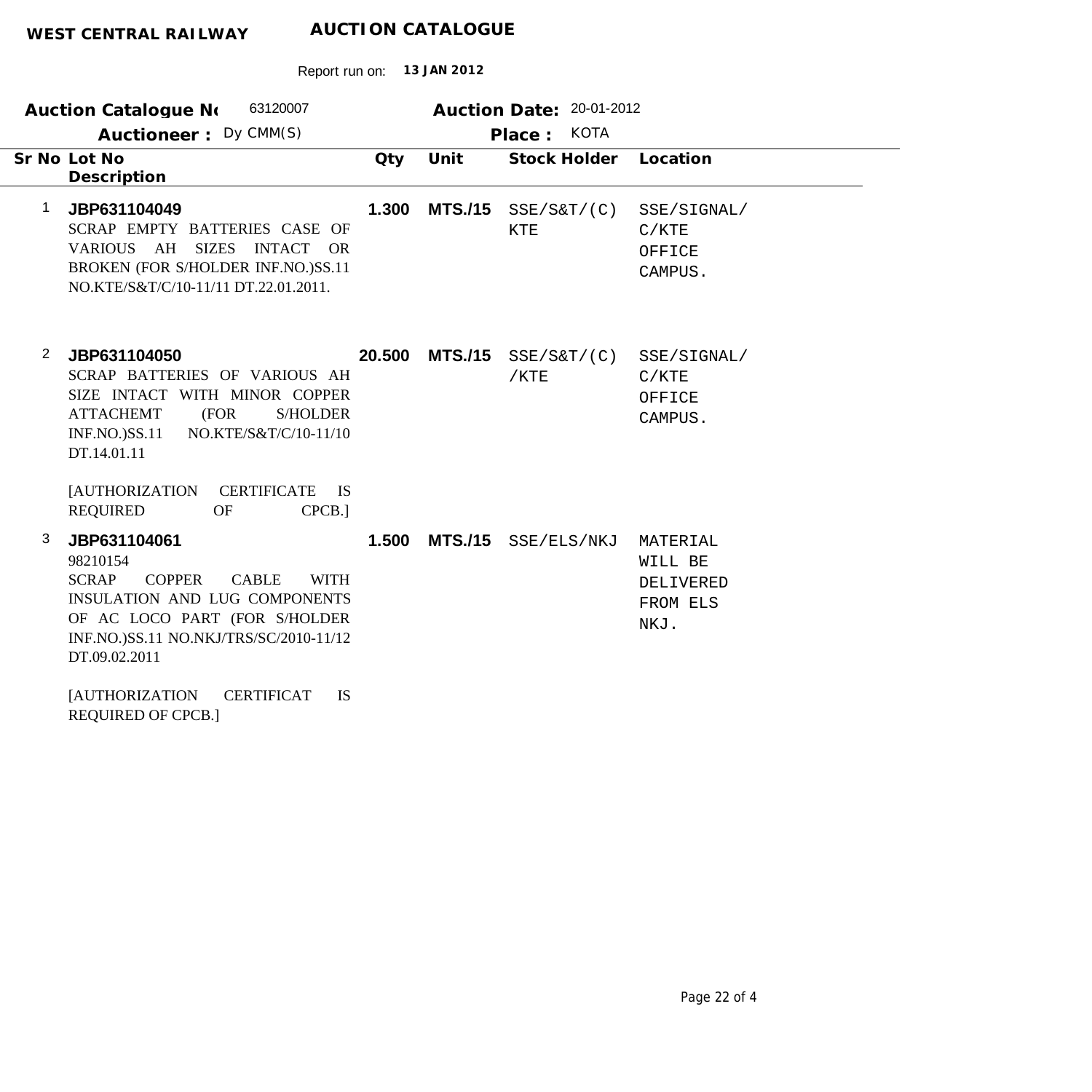Report run on: **13 JAN 2012**

|   | Sr No Lot No<br>Description                                                                                                                                                                                                                                                                                                                                                                                                                                        | Qty    | Unit           | Stock Holder Location        |                                                                |
|---|--------------------------------------------------------------------------------------------------------------------------------------------------------------------------------------------------------------------------------------------------------------------------------------------------------------------------------------------------------------------------------------------------------------------------------------------------------------------|--------|----------------|------------------------------|----------------------------------------------------------------|
| 4 | JBP631110202<br>98210051<br><b>SCRAP</b><br>COND.39 NOS ELECTRIC<br><b>MOTORS</b><br>$(0.25HP-3, 0.5HP-2, 0.50KW-$<br>3,1HP-4,1.1HP-1,1.5HP-4,1.75HP-1,2HP-<br>3,2.5HP-2,3HP-5,4HP-1,5HP-3,7HP-<br>1,7.5HP-4,11HP-1,18HP-1) AND 108 NOS<br>ARMATURES (AG-8,AG51M-2,FPM-<br>17, CCM-28, DEVM-11 AND PDR-42 NOS)<br>CONSISTING<br>OF<br><b>COPPER</b><br>AND<br>FERROUS MATERIAL.<br>S/HOLDER<br>(FOR<br><b>INF.NO.)SS.11</b><br>NO.NKJ/SSE/D/2011/01 DT.15.09.2011. | 3.723  | <b>MTS./15</b> | SSE/LOCO/DL<br>S/NKJ         | MATERIAL<br>WILL BE<br>SUPPLIED IN<br>DIESEL LOCO<br>SHED NKJ. |
|   | MODE OF DELIVERY BY ACTUAL WT.                                                                                                                                                                                                                                                                                                                                                                                                                                     |        |                |                              |                                                                |
| 5 | JBP631110206<br>98090616<br>SCRAP COND.AND USED VARIOUS<br>TYPE HAND TOOLS, G.I.BUCKET AND<br><b>WISES</b><br>(FOR<br><b>S/HOLDER</b><br><b>INF.NO.)SS.11</b><br>NO.NKJ/SSE/D/2011/05 DT.15.09.2011.                                                                                                                                                                                                                                                               | 1.625  |                | MTS./15 SSE/LOCO/DL<br>S/NKJ | MATERIAL<br>WILL BE<br>SUPPLIED IN<br>DIESEL SHED<br>NKJ.      |
| 6 | JBP631110215<br>98415816<br>SCRAP RELEASED WOODEN PACKAGE<br>AND BROKEN TREES IN 5 STACK. AT<br><b>LOCATION</b><br><b>DIFFERENT</b><br>IN<br><b>SHED</b><br>PERMISSION.<br><b>S/HOLDER</b><br><b>INF.NO.)SS.11</b><br>(FOR<br>NO.NKJ/SSE/D/2011/14 DT.15.09.2011.                                                                                                                                                                                                  | 15.000 |                | MTS./15 SSE/LOCO/DL<br>S/NKJ | MATERIAL<br>WILL BE<br>SUPPLIED IN<br>DIESEL SHED<br>NKJ.      |
| 7 | JBP631110216<br>98090800<br>SCRAP RUSTY KATCHRA CONSISTING<br>OF<br><b>SHEETS</b><br>FILTERS,<br>STRAINERS, DAMAGED BARREL, FIRE<br>EXTINGUISHER BODY PISTON RING<br>AND OTHER SHEET MATERIAL WITH<br>MINOR NF ATTACHMENT.<br><b>S/HOLDER</b><br>(FOR<br><b>INF.NO.)SS.11</b><br>NO.NKJ/SSE/D/2011/15 DT.15.09.2011.                                                                                                                                               | 8.000  | <b>MTS./15</b> | SSE/LOCO/DL<br>S/NKJ         | MATERIAL<br>WILL BE<br>SUPPLIED IN<br>DIESEL SHED<br>NKJ.      |

 $\overline{\phantom{0}}$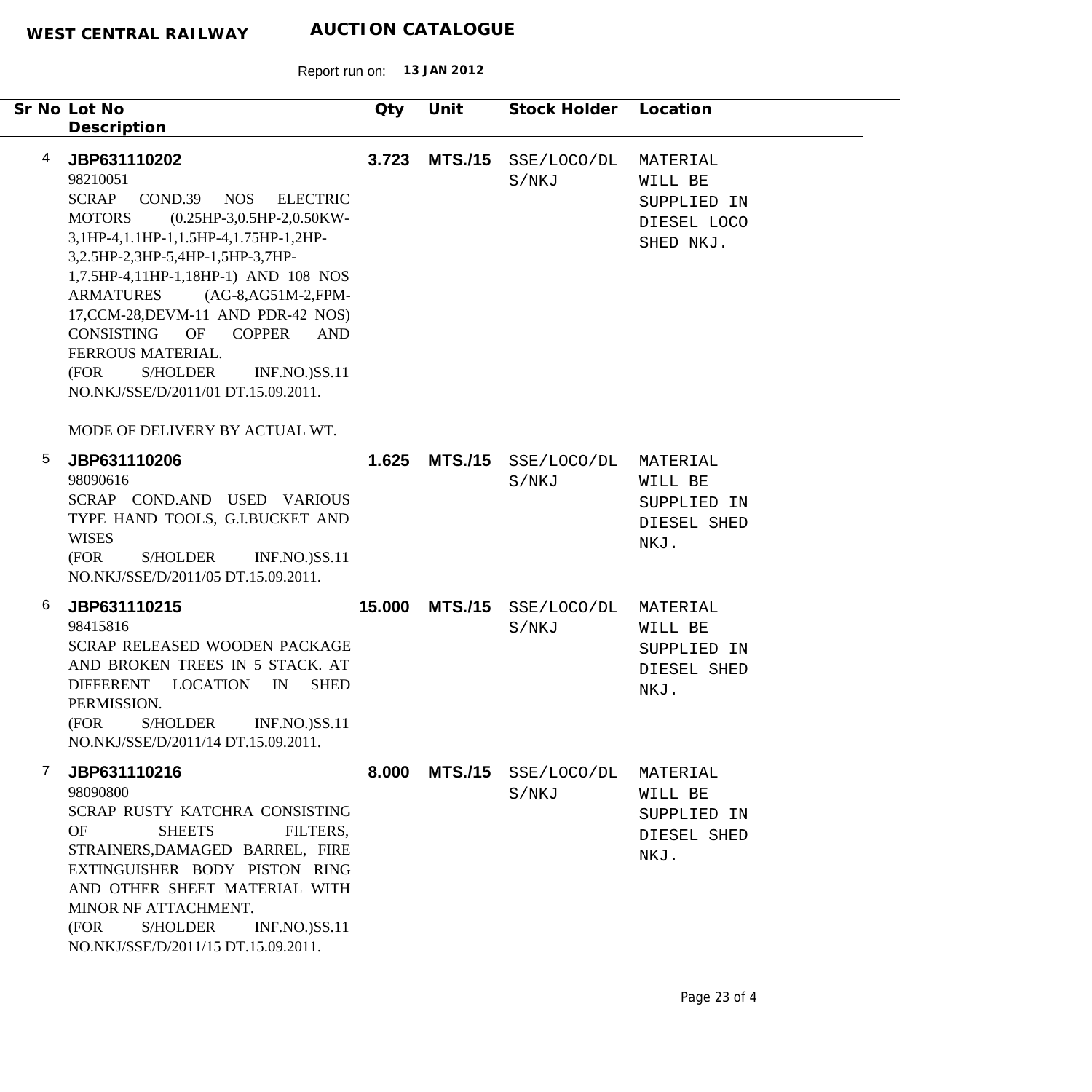Report run on: **13 JAN 2012**

|    | Sr No Lot No<br>Description                                                                                                                                                                                                                                                           | Qty   | Unit           | Stock Holder Location                       |                                                                                                           |
|----|---------------------------------------------------------------------------------------------------------------------------------------------------------------------------------------------------------------------------------------------------------------------------------------|-------|----------------|---------------------------------------------|-----------------------------------------------------------------------------------------------------------|
| 8  | JBP631110247<br>98050128<br>SCRAP CONSISTING OF DIESEL<br>TRACTOR MODEL NO.595 (01 NO.)<br>$\alpha$<br><b>MAHINDRA</b><br><b>MAHINDRA</b><br>RAG.NO.MP21/7332<br><b>ENGINE</b><br>NO.0331010045W, M&P NO.AF/6 (FOR<br>S/HOLDER INF.NO.)SS.11<br>NO.LOT<br>NO.JBP/NKJ/C&W/CS/06/11/164 | 1.600 | <b>MTS./15</b> | SSE/C&W/ROH<br>/SHED/NKJ                    | MATERIAL<br>WILL BE<br>SUPPLIED IN<br>SSE/C&W/OSL<br>ROH COMPLEX<br>NKJ.                                  |
| 9  | JBP631111262<br>98011285<br>SCRAP RAILS 90 LBS ABOVE 1 MTR<br>$LONG = 99 NOS = 803.33 RM IN 3$<br>STACK.<br>SS.11<br>(FOR<br>S/HOLDER INF.NO.)<br>NO.SSE/(PWAY)/SOUTH/STA/RAILS/90<br>LBS/01 DT.11.10.11                                                                              |       |                | 35.837 MTS./15 SSE/PW/S/ST KM-1178//5-<br>Α | $7,6 - 7,8 - 9$<br>DN SIDE OIL<br>SIDDING STA<br>YARD.                                                    |
| 10 | JBP631111263<br>98011285<br>SCRAP RAILS 100 LBS ABOVE 1 MTR<br>$LONG = 163 NOS = 1209.07 RM IN 3$<br>STACK.<br>(FOR<br>S/HOLDER INF.NO.)<br>SS.11<br>NO.SSE/(PWAY)/SOUTH/STA/RAILS/100/<br>02 DT.12.10.11                                                                             |       |                | 60.091 MTS./15 SSE/PW/S/ST KM-1178/6-<br>Α  | $7,8-9$ DN<br>SIDE OIL<br>SIDDING STA<br>YARD.                                                            |
| 11 | JBP631111272<br>98080015<br>SCRAP STS SLPR SINGLE INTACT IN 2<br>STACK.<br>INF.NO.<br>SS.11<br>(FOR<br>S/HOLDER<br>NO.KHBJ/SS.11/SCRAP STS/168 LBS/48<br>DT.15.09.11                                                                                                                  |       |                | 150.000 NOS./01 SSE/PW/KHBJ                 | KM-1131/5-6<br>OFFICE<br>COMPOUND<br>KHBJ YARD<br>MATERIAL<br>RELEASED<br>FROM<br>DY.TSR1088/<br>01116/0. |

÷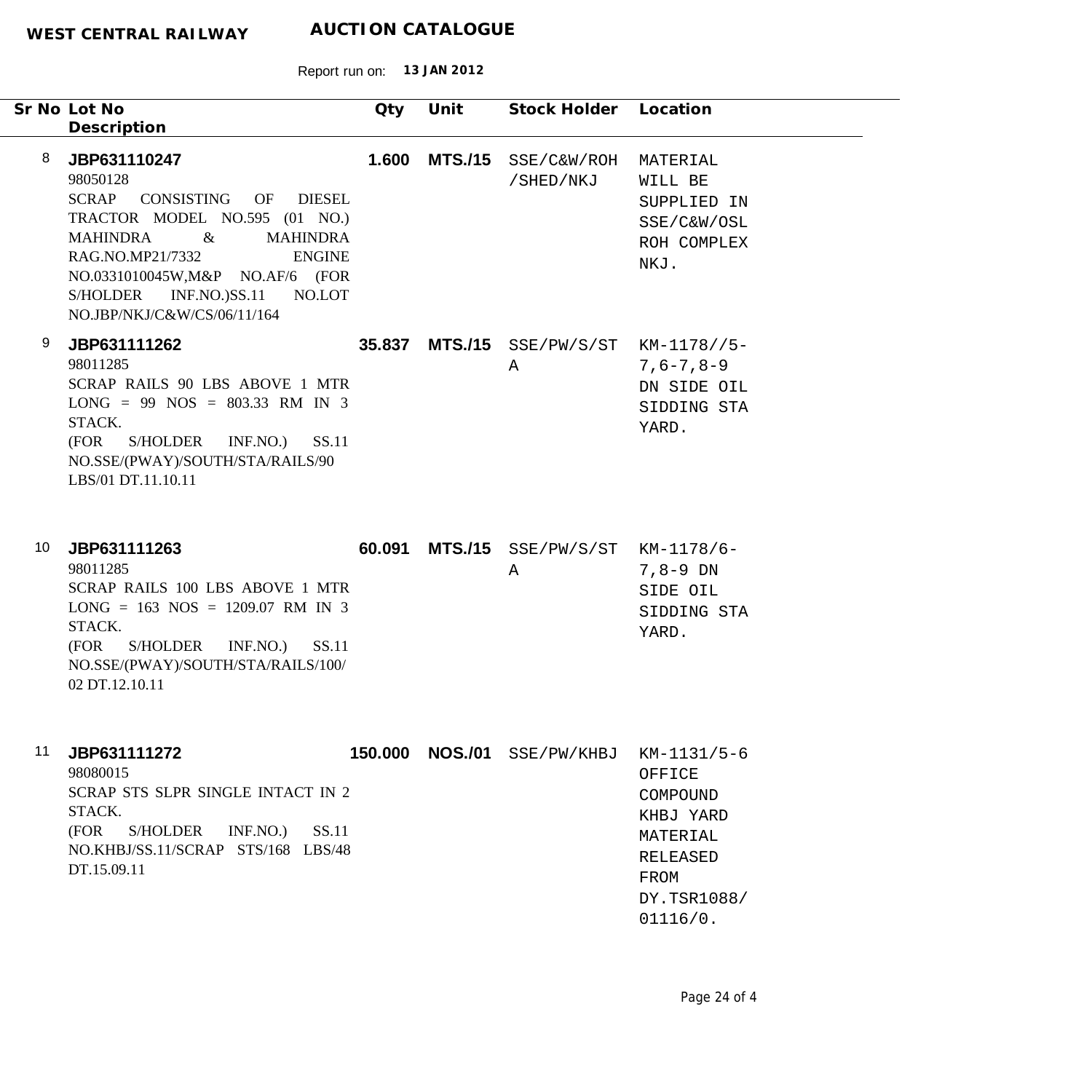|                  | Sr No Lot No<br>Description                                                                                                                                                                                                                                                                            | Qty | Unit            | Stock Holder Location                              |                                                           |
|------------------|--------------------------------------------------------------------------------------------------------------------------------------------------------------------------------------------------------------------------------------------------------------------------------------------------------|-----|-----------------|----------------------------------------------------|-----------------------------------------------------------|
| 12 <sup>12</sup> | JBP631112300<br>98080106<br>SCRAP CST-9 GR.II PAIR BADLY<br>CORODED AND RUSTED WITH MUD IN<br>4 STACK.<br>(FOR<br>S/HOLDER<br><b>INF.NO.)SS.11</b><br>NO.S4/NKJ/PW/CI/11-12/22 DT.29.10.2011                                                                                                           |     | 161.000 NOS./01 | SSE/PW/NKJ                                         | KM-1033/0<br>TO 1033/2<br>ON LINE.                        |
| 13               | JBP631112301<br>98080106<br>1-SCRAP<br>$CST-9$ GR.II<br>(S)BROKEN<br>BADLY CORODED AND RUSTED WITH<br>$MUD = 9.830 MTS$<br>2-SCRAP CST-9 GR.II PAIR BROKEN<br>BADLY CORODED AND RUSTED WITH<br>$MUD = 7.807 MTS$<br>(FOR<br>S/HOLDER<br><b>INF.NO.)SS.11</b><br>NO.S4/NKJ/PW/CI/11-12/23 DT.29.10.2011 |     |                 | 17.637 MTS./15 SSE/PW/NKJ                          | KM-1033/0<br>TO KM-<br>1033/2 DN<br>SIDE.                 |
| 14               | MODE OF DELIVERY BY ACTUAL WT.<br>JBP631201314<br>98011285<br>SCRAP RAIL 90 LBS = $227$ NOS = $2081.71$<br>(FOR S/HOLDER INF.NO.)SS.11<br>RM<br>NO.S-5/KMZ/SS.11/RAIL/90<br>LBS/2011-<br>12/01 DT.24.10.2011.                                                                                          |     |                 | 92.865 MTS./15 SSE/PW/KMZ                          | $KM-1197/3-4$<br>UP SIDE, KM-<br>$1197/4 - 5$ DN<br>SIDE. |
| 15               | JBP631201322<br>98011285<br>SCRAP RAIL 90 LBS U/S = 91 NOS =<br>1089.68<br>RM<br>(FOR<br><b>S/HOLDER</b><br>$INF.NO.$ ) $SS.11$<br>NO.JBP/DMO/11-12/61<br>DT.08.12.2011.                                                                                                                               |     |                 | 48.611 MTS./15 SSE/PW/E/DM KM-1168/1<br>$\bigcirc$ | TO 1168/7<br>DN SIDE AT<br>SAO YARD.                      |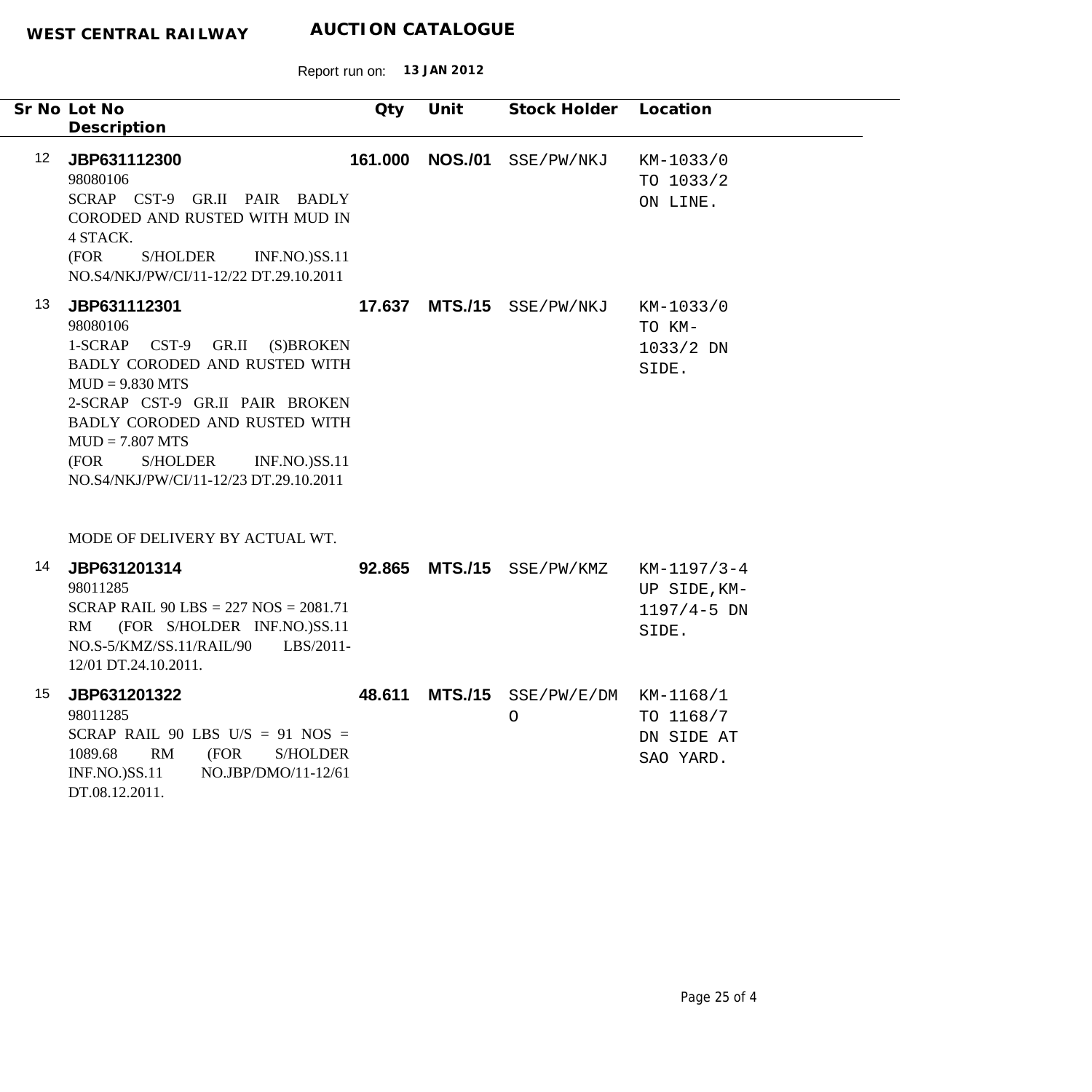|    | Sr No Lot No<br>Description                                                                                                                                                | Qty     | Unit           | Stock Holder Location                               |                                                                                                                                                                                                                                                  |
|----|----------------------------------------------------------------------------------------------------------------------------------------------------------------------------|---------|----------------|-----------------------------------------------------|--------------------------------------------------------------------------------------------------------------------------------------------------------------------------------------------------------------------------------------------------|
| 16 | JBP631201324<br>98011285<br>SCRAP RAIL 90 LBS U/S = $464$ NOS =<br>4391.68 RM IN 9 STACK.(FOR S/HOLDER<br>INF.NO.)SS.11 NO.MYR/2011-12/RAIL/35<br>DT.10.12.2011.           | 195.912 | <b>MTS./15</b> | SSE/PW/MYR                                          | STACK NO.1<br>$KM-1143/6-7$<br>UP, STACK<br>NO.2 & 3<br>$KM-1143/2-3$<br>UP, STACK<br>NO.4 TO 6<br>$KM-1143/1-2$<br>UP, STACK<br>NO.7 KM-<br>$1143/0 - 1$<br>DN, STACK<br>NO.8 KM-<br>$1142/7 - 8$ DN<br>STACK<br>NO.9KM-<br>$1142/7 - 8$<br>DN. |
| 17 | JBP631201327<br>98011285<br>SCRAP RAIL 90 LBS IIIRD CLASS $= 23$<br>NOS = 201.33 RM (FOR S/HOLDER<br>INF.NO.)SS.11 NO.S-4/A/JBP/SHR/90 LBS<br>RAIL/11-12/05 DT.10.11.2011. |         | 8.981 MTS./15  | SSE/PW/SHR                                          | $KM-1072/4-5$<br>DN RD.                                                                                                                                                                                                                          |
| 18 | JBP631201330<br>98011285<br>SCRAP RAIL 90 LBS = $76$ NOS = $564.28$<br>RM (FOR S/HOLDER INF.NO.)SS.11<br>NO.JBP/N/R/11-12/3 DT.20.12.2011.                                 | 25.172  |                | $MTS.$ /15 $SSE/PW/N/JB KN-990/8-9$<br>$\mathsf{P}$ | NEW WASHING                                                                                                                                                                                                                                      |
| 19 | JBP631201331<br>98011285<br>SCRAP RAIL 100 LBS = 66 NOS = 632.51<br>RM (FOR S/HOLDER INF.NO.)SS.11<br>NO.JBP/N/R/11-12/2 DT.20.12.2011.                                    | 31.373  |                | $MTS. / 15$ SSE/PW/N/JB KM-990/8-9<br>Ρ             | NEW WASHING                                                                                                                                                                                                                                      |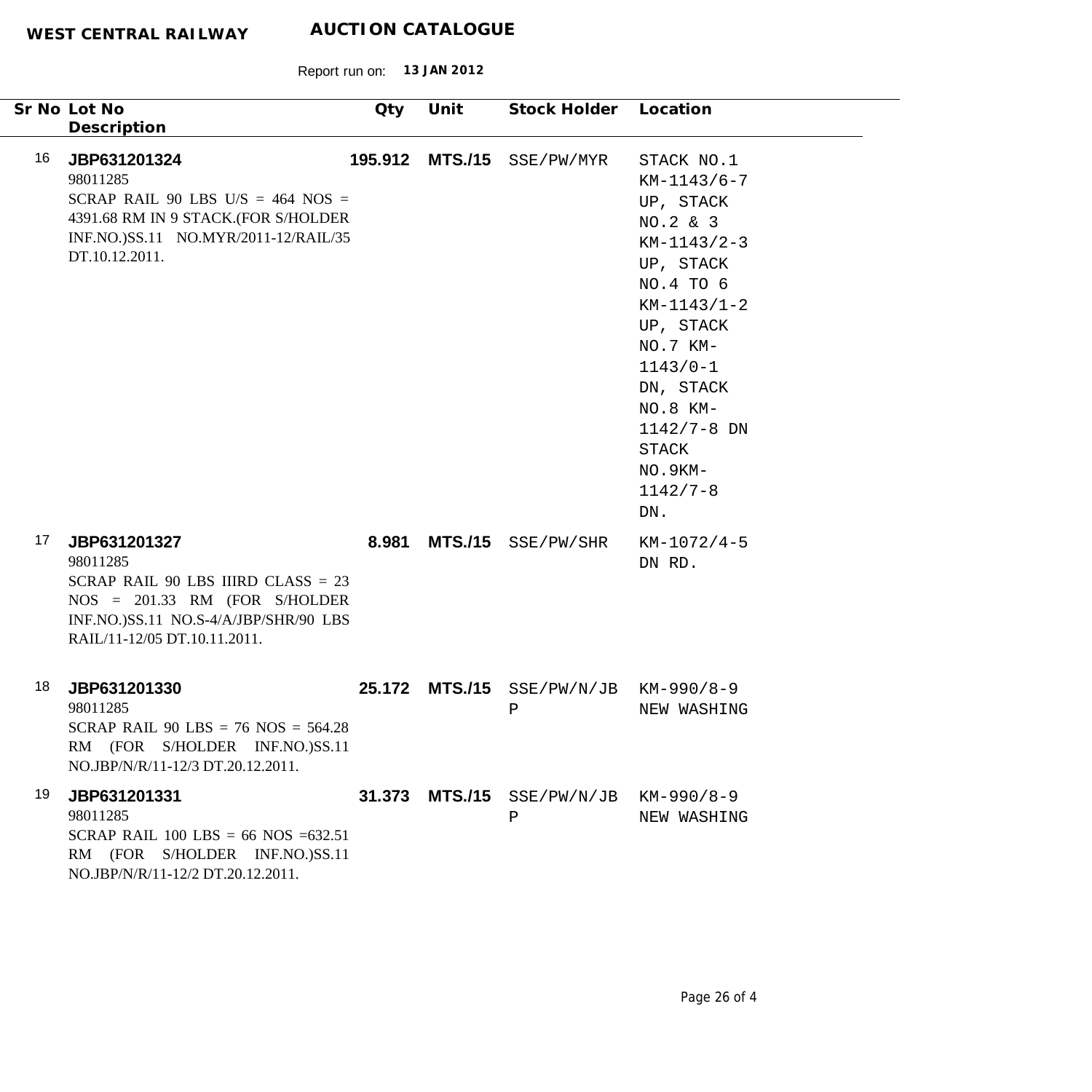|    | Sr No Lot No<br>Description                                                                                                                                                                                                                                                                                                                  | Qty     | Unit           | Stock Holder Location                  |                                                                                                                  |
|----|----------------------------------------------------------------------------------------------------------------------------------------------------------------------------------------------------------------------------------------------------------------------------------------------------------------------------------------------|---------|----------------|----------------------------------------|------------------------------------------------------------------------------------------------------------------|
| 20 | JBP631201332<br>98011285<br>SCRAP RAIL 88.5 LBS BH ABOVE 1 MTR<br>$LONG = 328 = 3381.69$ RM (FOR<br><b>INF.NO.)SS.11</b><br>S/HOLDER<br>NO.SSE/PW/N/JBP/RAIL/11-12/1<br>DT.20.12.2011.                                                                                                                                                       | 148.727 |                | $MTS./15$ SSE/PW/N/JB<br>Ρ             | KM-990/9 TO<br>991/0 UP<br>RECEIVING<br>NO.1 AND<br>CENTRE OF<br>DN ML JBP                                       |
| 21 | JBP631201337<br>98080106<br>SCRAP CST-9 PLATE CI GR.II BROKEN<br>AND PARTILY BROKEN AND SINGLE<br>INTACT.WITH TIEBAR AND WITHOUT<br>TIEBAR CORODED RUSTED AND MUD.<br>S/HOLDER INF.NO.)SS.11<br>(FOR<br>NO.SSE/PW/S/STA/CI/GR.II/CST-9/06<br>DT.18.11.2011.                                                                                  |         |                | <b>15.856 MTS./15</b> SSE/PW/S/ST<br>Α | KM-1180/0-1<br>DN SIDE NM<br>SIDING, KM-<br>$1180/8 - 9$ DN<br>SIDE.KM-<br>$1179/5 - 6$ DN<br>SIDE NM<br>SIDING. |
| 22 | MODE OF DELIVERY BY ACTUAL WT.<br>JBP631201341<br>ONE<br>SCRAP<br>CONDEMNED LOCO<br>NO.17397WDM2<br><b>WITHOUT</b><br>WHEELS, TRACTION MOTOR,<br>GENERATOR,<br>TRACTION<br><b>POWER</b><br>CABLE AND CONTROL CABLE.(FOR<br><b>S/HOLDER</b><br><b>INF.NO.)SS.11</b><br>NO.NKJ/SSE/D/LOCO/01 DT.28.12.2011.                                    | 1.000   | <b>NOS./01</b> | SSE/LOCO/DL DIESEL SHED<br>S/NKJ       | NEW KATNI<br>JN.                                                                                                 |
| 23 | JBP631201342<br><b>SCRAP</b><br><b>ONE</b><br><b>LOCO</b><br>CONDEMNED<br>NO.17420WDM2<br><b>WITHOUT</b><br>WHEELS, BLOCK AND CRANKSHAFT,<br><b>TRACTION</b><br>MOTOR,<br><b>TRACTION</b><br>GENERATOR, POWER CABLE AND<br>CABLE.(FOR<br><b>S/HOLDER</b><br><b>CONTROL</b><br><b>INF.NO.)SS.11</b><br>NO.NKJ/SSE/D/LOCO/02<br>DT.28.12.2011. | 1.000   | <b>NOS./01</b> | SSE/LOCO/D/<br>/NKJ                    | DIESEL SHED<br>NEW KATNI<br>JN.                                                                                  |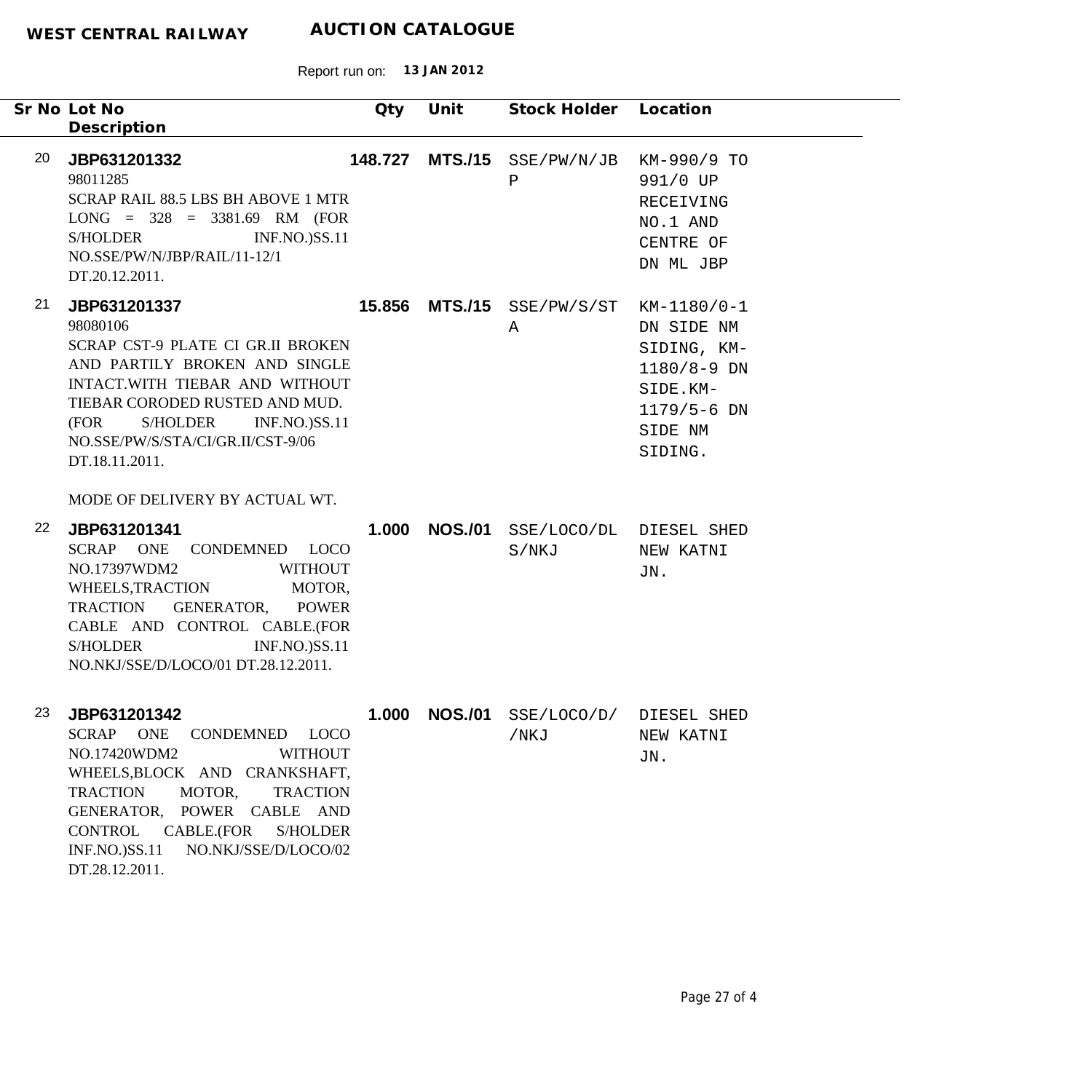Report run on: **13 JAN 2012**

| Sr No Lot No | Description                                                                                                                                                                                                                                                                                                                                                                                                                                               | Qty     | Unit | Stock Holder Location              |                                                      |
|--------------|-----------------------------------------------------------------------------------------------------------------------------------------------------------------------------------------------------------------------------------------------------------------------------------------------------------------------------------------------------------------------------------------------------------------------------------------------------------|---------|------|------------------------------------|------------------------------------------------------|
| 24           | JBP631201343<br>98200070<br><b>SCRAP</b><br>NONFERROUS<br><b>BRASS</b><br><b>COMPONENTS</b><br><b>OF</b><br><b>LOCO</b><br>AC<br>CONSISTING OF PN VALVE & ITS<br>PARTS, GATE VALVE, ETC.WITH OR<br><b>WITHOUT</b><br>M.S./RUBBER<br>ATTACHMENT.(FOR<br><b>S/HOLDER</b><br><b>INF.NO.)SS.11</b><br>NO.LOT<br>NO.NKJ/TRS/SCNF/11-12/07<br>DT.28.11.2011.<br>MODE OF DELIVERY BY ACTUAL WT.                                                                  | 650.000 |      | KGS./13 SSE/S/ELS/N<br>ΚJ          | MATERIAL<br>WILL BE<br>DELIVERED<br>FROM ELS<br>NKJ. |
| 25           | JBP631201344<br>98210208<br>SCRAP CARBON BRUSH WITH OR<br>WITHOUT COPPER<br><b>ATTACHMENT</b><br>CONSISTING OF TRACTION MOTOR<br>(HITCHI TYPE) CARBON BRUSH AND<br>MVRF CARBON BRUSH ETC.(FOR<br><b>INF.NO.)SS.11</b><br>NO.LOT<br>S/HOLDER<br>NO.NKJ/TRS/SCNF/11-12/08<br>DT.28.11.2011.<br>MODE OF DELIVERY BY ACTUAL WT.                                                                                                                               |         |      | 1550.000 KGS./13 SSE/S/ELS/N<br>ΚJ | MATERIAL<br>WILL BE<br>DELIVERED<br>FROM ELS<br>NKJ. |
| 26           | JBP631201345<br>98414010<br><b>SCRAP</b><br>LEAD<br><b>ACID</b><br><b>BATTERIES</b><br>COND./U/S RELEASED FROM AC LOCO<br>DUE TO OVERAGE/BODY BROKEN<br>R <sub>110</sub><br><b>BATTERIES</b><br>VOLTAGE,<br>75<br><b>DIFFERENT</b><br>MAKE.(FOR<br>AMPH.OF<br>NO.LOT<br>S/HOLDER<br><b>INF.NO.)SS.11</b><br>NO.NKJ/TRS/SCNF/11-12/12<br>DT.28.11.2011.<br>MODE OF DELIVERY BY ACTUAL WT.<br>[AUTHORIZATION CERTIFICATE<br>OF<br><b>CPCB IS REQUIRED.]</b> | 18.000  |      | MTS./15 SSE/S/ELS/N<br>ΚJ          | MATERIAL<br>WILL BE<br>DELIVERED<br>FROM ELS<br>NKJ. |

 $\overline{\phantom{0}}$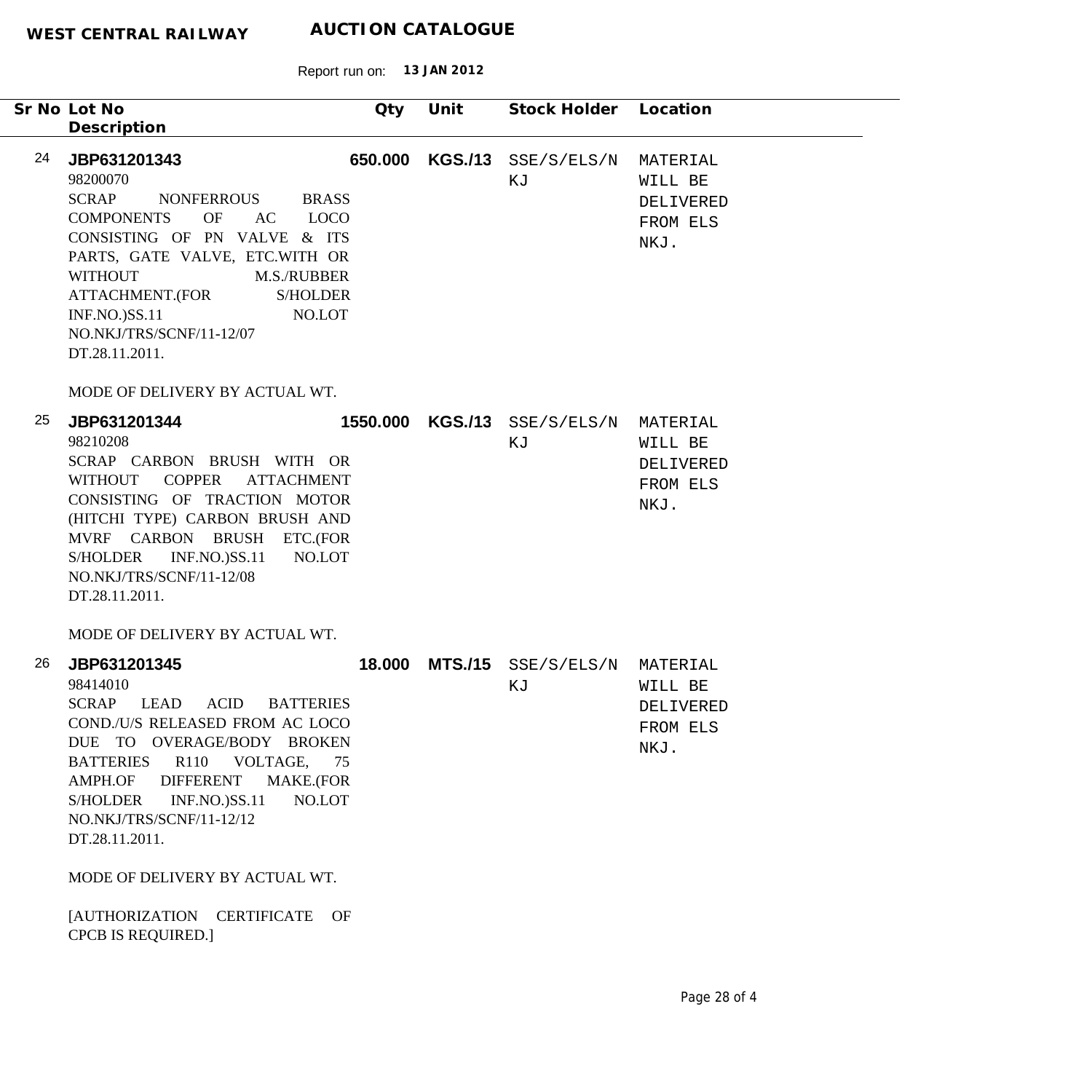Report run on: **13 JAN 2012**

|    | Sr No Lot No                       | Qty     | Unit           | Stock Holder | Location  |
|----|------------------------------------|---------|----------------|--------------|-----------|
|    | Description                        |         |                |              |           |
| 27 | JBP631201346                       | 810,000 | <b>KGS./13</b> | SSE/S/ELS/N  | MATERIAL  |
|    | 98210125                           |         |                | ΚJ           | WILL BE   |
|    | SCRAP NONFERROUS COPPER WITH       |         |                |              | DELIVERED |
|    | SILVER ATTACHMENT COMPONENTS       |         |                |              | FROM ELS  |
|    | OF AC LOCO CONSISTING OF FLEXIBLE  |         |                |              | NKJ.      |
|    | SHUNT OF MOBILE CONTACT, FINGER    |         |                |              |           |
|    | CONTACT AND FLEXIBLE SHUNT,        |         |                |              |           |
|    | CONTACT SEGMENT T TYPE, C TYPE,    |         |                |              |           |
|    | EPC CONTACT (FIXED) ETC.           |         |                |              |           |
|    | (FOR S/HOLDER INF.NO.)SS.11 NO.LOT |         |                |              |           |
|    | NO.NKJ/TRS/SCNF/11-12/11           |         |                |              |           |
|    | DT.28.11.2011.                     |         |                |              |           |
|    |                                    |         |                |              |           |
|    | MODE OF DELIVERY BY ACTUAL WT.     |         |                |              |           |

| 28 | JBP631201347                                            | 5.000  | <b>MTS./15</b> | SSE/S/ELS/N | MATERIAL  |
|----|---------------------------------------------------------|--------|----------------|-------------|-----------|
|    | 98050813                                                |        |                | ΚJ          | WILL BE   |
|    | SCRAP FERROUS LOCO BODY FILTER                          |        |                |             | DELIVERED |
|    | <b>RELEASED</b><br><b>FROM</b><br>AC.<br><b>LOCO</b>    |        |                |             | FROM ELS  |
|    | CONSISTING OF MS MATERIAL AND                           |        |                |             | NKJ.      |
|    | ETC.(FOR<br>NET<br>S/HOLDER<br>PVC                      |        |                |             |           |
|    | <b>INF.NO.)SS.11</b><br>NO.LOT                          |        |                |             |           |
|    | NO.NKJ/TRS/SCNF/11-12/09                                |        |                |             |           |
|    | DT.28.11.2011.                                          |        |                |             |           |
|    | MODE OF DELIVERY BY ACTUAL WT.                          |        |                |             |           |
| 29 | JBP631201350                                            | 10.000 | <b>MTS./15</b> | SSE/S/ELS/N | MATERIAL  |
|    | 98050813                                                |        |                | ΚJ          | WILL BE   |
|    | SCRAP GEAR CASE RELEASED FROM                           |        |                |             | SUPPLIED  |
|    | AC LOCO MOTIVE<br>WITH CARDIUM                          |        |                |             | FROM ELS  |
|    | <b>COATING</b><br><b>COMPOUND</b><br><b>INSIDE</b><br>& |        |                |             | NTK.T     |

MODE OF DELIVERY BY ACTUAL WT.

DT.28.11.2011.

OUTSIDE (FOR S/HOLDER INF.NO.)SS.11 NO.LOT NO.NKJ/TRS/SCNF/11-12/14 NKJ.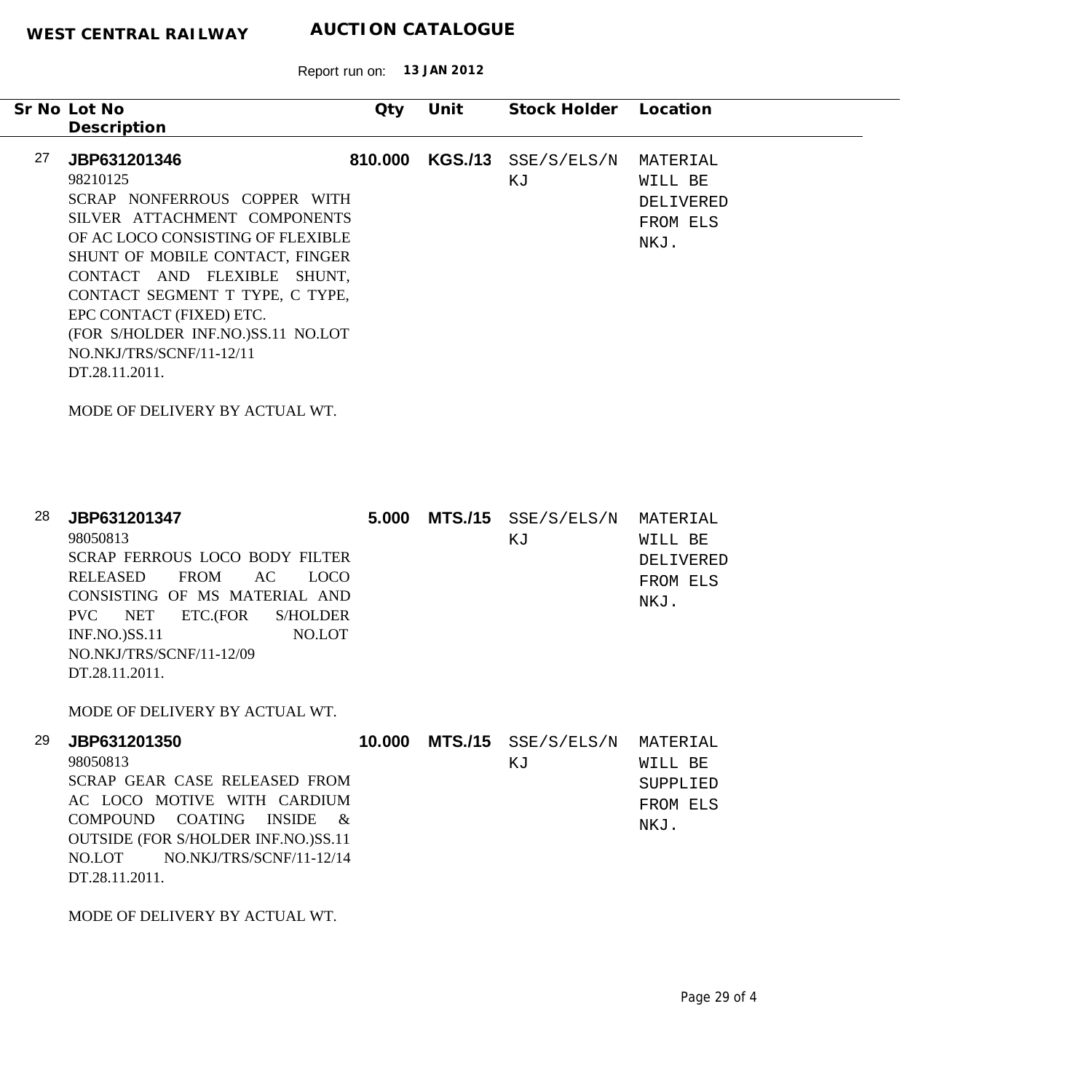|    | Sr No Lot No                                                                                                                                                        | Qty    | Unit           | Stock Holder Location      |                                                                                                                                                                                                        |
|----|---------------------------------------------------------------------------------------------------------------------------------------------------------------------|--------|----------------|----------------------------|--------------------------------------------------------------------------------------------------------------------------------------------------------------------------------------------------------|
|    | Description                                                                                                                                                         |        |                |                            |                                                                                                                                                                                                        |
| 30 | JBP631201351<br>98011285<br>SCRAP RAIL 52 KG = 140 NOS = 940.63<br>RM IN 6 STACK.(FOR S/HOLDER<br>INF.NO.)SS.11 NO.SGAM/SS.11/RAIL/11-<br>12/08 DT.25.11.2011.      | 48.809 | <b>MTS./15</b> | SSE/PW/SGAM                | $1 - KM -$<br>$1314/6 - 7$<br>NTP 2-KM-<br>$1313/4-5$<br>NTP 3-KM-<br>1313/4-5 TP<br>$4 - KM - 1309/9$<br>TO 1310/0<br>$TP$ 5-KM-<br>1309/9 TO<br>1310/0 NTP<br>$6 - KM - 1309/9$<br>TO 1310/0<br>NTP. |
| 31 | JBP631201352<br>98011285<br>SCRAP RAIL 52 KG = $273$ NOS = $1780.68$<br>RM IN 6 STACK.(FOR S/HOLDER<br>INF.NO.)SS.11 NO.SGAM/SS.11/RAIL/11-<br>12/11 DT.30.11.2011. |        | 92.399 MTS./15 | SSE/PW/SGAM                | $1 - KM -$<br>1295/6-7 LH<br>$2 - KM -$<br>1295/6-7 LH<br>$3 - KM -$<br>1295/7-8 LH<br>$4 - KM -$<br>1295/7-9 RH<br>$5 - KM -$<br>1295/8-9 LH<br>$6 - KM - 1295/8$<br>TO 1296/0<br>LH.                 |
| 32 | JBP631201353<br>98011285<br>SCRAP RAIL 52 KG = 48 NOS = $303.06$<br>RM IN 3 STACK.(FOR S/HOLDER<br>INF.NO.)SS.11 NO.SGAM/SS.11/RAIL/11-<br>12/09 DT.25.11.2011.     |        |                | 15.726 MTS./15 SSE/PW/SGAM | $1 - KM -$<br>1275/0-1 TP<br>$2 - KM -$<br>1275/0-1 TP<br>$3 - KM -$<br>1275/0-1 TP                                                                                                                    |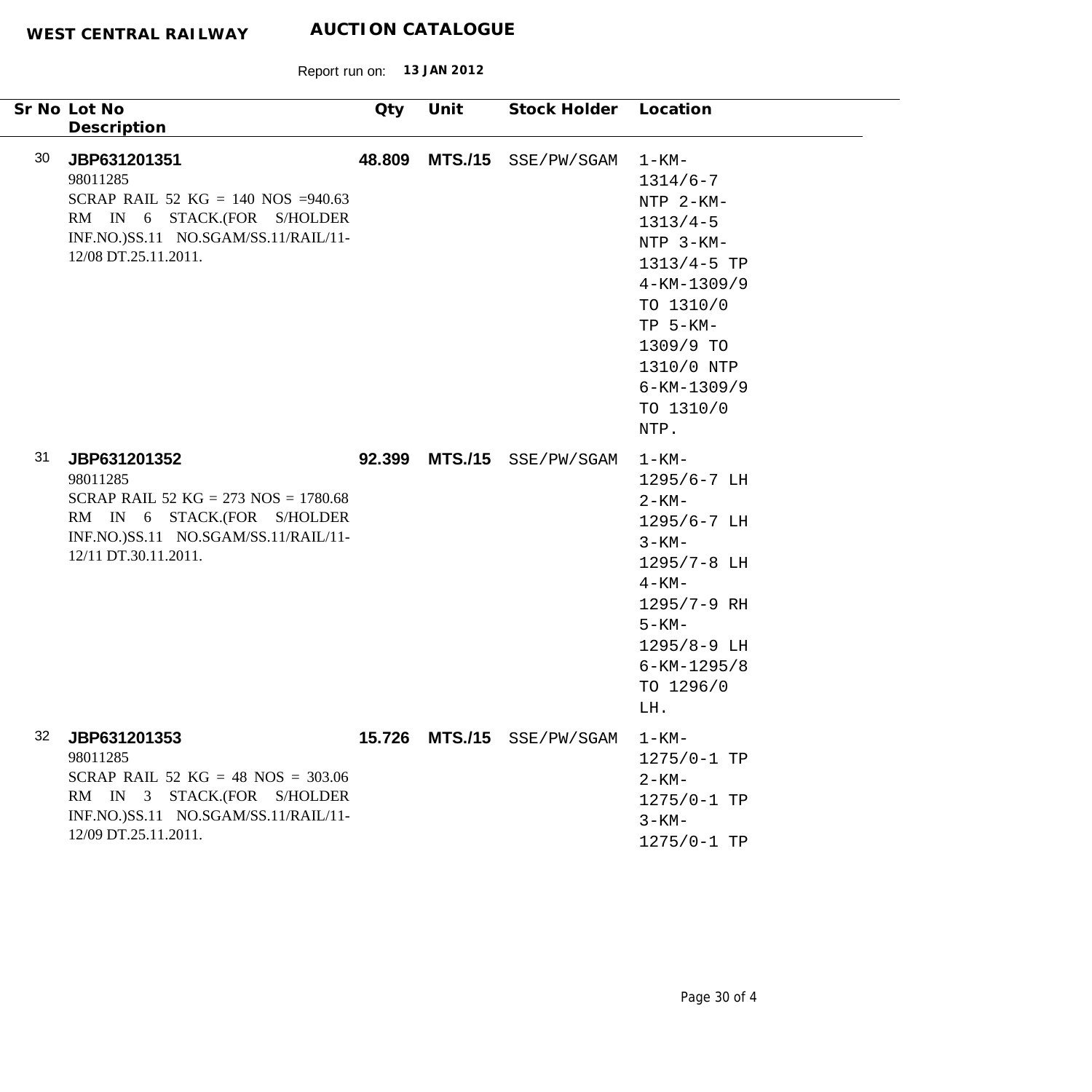| Sr No Lot No                                                                                                                                                                           | Qty      | Unit           | Stock Holder Location                      |                                       |
|----------------------------------------------------------------------------------------------------------------------------------------------------------------------------------------|----------|----------------|--------------------------------------------|---------------------------------------|
| Description                                                                                                                                                                            |          |                |                                            |                                       |
| 33<br>JBP631201354<br>98011285<br>SCRAP RAIL 52 KG = $126$ NOS = $1475.52$<br>RM<br>(FOR<br><b>S/HOLDER</b><br><b>INF.NO.)SS.11</b>                                                    | 76.465   | <b>MTS./15</b> | SSE/PW/S/JB<br>Ρ                           | $KM-967/7-8$<br>DN RD.                |
| NO.SSE/S/JBP/PW/52 KG RAIL/11-12/35<br>DT.24.12.2011.                                                                                                                                  |          |                |                                            |                                       |
| 34<br>JBP631201355<br>98050709<br>SCRAP 171 LBS SLEEPER IN 8 STACK.<br>(FOR<br>S/HOLDER<br><b>INF.NO.)SS.11</b><br>NO.SSE/PW/S/JBP/171<br>LBS/11-12/36<br>DT.25.12.2011.               | 329.000  | <b>NOS./01</b> | $SSE/PW/S/JB$ $KM-973/4-5$<br>$\, {\bf P}$ | TO $974/2-3$<br>(BRGT) UP &<br>DN RD. |
| 35<br>JBP631201356<br>98050709<br><b>SCRAP 168 LBS SLEEPER</b><br><b>S/HOLDER</b><br>(FOR<br><b>INF.NO.)SS.11</b><br>NO.SSE/PW/S/JBP/168<br>LBS/11-12/37<br>DT.25.12.2011.             | 1463.000 | <b>NOS./01</b> | $SSE/PW/S/JB$ $KM-973/5-6$<br>$\, {\bf P}$ | TO $974/1-2$<br>BRGT UP &<br>DN RD.   |
| 36<br>JBP631201357<br>98011285<br>SCRAP RAIL 52 KG = 50 NOS = $296.56$<br>RM<br>(FOR<br><b>S/HOLDER</b><br><b>INF.NO.)SS.11</b><br>NO.BEHR/SS.11/52<br>KG<br>RAIL/48<br>DT.25.11.2011. | 15.388   | <b>MTS./15</b> | SSE/PW/BEHR                                | KM-1195/8-9<br>BEHR-BARD<br>SEC.      |
| 37<br>JBP631201358<br>98011285<br>SCRAP RAIL 52 KG = 48 NOS = $389.03$<br>RM<br>(FOR<br><b>INF.NO.)SS.11</b><br><b>S/HOLDER</b><br>RAIL/45<br>NO.BEHR/SS.11/52<br>KG<br>DT.27.08.2011. | 20.187   |                | $MTS./15$ SSE/PW/BEHR KM-1174/5-6          | DN SIDE<br>BARA-CTJ<br>SEC.           |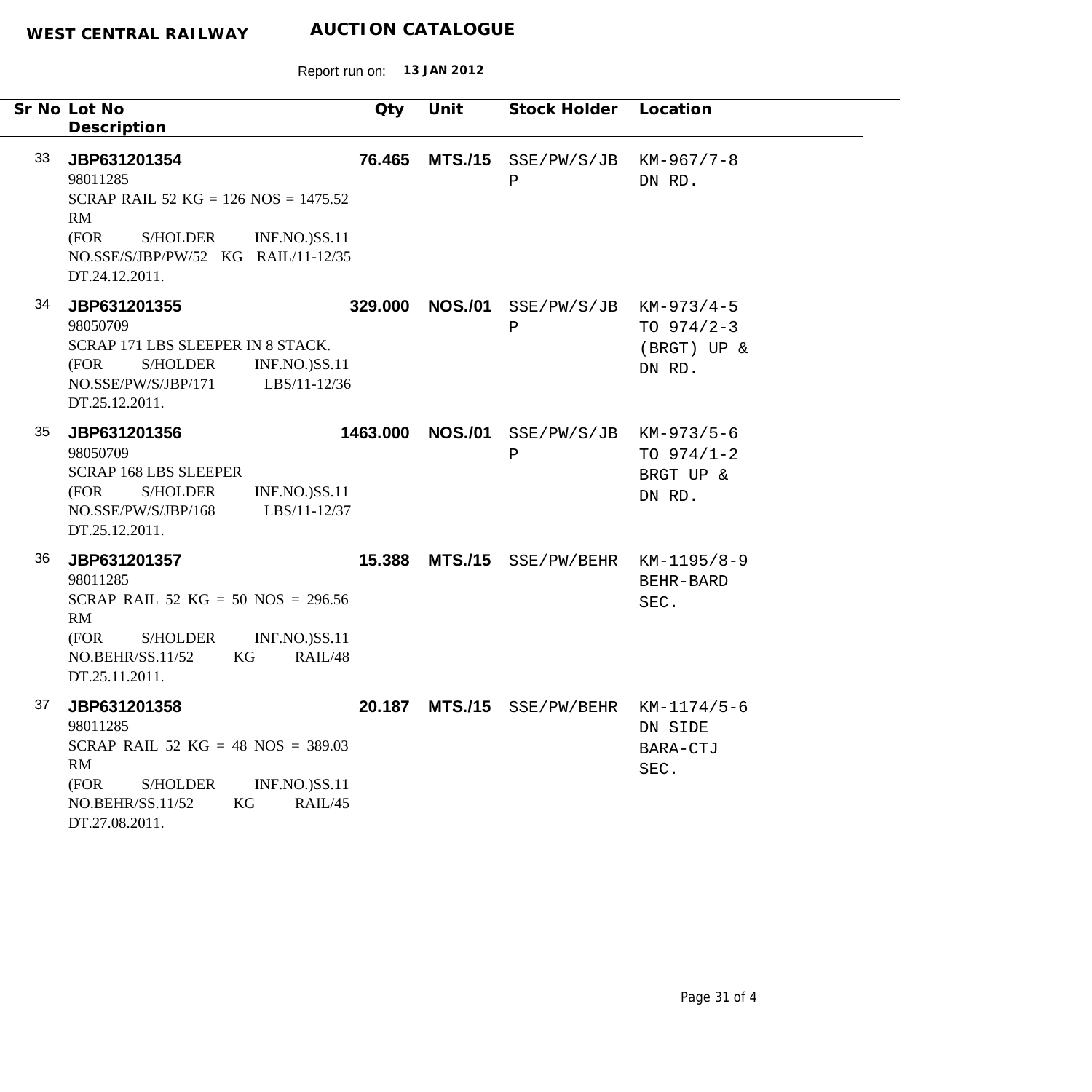Report run on: **13 JAN 2012**

|    | Sr No Lot No                                                                                                                                                                                                                                                                                                                                | Qty    | Unit           | Stock Holder Location                  |                                                            |
|----|---------------------------------------------------------------------------------------------------------------------------------------------------------------------------------------------------------------------------------------------------------------------------------------------------------------------------------------------|--------|----------------|----------------------------------------|------------------------------------------------------------|
|    | Description                                                                                                                                                                                                                                                                                                                                 |        |                |                                        |                                                            |
| 38 | JBP631201359<br>98050035<br><b>SCRAP M.S.MELTING</b><br>$1-M.S.$ COTTERS = 21.780 MTS<br>$2-TWOWAY KEYS = 18.293 MTS$<br>$3-GIPS = 2.520 MTS$<br>$4-M.S.SADDLE PLATE = 3.100 MTS$<br>$5-DOG SPIKE = 2.220 MTS$<br>$6$ -RAIL SCREW = 2.576 MTS<br>(FOR<br>S/HOLDER<br><b>INF.NO.)SS.11</b><br>NO.BEHR/SS.11/M.S.MELTING/46<br>DT.20.08.2011. | 50.489 | <b>MTS./15</b> | SSE/PW/BEHR                            | $KM-1192/4-5$<br>WELDING<br>DEPOT<br>COMPOUND<br>BEHR STN. |
|    | MODE OF DELIVERY BY ACTUAL WT.                                                                                                                                                                                                                                                                                                              |        |                |                                        |                                                            |
| 39 | JBP631201360<br>98011285<br>SCRAP RAIL 52 KG = 42 NOS = $434.74$<br>RM<br>(FOR<br>S/HOLDER<br><b>INF.NO.)SS.11</b><br>NO.BEHR/SS.11/52<br>KG<br>RAIL/47<br>DT.20.09.2011.                                                                                                                                                                   |        |                | 22.559 MTS./15 SSE/PW/BEHR KM-1178/0-1 | DN SIDE<br>VST-CTJ<br>SEC.                                 |
| 40 | JBP631201361<br>98011285<br>SCRAP RAIL $100 BH = 157 NOS = 1542.30$<br>RM IN 2 STACK.<br>S/HOLDER<br><b>INF.NO.)SS.11</b><br>(FOR<br>BH/RAIL/63<br>NO.BEHR/SS.11/100<br>DT.22.02.2011.                                                                                                                                                      |        |                | 76.652 MTS./15 SSE/PW/BEHR KM-1232/4-5 | AND 1231/9-<br>0 DN SIDE<br>AT JOBA<br>STN.                |
| 41 | JBP631201362<br>98011285<br>SCRAP RAIL 52 KG = 210 NOS = 1494.91<br>RM (FOR S/HOLDER INF.NO.)SS.11<br>NO.JBP/BGTA/R/52 KG/04 DT.15.01.2011.                                                                                                                                                                                                 |        |                | 77.570 MTS./15 SSE/PW/BGTA KM-755/6-7  | UP SIDE KM-<br>755/7-8 UP<br>SIDE.                         |

۰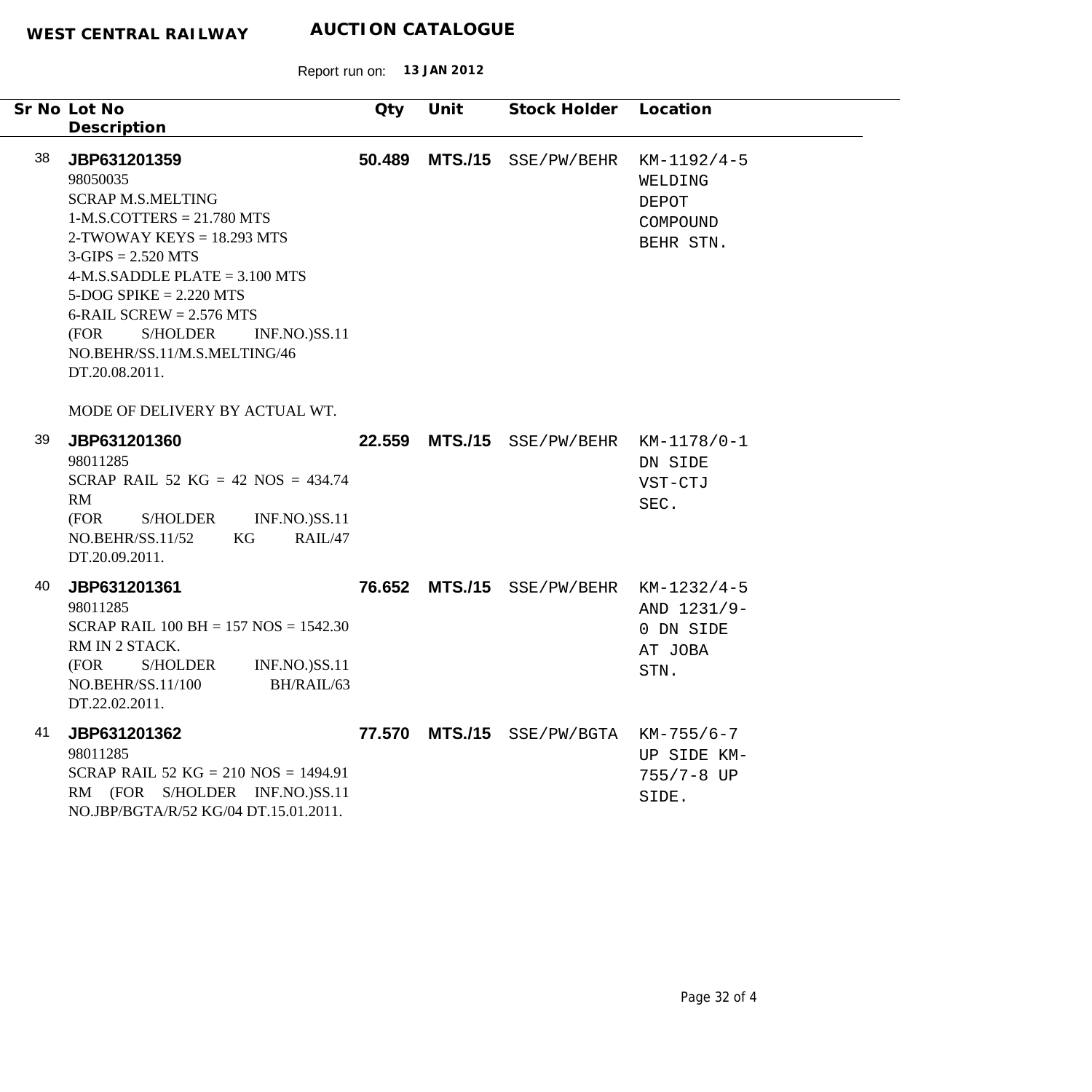|    | Sr No Lot No<br>Description                                                                                                                                                                                                                                                                                                                    | Qty      | Unit           | Stock Holder Location   |                                                                                                                                            |
|----|------------------------------------------------------------------------------------------------------------------------------------------------------------------------------------------------------------------------------------------------------------------------------------------------------------------------------------------------|----------|----------------|-------------------------|--------------------------------------------------------------------------------------------------------------------------------------------|
| 42 | JBP631201363<br>98050709<br>SCRAP STS 168 LBS IN 29 STACK. (FOR<br><b>S/HOLDER</b><br><b>INF.NO.)SS.11</b><br>NO.JBP/BGTA/STS168<br>LBS/08<br>DT.05.02.2011.                                                                                                                                                                                   | 1452.000 | <b>NOS./01</b> | SSE/PW/BGTA             | $KM-755/3-$<br>$4, 4 - 5, 5 -$<br>$6, 6 - 7, 7 -$<br>$8, 8 - 9, 9 - 0$<br>DN SIDE, KM-<br>$755/3 - 4, 4 -$<br>$5, 6 - 7, 7 - 8$<br>UP SIDE |
| 43 | JBP631201364<br>98050080<br>SCRAP CS CONSISTING OF CBC<br>HEAD, DRAFT, BACK STAPPER, FRONT<br>FOLLOWER, ALL COMPONENTS ARE<br><b>FROM</b><br><b>CBC</b><br><b>RELEASED</b><br><b>BOXN</b><br>WAGON.(FOR S/HOLDER INF.NO.)SS.11<br>NO.LOT NO.JBP/NKJ/C&W/CS/12/11/201<br>DT.15.12.2011.                                                         | 62.000   | <b>MTS./15</b> | SSE/C&W/ROH<br>SHED/NKJ | OSL ROH &<br>NSL COMPLEX<br>NKJ. IN 3<br>STACK.                                                                                            |
| 44 | JBP631201365<br>98413508<br>SCRAP MS CONSISTING OF RUBBER<br>PAD<br><b>RELEASED</b><br><b>FROM</b><br><b>BOXN</b><br>WAGON.(FOR S/HOLDER INF.NO.)SS.11<br>NO.LOT NO.JBP/NKJ/C&W/MS/12/11/203<br>DT.15.12.2011.                                                                                                                                 | 50.000   | <b>MTS./15</b> | SSE/C&W/ROH<br>SHED/NKJ | OSL COMPLEX<br>NKJ IN 3<br>STACK.                                                                                                          |
| 45 | JBP631201366<br>98050060<br>SCRAP CS CONSISTING OF HELCAL<br>SPRING,<br><b>OUTER</b><br>SPRING,<br><b>INNER</b><br>SPRING, SNUBBER SPRING, ALL TYPE<br>HELICAL SPRING RELEASED FROM<br><b>WAGON</b><br>COACH.(FOR<br><b>BOXN</b><br>$\&$<br><b>S/HOLDER</b><br><b>INF.NO.)SS.11</b><br>NO.LOT<br>NO.JBP/NKJ/C&W/CS/12/11/202<br>DT.15.12.2011. | 30.000   | <b>MTS./15</b> | SSE/C&W/ROH<br>SHED/NKJ | OSL COMPLEX<br>NKJ.                                                                                                                        |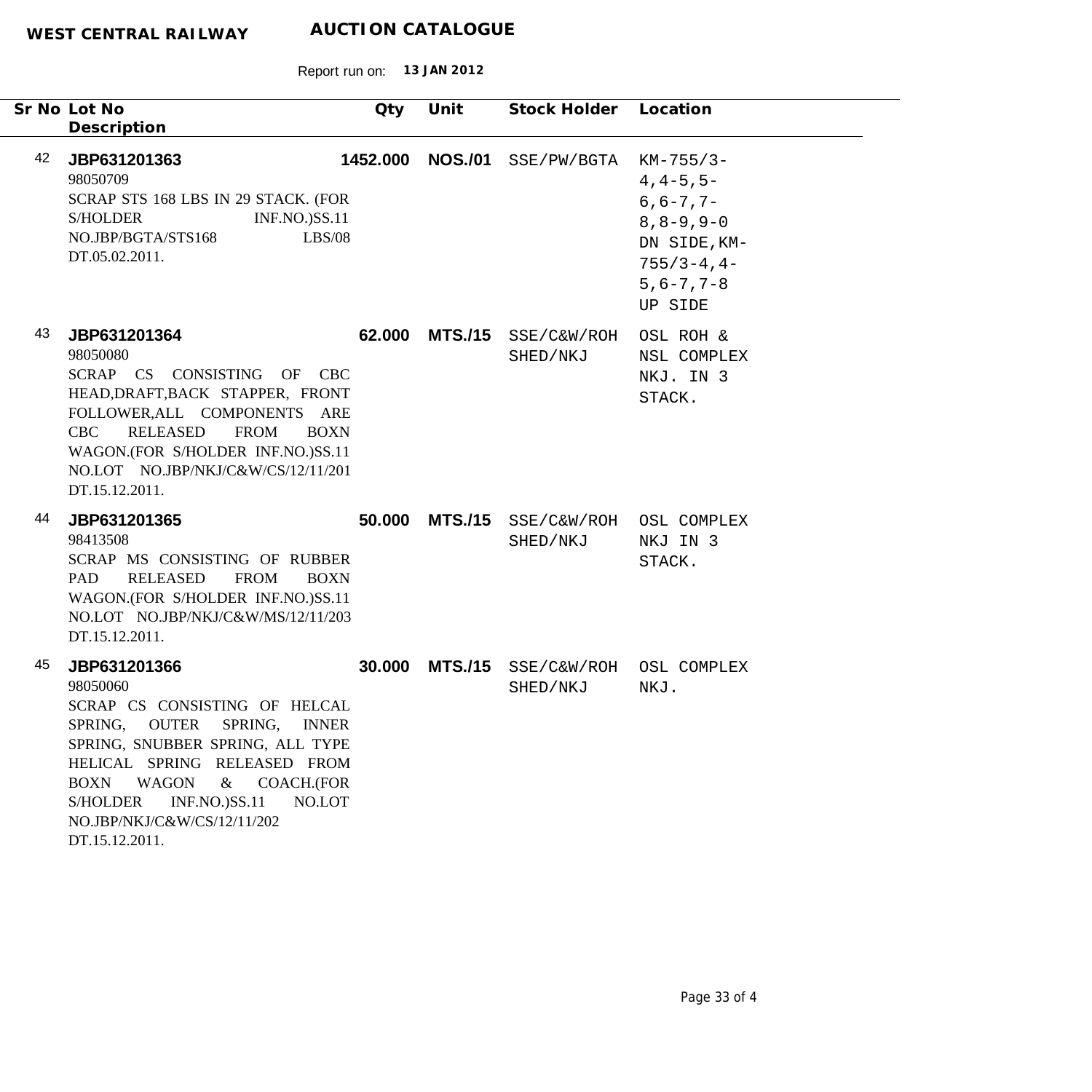|    | Sr No Lot No<br>Description                                                                                                                                                                                                                                                          | Qty    | Unit           | Stock Holder            | Location                   |
|----|--------------------------------------------------------------------------------------------------------------------------------------------------------------------------------------------------------------------------------------------------------------------------------------|--------|----------------|-------------------------|----------------------------|
| 46 | JBP631201367<br>98413508<br>SCRAP CONSISTING OF AIR HOSE<br>COUPLING, SYPHONE PIPE, HOSE PIPE<br>WITH AND WITHOUT PLAM AND<br>NIPPLE RUBBER HOSE PIPE OF GAS<br>CYLINDER PIPE SCRAP.(FOR S/HOLDER<br>NO.LOT<br><b>INF.NO.)SS.11</b><br>NO.JBP/NKJ/C&W/MS/12/11/204<br>DT.15.12.2011. | 10.000 | <b>MTS./15</b> | SSE/C&W/ROH<br>SHED/NKJ | OSL ROH<br>COMPLEX<br>NKJ. |
| 47 | JBP631201368<br>98050120<br>SCRAP CS CONSISTING OF PIVOT TOP<br>AND BOTTOM RELAESED FROM BOXN<br>WAGON.(FOR S/HOLDER INF.NO.)SS.11<br>NO.LOT NO.JBP/NKJ/C&W/CS/12/11/205<br>DT.15.12.2011.                                                                                           | 10.000 | <b>MTS./15</b> | SSE/C&W/ROH<br>SHED/NKJ | OSL COMPLEX<br>NKJ.        |
| 48 | JBP631201369<br>98050060<br>SCRAP CS CONSISTING OF KNUCKLE<br>RELAESED FROM BOXN WAGON.(FOR<br><b>INF.NO.)SS.11</b><br><b>S/HOLDER</b><br>NO.LOT<br>NO.JBP/NKJ/C&W/CS/12/11/206<br>DT.15.12.2011.                                                                                    | 10.000 | <b>MTS./15</b> | SSE/C&W/ROH<br>SHED/NKJ | OSL COMPLEX<br>NKJ.        |
| 49 | JBP631201370<br>98050060<br>SCRAP MS<br>CONSISTING OF<br>SAB<br><b>COMPONENTS RELAESED FROM BOXN</b><br>WAGON.(FOR S/HOLDER INF.NO.)SS.11<br>NO.LOT NO.JBP/NKJ/C&W/MS/12/11/207<br>DT.15.12.2011.                                                                                    | 5.000  | <b>MTS./15</b> | SSE/C&W/ROH<br>SHED/NKJ | OSL COMPLEX<br>NKJ.        |
| 50 | JBP631201371<br>98050060<br>SCRAP CONSISTING OF CAST IRON<br><b>BRAKE BLOCK RELEASED FROM BOXN</b><br>WAGON.(FOR S/HOLDER INF.NO.)SS.11<br>NO.LOT NO.JBP/NKJ/C&W/CI/12/11/208<br>DT.15.12.2011.                                                                                      | 10.000 | <b>MTS./15</b> | SSE/C&W/ROH<br>SHED/NKJ | OSL COMPLEX<br>NKJ.        |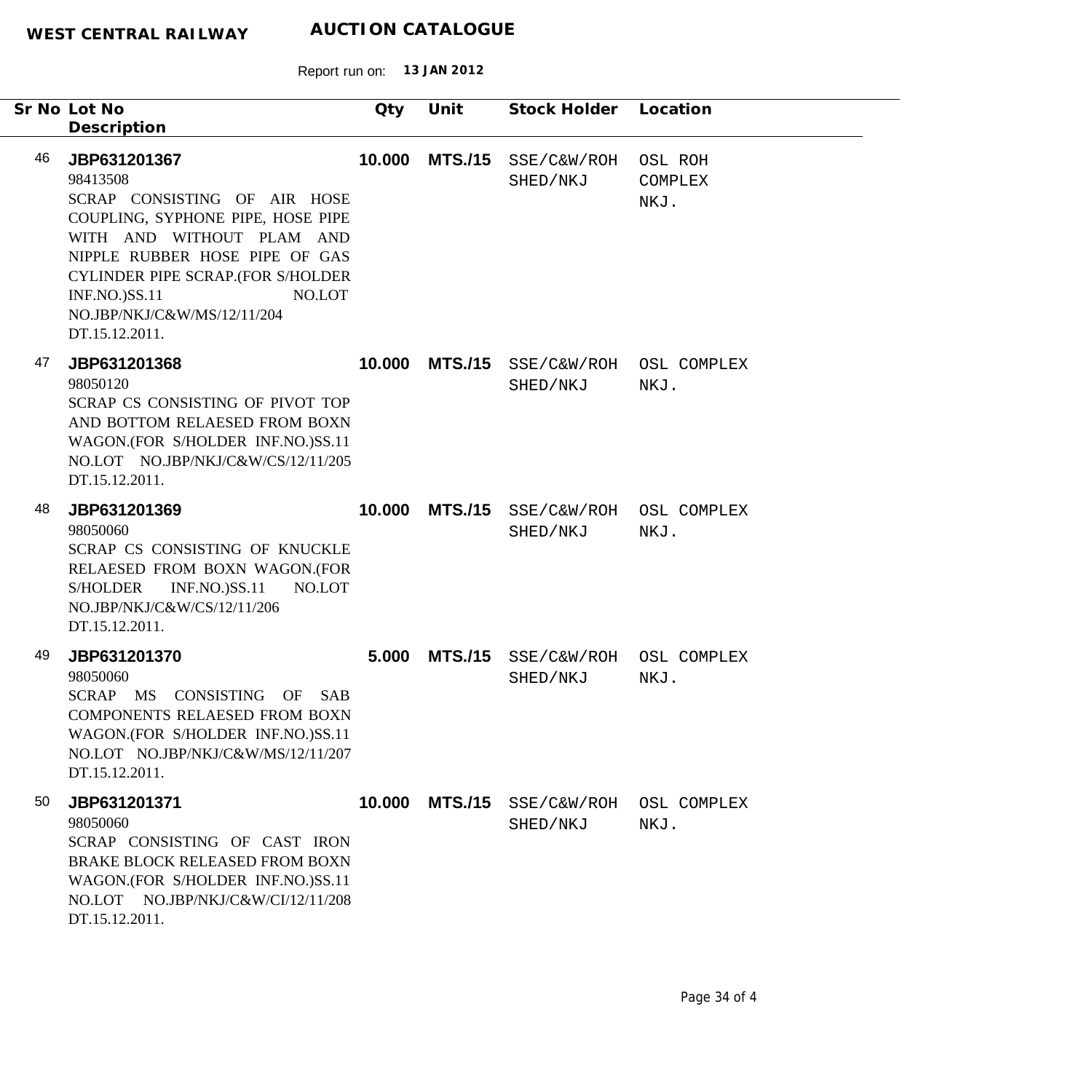Report run on: **13 JAN 2012**

| Sr No Lot No | Description                                                                                                                                                                                                                                                                                      | Qty    | Unit           | Stock Holder Location   |                                       |
|--------------|--------------------------------------------------------------------------------------------------------------------------------------------------------------------------------------------------------------------------------------------------------------------------------------------------|--------|----------------|-------------------------|---------------------------------------|
| 51           | JBP631201372<br>98050120<br><b>SCRAP</b><br>CONSISTING<br>OF<br>LIGHT<br>MELTING, BODY PATCH,<br><b>FLOOR</b><br>PATCH, MS SHEET, CORODED AND<br>RUSTED RELEASED FROM BOXN<br><b>WAGON</b><br>(FOR S/HOLDER INF.NO.)SS.11 NO.LOT<br>NO.JBP/NKJ/C&W/MS/12/11/199<br>DT.15.12.2011.                | 22.000 | <b>MTS./15</b> | SSE/C&W/ROH<br>SHED/NKJ | OSL COMPLEX<br>NKJ. IN 2<br>STACK.    |
| 52           | JBP631201373<br>98413454<br>CONSISTING<br><b>SCRAP</b><br><b>COMPOSITE</b><br>BRAKE BLOCK RELEASED FROM BOXN<br>WAGON.<br>(FOR S/HOLDER INF.NO.)SS.11 NO.LOT<br>NO.JBP/NKJ/C&W/MS/12/11/200<br>DT.15.12.2011.                                                                                    | 25.000 | <b>MTS./15</b> | SSE/C&W/ROH<br>SHED/NKJ | OSL COMPLEX<br>NKJ IN 2<br>STACK.     |
| 53           | JBP631201374<br>98050126<br>SCRAP MS CONSISTING OF CUT ROD,<br>DIFFERENT SIZE AND DIFFERENT ROD<br>MAIN PULL ROD, COUPLER ROD,<br>OPERATING ROD, CONTROL ROD, SAB<br>ROD ETC.RELEASED FROM BOXN<br>WAGON.<br>(FOR S/HOLDER INF.NO.)SS.11 NO.LOT<br>NO.JBP/NKJ/C&W/MS/12/11/198<br>DT.15.12.2011. | 20.000 | <b>MTS./15</b> | SSE/C&W/ROH<br>SHED/NKJ | OSL,ROH<br>COMPLEX NKJ<br>IN 2 STACK. |
| 54           | JBP631201375<br>98050126<br>SCRAP MS CONSISTING OF DOOR<br>RELEASED FROM BOXN WAGON.<br>(FOR S/HOLDER INF.NO.)SS.11 NO.LOT<br>NO.JBP/NKJ/C&W/MS/12/11/197<br>DT.15.12.2011.                                                                                                                      | 40.000 | <b>MTS./15</b> | SSE/C&W/ROH<br>SHED/NKJ | OSL COMPLEX<br>NKJ.                   |

 $\overline{\phantom{0}}$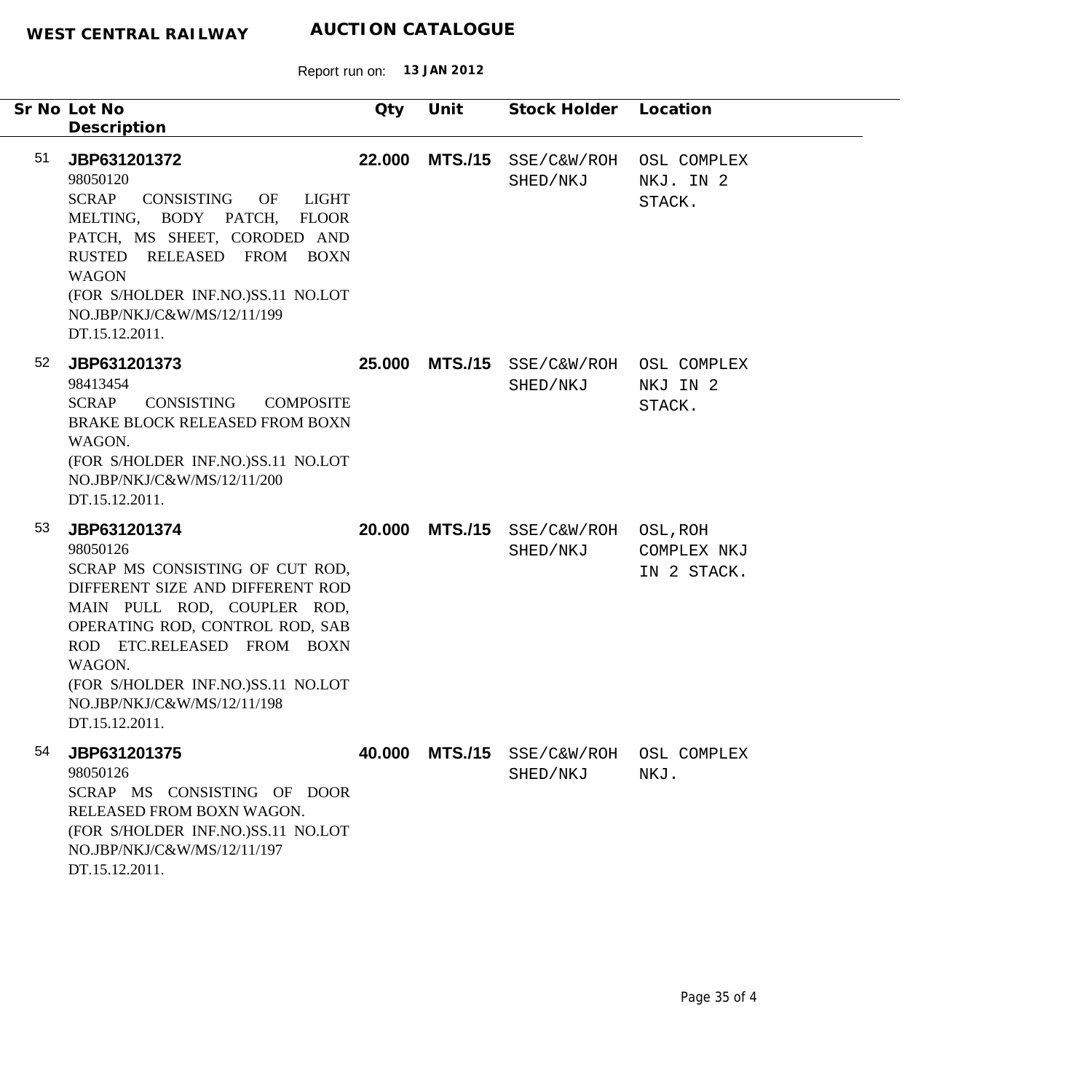|    | Sr No Lot No<br>Description                                                                                                                                                                               | Qty    | Unit | Stock Holder Location     |                                                                                                                                   |
|----|-----------------------------------------------------------------------------------------------------------------------------------------------------------------------------------------------------------|--------|------|---------------------------|-----------------------------------------------------------------------------------------------------------------------------------|
| 55 | JBP631201376<br>98011285<br>SCRAP RAIL 52 KG ABOVE 1 MTR<br>$LONG = 104 NOS = 1346.43 RM IN 2$<br>STACK.(FOR S/HOLDER INF.NO.)SS.11<br>NO.JBP/MKP/R/11-12/25 DT.15.10.2011.                               | 69.866 |      | MTS./15 SSE/PW/MKP        | $KM-1242/8-9$<br>DN SIDE AND<br>$KM-1243/2-3$<br>DN SIDE<br>[U.P. STATE]                                                          |
| 56 | JBP631201377<br>98011285<br>SCRAP RAIL 52 KG ABOVE 1 MTR<br>$LONG = 106 NOS = 1389.23 RM IN 2$<br>STACK.(FOR S/HOLDER INF.NO.)SS.11<br>NO.JBP/MKP/R/11-12/24 DT.14.10.2011.                               |        |      | 72.087 MTS./15 SSE/PW/MKP | $KM-1242/0-2$<br>DN SIDE AND<br>$KM-1242/3-4$<br>DN SIDE<br>[U.P.STATE.<br>1                                                      |
| 57 | JBP631201378<br>98011285<br>SCRAP RAIL 52 KG ABOVE 1 MTR<br>$LONG = 81$ $NOS = 946.82$ RM (FOR<br><b>INF.NO.)SS.11</b><br><b>S/HOLDER</b><br>NO.JBP/MKP/R/11-12/20 DT.12.10.2011.                         |        |      | 49.130 MTS./15 SSE/PW/MKP | $KM-1242/2-3$<br>UP SIDE<br>BQF-MKD<br>SECTION. [U.<br>P.STATE]                                                                   |
| 58 | JBP631201379<br>98011285<br>SCRAP 90 LBS RAILS = $18$ NOS = $143.61$<br>RM IN 2 STACK.(FOR S/HOLDER<br><b>INF.NO.)SS.11</b><br>NO.SGAM/SS.11/RAILS/011-012/10<br>DT.25.11.11                              |        |      | 6.406 MTS./15 SSE/PW/SGAM | $1 - KM -$<br>$1275/0 - 1$ TP<br>$2 - KM -$<br>$1275/0 - 1$<br>TP.                                                                |
| 59 | JBP631201380<br>98011285<br>SCRAP RAIL 100 DH = 173 NOS = $1583.46$<br>IN<br>$\mathbf{3}$<br>STACK.(FOR<br><b>S/HOLDER</b><br><b>INF.NO.)SS.11</b><br>NO.S4/NKJ/PW/RAIL/100<br>DH/11-12/25<br>DT.26.11.11 |        |      | 78.698 MTS./15 SSE/PW/NKJ | 1-TANKER<br>LINE NEAR<br>ARE TRIPE<br>SHED. 2-<br>TANKER LINE<br>NEAR ARE<br>TRIPE SHED<br>$3-KM-1031/9$<br>TO 1032/0<br>DN LINE. |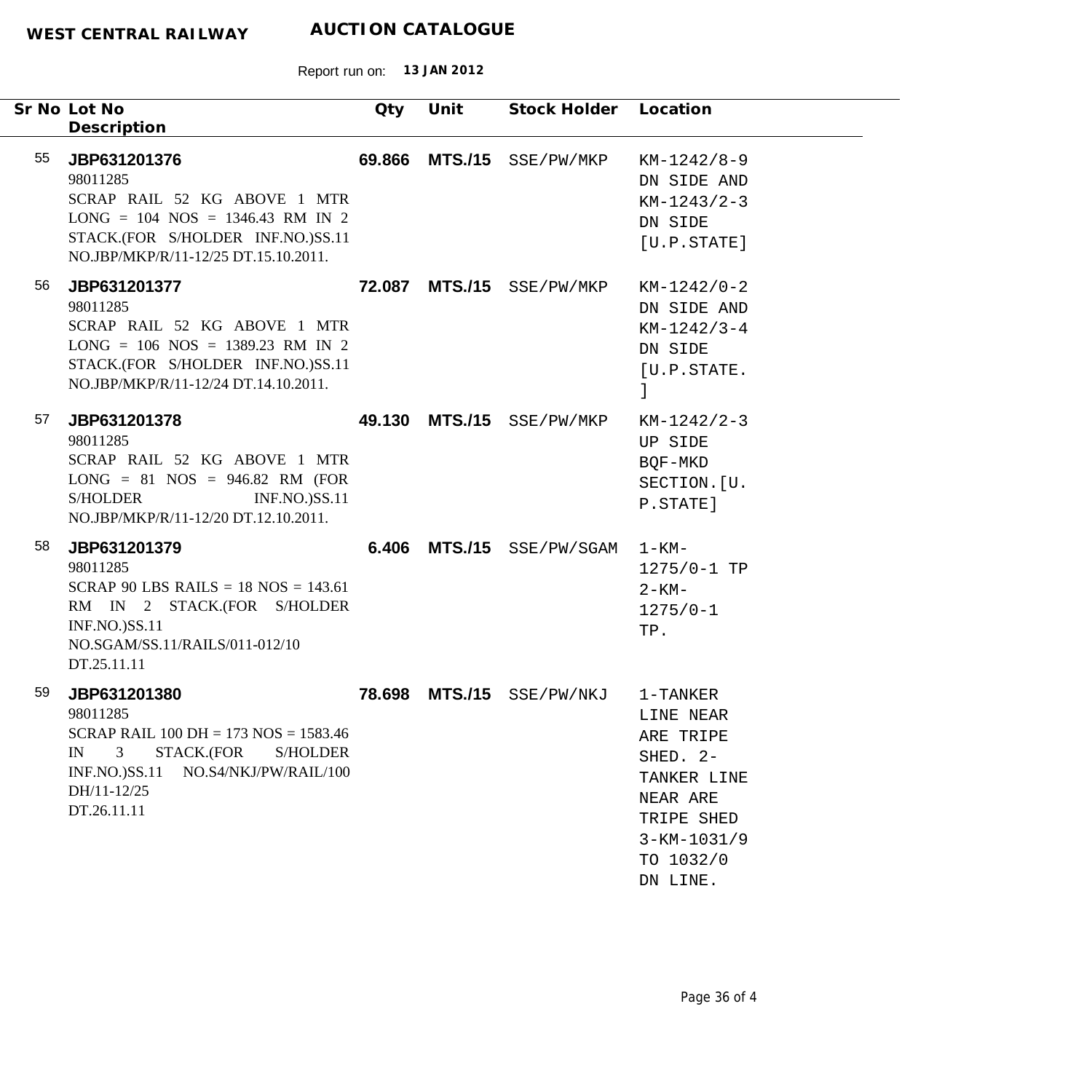|    | Sr No Lot No                              | Qty    | Unit | Stock Holder Location |             |
|----|-------------------------------------------|--------|------|-----------------------|-------------|
|    | Description                               |        |      |                       |             |
| 60 | JBP631201381                              | 73.053 |      | MTS./15 SSE/PW/NKJ    | 1-TANKER    |
|    | 98011285                                  |        |      |                       | LINE NEAR   |
|    | SCRAP RAIL 90 LBS = $173$ NOS = $1637.59$ |        |      |                       | ARE TRIPE   |
|    | RM IN 5 STACK.(FOR S/HOLDER               |        |      |                       | SHED. 2-    |
|    | INF.NO.)SS.11 NO.S4/NKJ/PW/RAIL/90        |        |      |                       | TANKER LINE |
|    | LBS/11-12/24                              |        |      |                       | NEAR ARE    |
|    | DT.26.11.11                               |        |      |                       | TRIPE       |
|    |                                           |        |      |                       | $SHED.3-$   |
|    |                                           |        |      |                       | TANKER LINE |
|    |                                           |        |      |                       | NEAR ARE    |
|    |                                           |        |      |                       | TRIPE       |
|    |                                           |        |      |                       | SHED. 4-BD  |
|    |                                           |        |      |                       | LINE NEAR   |
|    |                                           |        |      |                       | ARE         |
|    |                                           |        |      |                       | HOSTOL.5-   |
|    |                                           |        |      |                       | TANKER LINE |
|    |                                           |        |      |                       | NEAR ARE    |
|    |                                           |        |      |                       | TRIPE SHED. |
|    |                                           |        |      |                       |             |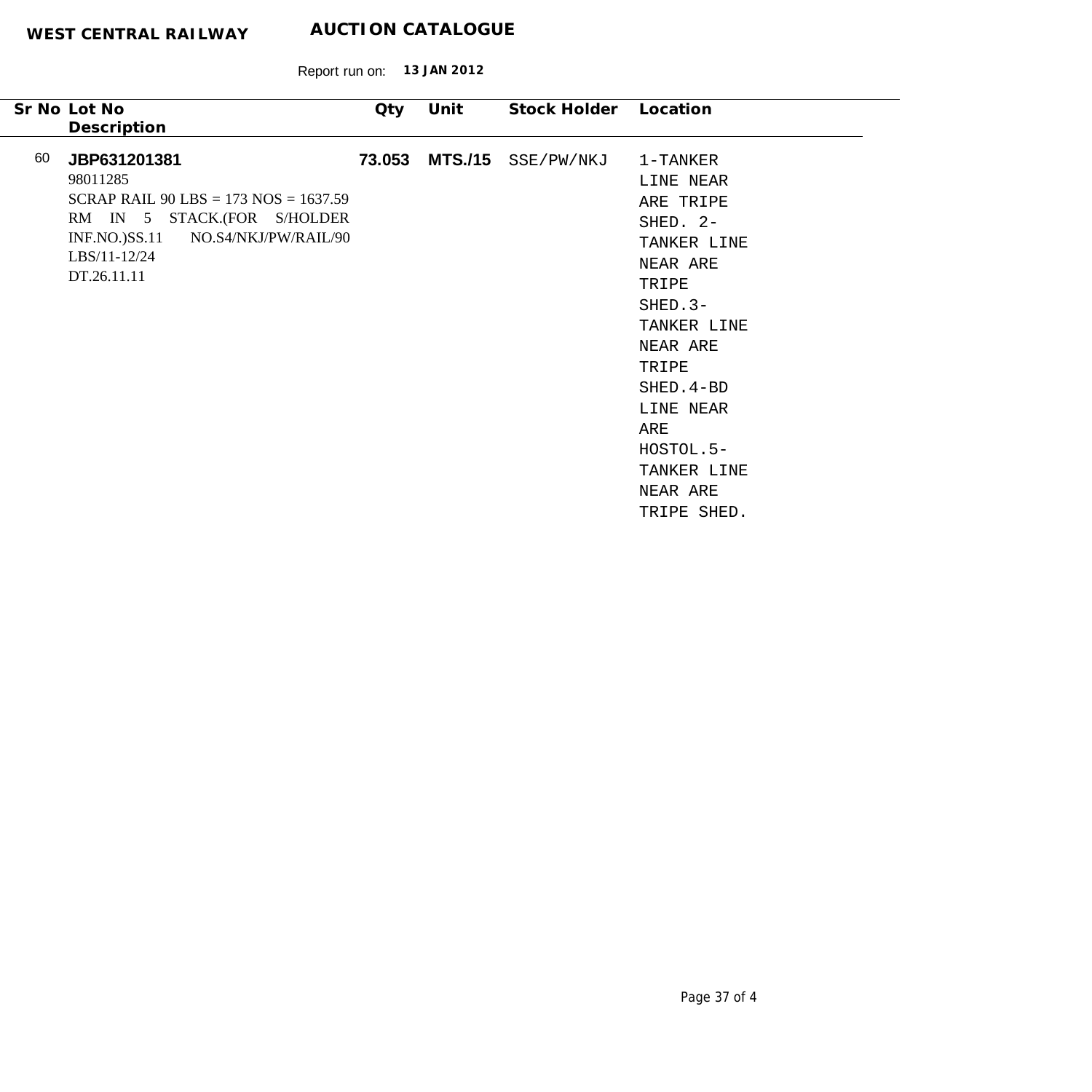|    | Sr No Lot No                                                                                                                                                                        | Qty    | Unit           | Stock Holder Location    |                                                                                                                                                                                                                                                                                                                                                          |
|----|-------------------------------------------------------------------------------------------------------------------------------------------------------------------------------------|--------|----------------|--------------------------|----------------------------------------------------------------------------------------------------------------------------------------------------------------------------------------------------------------------------------------------------------------------------------------------------------------------------------------------------------|
| 61 | Description<br>JBP631201382<br>98011285<br>SCRAP RAIL $90$ LBS = 180 NOS = 1731.42<br>RM IN 7 STACK.(FOR S/HOLDER<br>INF.NO.)SS.11 NO.S4/NKJ/PW/RAIL/90<br>LBS/11-12/26 DT.09.12.11 |        | 77.239 MTS./15 | SSE/PW/NKJ               | $1 - KM - 1235/4$<br>TO 1235/3<br>MAIN LINE<br>DN RD.2-KM-<br>1236/1 TO<br>1236/0 MAIN<br>DN RD.3-KM-<br>1236 // 1 T0<br>1236/0 MAIN<br>LINE DN<br>$RD.4-KM-$<br>1236/1 TO<br>1236/0 MAIN<br>LINE UP<br>$RD.5-KM-$<br>1236/1 TO<br>1236/0 MAIN<br>LINE UP<br>$RD.6-KM-$<br>1236/2 TO<br>1236/1 MAIN<br>LINE UP<br>$RD.7-KM-$<br>1236/5 TO<br>1236/6 MAIN |
| 62 | JBP631201383<br>98011285<br>SCRAP RAIL 90 LBS ABOVE 1 MTR<br>$LONG = 155 NOS = 1865.94 RM IN 3$<br>STACK.(FOR S/HOLDER INF.NO.)SS.11<br>NO.JBP/STA/R/11-12/04 DT.17.12.11           | 83.240 |                | MTS./15 SSE/PW/N/ST<br>Α | LINE UP RD.<br>KM-1191/9-<br>1192/1,1192<br>$/0 -$<br>$1,1192/1-2$<br>DN<br>SIDE. SAKARI<br>A HINONA<br>RAMVAN SEC.                                                                                                                                                                                                                                      |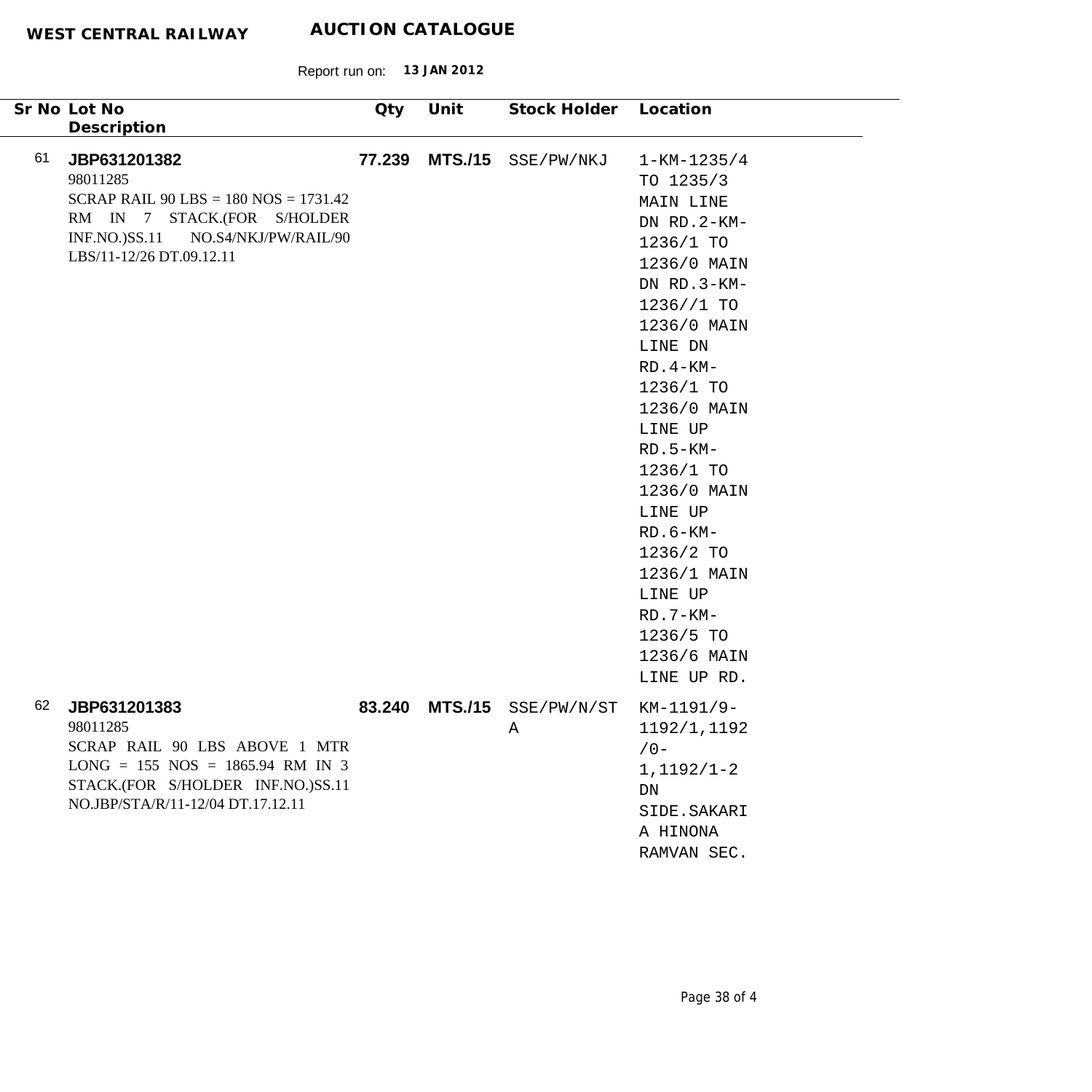|    | Sr No Lot No<br>Description                                                                                                                                               | Qty    | Unit           | Stock Holder Location            |                                                                                                                                                     |
|----|---------------------------------------------------------------------------------------------------------------------------------------------------------------------------|--------|----------------|----------------------------------|-----------------------------------------------------------------------------------------------------------------------------------------------------|
| 63 | JBP631201384<br>98011285<br>SCRAP RAIL 52 KG ABOVE 1 MTR<br>$LONG = 116 NOS = 1036.98 RM IN 7$<br>STACK.(FOR S/HOLDER INF.NO.)SS.11<br>NO.JBP/STA/R/11-12/01 DT.25.11.11  | 53.809 |                | MTS./15 SSE/PW/N/ST<br>Α         | KM-<br>1196/9,1197<br>$/0, 1196/3 -$<br>$4,1195/5-$<br>$6,1195/0-$<br>$1,1194/8-$<br>$9,1194/6-$<br>$7,1194/4-5$<br>DN SIDE<br>HATI JTW<br>SECTION. |
| 64 | JBP631201385<br>98011285<br>SCRAP RAIL 90 LBS ABOVE 1 MTR<br>$LONG = 248 NOS = 2815.18 RM IN 5$<br>STACK.(FOR S/HOLDER INF.NO.)SS.11<br>NO.JBP/STA/R/11-12/06 DT.27.12.11 |        |                | 125.585 MTS./15 SSE/PW/N/ST<br>Α | $KM-1185/5-$<br>$6,1185/4-5$<br>DN SIDE KAM<br>YD.                                                                                                  |
| 65 | JBP631201386<br>98011285<br>SCRAP RAIL 90 LBS ABOVE 1 MTR<br>$LONG = 83 NOS = 2300.81 RM IN 2$<br>STACK.(FOR S/HOLDER INF.NO.)SS.11<br>NO.JBP/STA/R/11-12/07 DT.28.12.11  |        |                | 102.639 MTS./15 SSE/PW/N/ST<br>Α | $KM-1204/8-$<br>1205/0 DN<br>SIDE, KM-<br>$1204/8 - 9$ UP<br>SIDE HNM<br>BGHI<br>SECTION.                                                           |
| 66 | JBP631201387<br>98011285<br>SCRAP RAIL 90 LBS ABOVE 1 MTR<br>$LONG = 73 NOS = 7740.28 RM IN 3$<br>STACK.(FOR S/HOLDER INF.NO.)SS.11<br>NO.JBP/STA/R/11-12/08 DT.28.12.11  | 77.634 | <b>MTS./15</b> | SSE/PW/N/ST<br>Α                 | $KM-1203/6-$<br>$7, KM-$<br>$1203/1 -$<br>$3,1202 - 6 - 7$<br>DN SIDE<br>HNM-BGHI<br>SECTION.                                                       |
| 67 | JBP631201388<br>98011285<br>SCRAP RAIL 90 LBS ABOVE 1 MTR<br>$LONG = 60 NOS = 1902.82 RM IN 2$<br>STACK.(FOR S/HOLDER INF.NO.)SS.11<br>NO.JBP/STA/R/11-12/09 DT.28.12.11  | 84.885 |                | MTS./15 SSE/PW/N/ST<br>A         | $1 - KM -$<br>$1202/3 - 5$ 2-<br>$KM-1203/2-4$<br>UP SIDE<br>HNM-BGHI<br>SEC.                                                                       |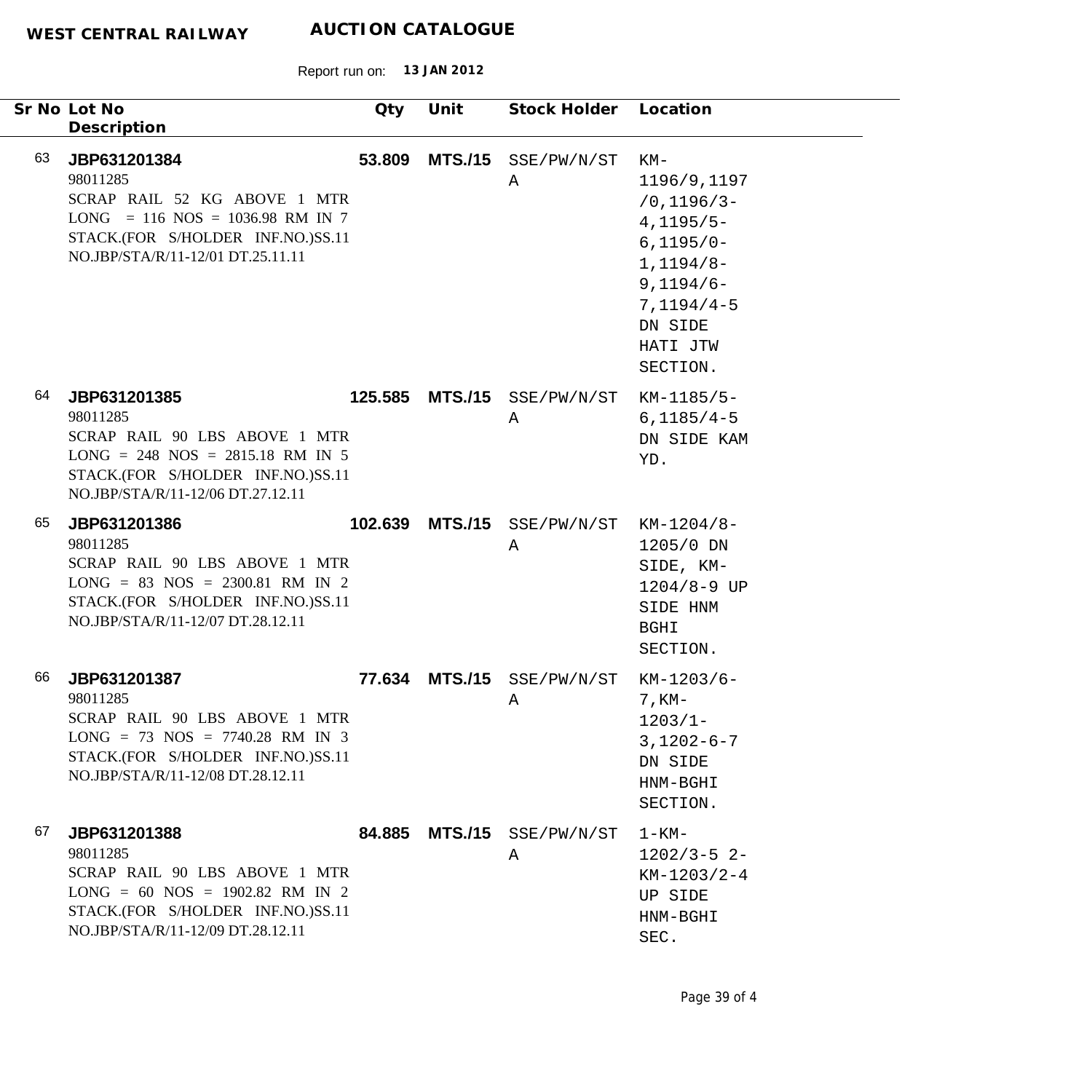|    | Sr No Lot No                         | Qty    | Unit | Stock Holder Location |                       |
|----|--------------------------------------|--------|------|-----------------------|-----------------------|
|    | Description                          |        |      |                       |                       |
| 68 | JBP631201389                         | 33.425 |      | MTS./15 SSE/PW/NKJ    | $1 -$                 |
|    | 98080106                             |        |      |                       | MARSHALLING           |
|    | SCRAP CI POT GR-II PAIR BADLY        |        |      |                       | YD.KTE/END            |
|    | CORRODED & RUSTED WITH MUDIN 9       |        |      |                       | LINE NO.12            |
|    | STACK.(FOR S/HOLDER INF.NO.)SS.11    |        |      |                       | JLW/END 2-            |
|    | NO.S4/NKJ/PW/CI/11-12/17 DT.21.09.11 |        |      |                       | MARSHALLING           |
|    |                                      |        |      |                       | YD.KTE/END            |
|    | MODE OF DELIVERY BY ACTUAL WT.       |        |      |                       | LINE NO.12            |
|    |                                      |        |      |                       | JLW/END 3-            |
|    |                                      |        |      |                       | MARSHALLING           |
|    |                                      |        |      |                       | YD.KTE/END            |
|    |                                      |        |      |                       | LINE NO.12            |
|    |                                      |        |      |                       | JLW/END 4-            |
|    |                                      |        |      |                       | MARSHALLING           |
|    |                                      |        |      |                       | YD.KTE/END            |
|    |                                      |        |      |                       | LINE NO.12            |
|    |                                      |        |      |                       | JLW/END 5-            |
|    |                                      |        |      |                       | JLW/END               |
|    |                                      |        |      |                       | MARSHALLING           |
|    |                                      |        |      |                       | YD.LINE               |
|    |                                      |        |      |                       | NO.29                 |
|    |                                      |        |      |                       | $KTE/END$ 6-          |
|    |                                      |        |      |                       | JLW/END               |
|    |                                      |        |      |                       | MARSHALLING           |
|    |                                      |        |      |                       | YD.LINE               |
|    |                                      |        |      |                       | NO.29                 |
|    |                                      |        |      |                       | $KTE/END$ 7-          |
|    |                                      |        |      |                       | JLW/END               |
|    |                                      |        |      |                       | MARSHALLING           |
|    |                                      |        |      |                       | YD.LINE               |
|    |                                      |        |      |                       | NO.29                 |
|    |                                      |        |      |                       | $KTE/END 8-$          |
|    |                                      |        |      |                       | JLW/END               |
|    |                                      |        |      |                       | MARSHALLING           |
|    |                                      |        |      |                       | YD.LINE               |
|    |                                      |        |      |                       | NO.29                 |
|    |                                      |        |      |                       | KTE/END 9-            |
|    |                                      |        |      |                       | SHUNTING<br>LINE NEAR |
|    |                                      |        |      |                       | ARE GANG              |
|    |                                      |        |      |                       |                       |
|    |                                      |        |      |                       | Page 40 of 4          |
|    |                                      |        |      |                       |                       |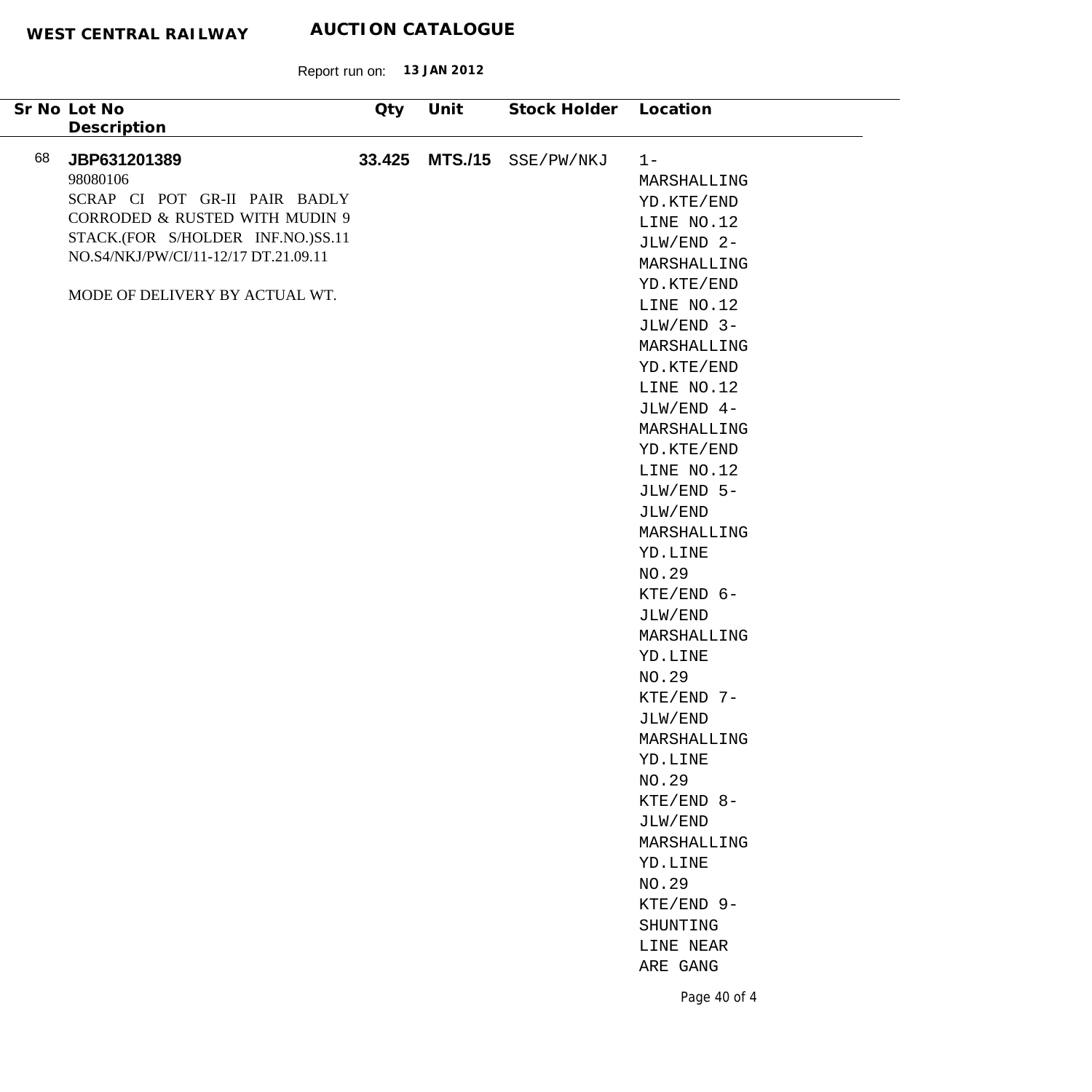| Sr No Lot No | Qty | Unit | Stock Holder Location |          |
|--------------|-----|------|-----------------------|----------|
| Description  |     |      |                       |          |
|              |     |      |                       |          |
|              |     |      |                       | NO.3     |
|              |     |      |                       | TOOLBOX. |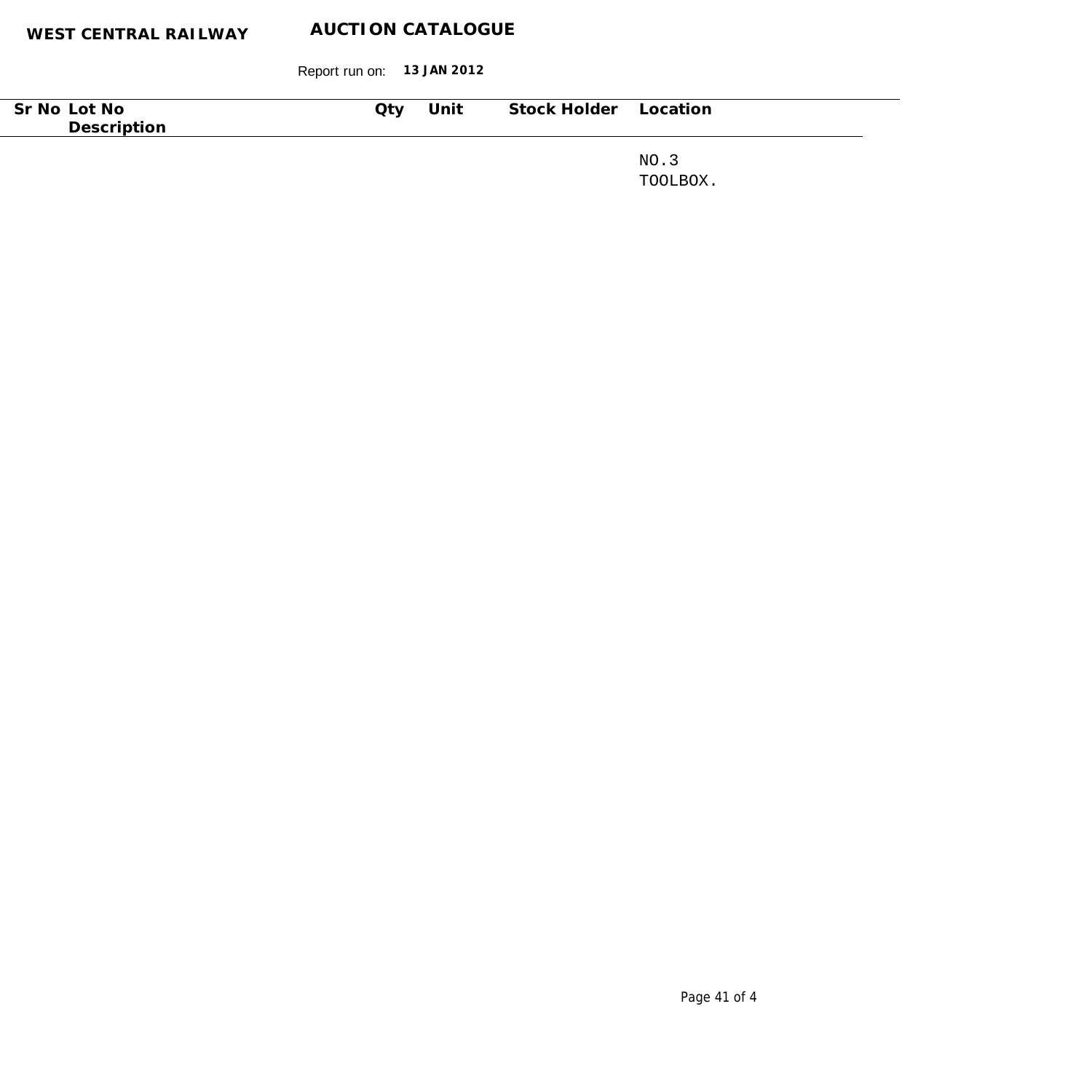|    | Sr No Lot No                                                                                                                                                                                                 | Qty    | Unit           | Stock Holder | Location                                                                                                          |
|----|--------------------------------------------------------------------------------------------------------------------------------------------------------------------------------------------------------------|--------|----------------|--------------|-------------------------------------------------------------------------------------------------------------------|
|    | Description                                                                                                                                                                                                  |        |                |              |                                                                                                                   |
| 69 | JBP631201390<br>98080106<br>SCRAP CI POT GR-II (S) BADLY<br>CORODED & RUSTED WTIH MUD IN 9<br>STACK.(FOR S/HOLDER INF.NO.)SS.11<br>NO.S4/NKJ/PW/CI/11-12/16 DT.21.09.2011.<br>MODE OF DELIVERY BY ACTUAL WT. | 19.627 | <b>MTS./15</b> | SSE/PW/NKJ   | $1-JLW/END$<br>LINE NO.6<br>$KTE/END$ 2-<br>JLW/END<br>MARSHALLING<br>YARD LINE<br>NO.29<br>KTE/END3-<br>JLW/END  |
|    |                                                                                                                                                                                                              |        |                |              | MARSHALLING<br>YARD LINE<br>NO.29<br>$KTE/END$ 4-<br>JLW/END<br>MARSHALLING<br>YARD LINE<br>NO.29<br>$KTE/END$ 5- |
|    |                                                                                                                                                                                                              |        |                |              | JLW/END<br>MARSHALLING<br>YARD LINE<br>NO.29<br>$KTE/END$ 6-<br>JLW/END<br>MARSHALLING<br>YARD LINE               |
|    |                                                                                                                                                                                                              |        |                |              | NO.29<br>KTE/END 7-<br>KTE/END<br>MARSHALLING<br>YD. LINE<br>NO.12<br>JLW/END 8-<br>KTE/END                       |
|    |                                                                                                                                                                                                              |        |                |              | MARSHALLING<br>LINE NO.12<br>JLW/END 9-<br>NEAR ARE<br>GANG NO.3<br>TOOLBOX<br>Page 42 of 4                       |
|    |                                                                                                                                                                                                              |        |                |              |                                                                                                                   |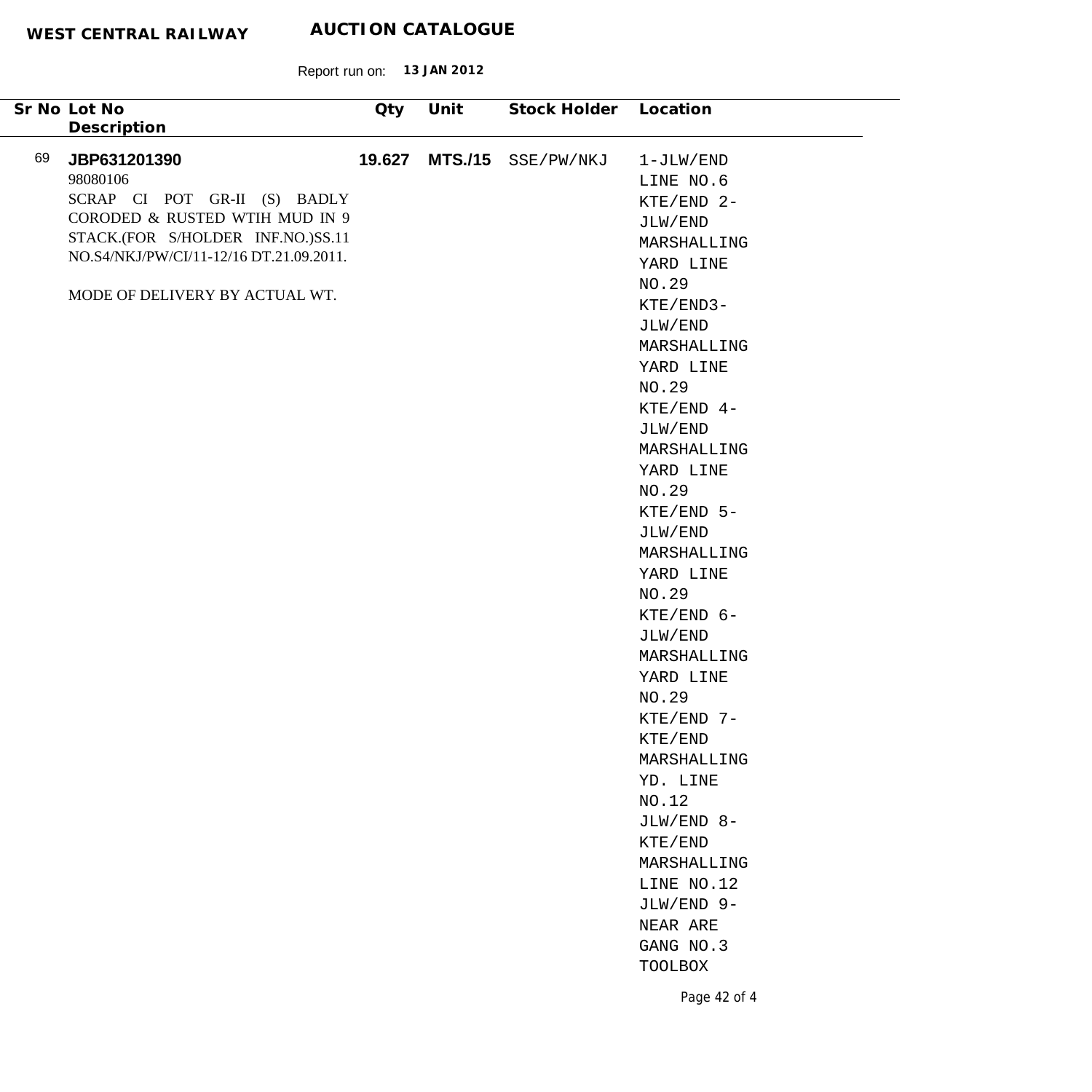Report run on: **13 JAN 2012**

| Sr No Lot No<br>Description                                    | Qty | Unit            | Stock Holder Location |                        |
|----------------------------------------------------------------|-----|-----------------|-----------------------|------------------------|
|                                                                |     |                 |                       |                        |
|                                                                |     |                 |                       | SHUNTING<br>LINE.      |
|                                                                |     |                 |                       |                        |
| 70<br>JBP631201391                                             |     | 675.000 NOS./01 | SSE/PW/NKJ            | $1 - KM - 1033/0$      |
| 98080106                                                       |     |                 |                       | TO 1033/2              |
| SCRAP CST-9 GR-II PAIR BADLY<br>CORODED & RUSTED WITH MUD.(FOR |     |                 |                       | DN LINE.2-             |
| <b>S/HOLDER</b><br><b>INF.NO.)SS.11</b>                        |     |                 |                       | KM-1033/0              |
| NO.S4/NKJ/PW/CI/11-12/18 DT.23.09.2011.                        |     |                 |                       | TO 1033/2              |
|                                                                |     |                 |                       | DN LINE 3-             |
|                                                                |     |                 |                       | KM-1033/0              |
|                                                                |     |                 |                       | TO 1033/2              |
|                                                                |     |                 |                       | DN LINE 4-             |
|                                                                |     |                 |                       | KM-1033/0              |
|                                                                |     |                 |                       | TO 1033/2              |
|                                                                |     |                 |                       | DN LINE5-<br>KM-1033/0 |
|                                                                |     |                 |                       | TO 1033/2              |
|                                                                |     |                 |                       | DN LINE 6-             |
|                                                                |     |                 |                       | KM-1033/0              |
|                                                                |     |                 |                       | TO 1033/2              |
|                                                                |     |                 |                       | DN LINE 7-             |
|                                                                |     |                 |                       | KM-1033/0              |
|                                                                |     |                 |                       | TO 1033/2              |
|                                                                |     |                 |                       | DN LINE 8-             |
|                                                                |     |                 |                       | KM-1033/0              |
|                                                                |     |                 |                       | TO 1033/2              |
|                                                                |     |                 |                       | DN LINE 9-             |
|                                                                |     |                 |                       | KM-1033/0              |
|                                                                |     |                 |                       | TO 1033/2              |
|                                                                |     |                 |                       | DN LINE 10-            |
|                                                                |     |                 |                       | KM-1033/0              |
|                                                                |     |                 |                       | TO 1033/2              |
|                                                                |     |                 |                       | DN LINE 11-            |
|                                                                |     |                 |                       | KM-1033/3              |
|                                                                |     |                 |                       | TO 1033/4              |
|                                                                |     |                 |                       | DN LINE 12-            |
|                                                                |     |                 |                       | KM-1033/3              |
|                                                                |     |                 |                       | TO 1033/4              |
|                                                                |     |                 |                       | DN LINE                |
|                                                                |     |                 |                       |                        |
|                                                                |     |                 |                       |                        |

 $\overline{\phantom{0}}$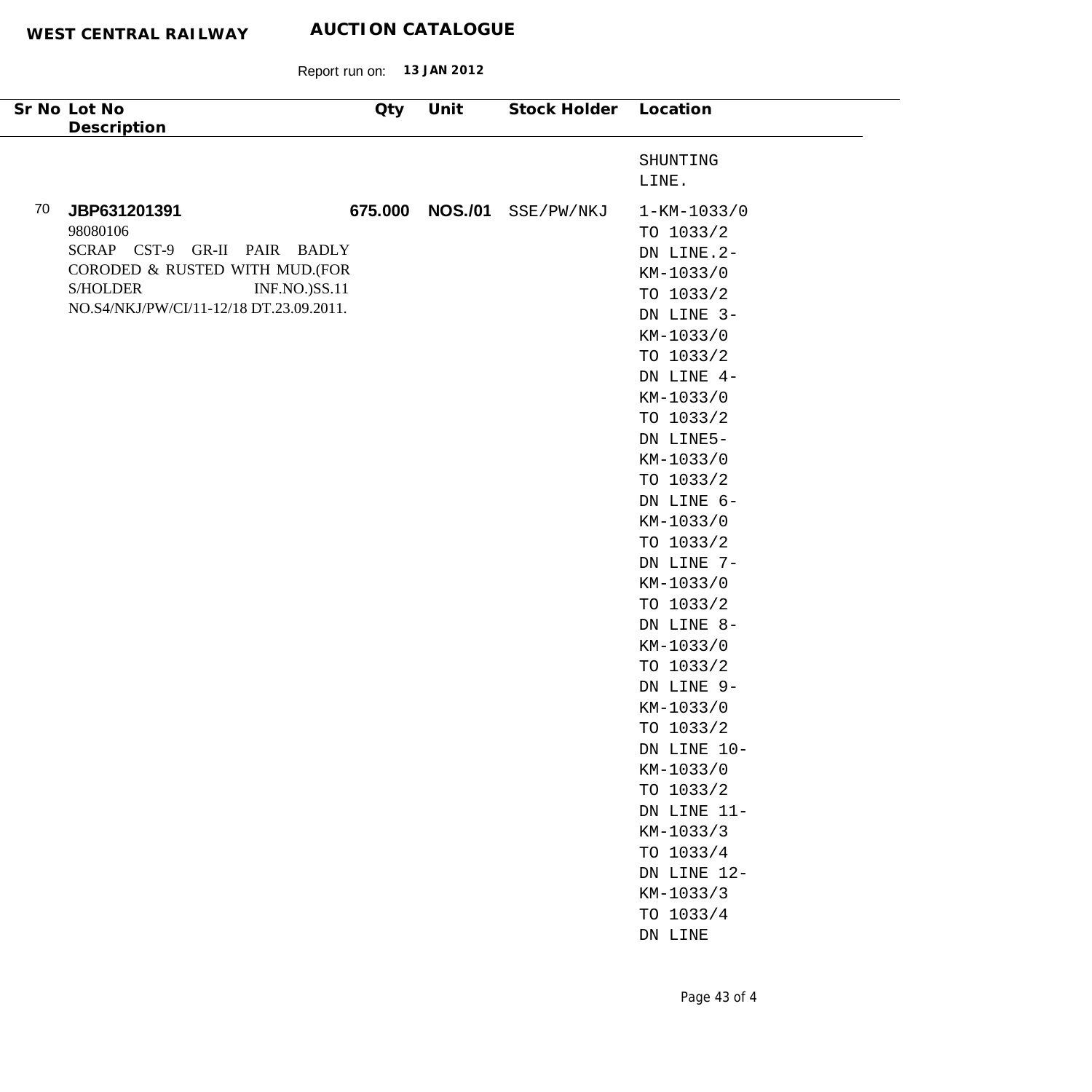|    | Sr No Lot No<br>Description                                                                                                                                                                            | Qty | Unit            | Stock Holder Location                                 |                                                                                                                  |
|----|--------------------------------------------------------------------------------------------------------------------------------------------------------------------------------------------------------|-----|-----------------|-------------------------------------------------------|------------------------------------------------------------------------------------------------------------------|
| 71 | JBP631201392<br>98050096<br>SCRAP CONSISTING OF TURNING AND<br>BORING MAXIMUM QTY TURNING<br>AND RUSTED CORODED.<br>(FOR S/HOLDER INF.NO.)SS.11 NO.LOT<br>NO.JBP/NKJ/C&W/CS/12/11/196<br>DT.15.12.2011 |     | 240.000 MTS./15 | SSE/C&W/ROH<br>SHED/NKJ                               | OSL ROH<br>EXTRA YD.<br>COMPLEX NKJ<br>OSL ROH<br>COMPLEX NKJ<br>IN 3 STACK<br>ALONG WITH<br>CTRB LOCK<br>PLATE. |
| 72 | JBP631201393<br>98011285<br>SCRAP RAIL 52 KG = $127$ NOS = $1423.51$<br><b>RM</b><br><b>S/HOLDER</b><br><b>INF.NO.)SS.11</b><br>(FOR<br>NO.SSE/PW/S/JBP/11-12/52<br>KG/RAIL/38<br>DT.06.01.2012.       |     |                 | 73.866 MTS./15 SSE/PW/S/JB KM-968/2-3<br>$\, {\bf P}$ | BHTN-BRGT<br>DN RD.                                                                                              |
| 73 | JBP631201394<br>98011285<br>SCRAP RAIL 52 KG ABOVE 1 MTR<br>$LONG = 53 NOS = 590.17 RM$<br>S/HOLDER<br><b>INF.NO.)SS.11</b><br>(FOR<br>NO.JBP/STA/R/11-12/05 DT.26.12.2011.                            |     |                 | 30.624 MTS./15 SSE/PW/N/ST KM-1191/6-7<br>A           | DN SIDE.                                                                                                         |
| 74 | JBP631201395<br>98011285<br>SCRAP RAIL 90 LBS ABOVE 1 MTR<br>$LONG = 111 NOS = 1274.23 RM$<br>(FOR<br>S/HOLDER<br><b>INF.NO.)SS.11</b><br>NO.JBP/STA/R/11-12/03 DT.06.12.2011.                         |     |                 | 56.843 MTS./15 SSE/PW/N/ST KM-1192/6-7<br>Α           | DN SIDE<br>SQAR-HNM<br>SECTION.                                                                                  |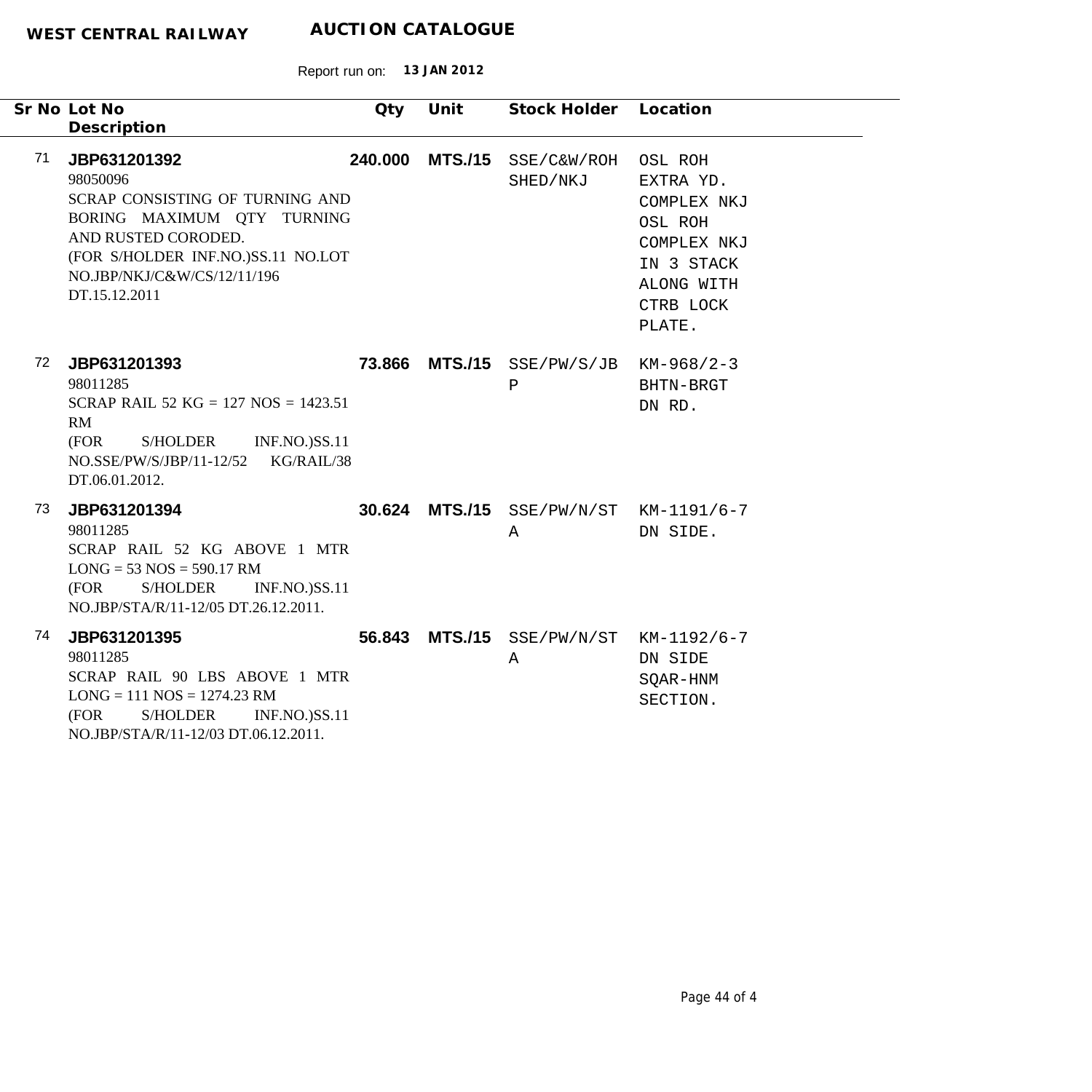Report run on: **13 JAN 2012**

|    | Sr No Lot No                                     | Qty    | Unit           | Stock Holder | Location       |
|----|--------------------------------------------------|--------|----------------|--------------|----------------|
|    | Description                                      |        |                |              |                |
| 75 | JBP631201396                                     | 79.346 | <b>MTS./15</b> | SSE/PW/N/ST  | $KM-1184/4-5$  |
|    | 98011285                                         |        |                | Α            | $DN, 1184/4-5$ |
|    | SCRAP RAIL 90 LBS ABOVE 1 MTR                    |        |                |              |                |
|    | $LONG = 67 NOS = 1778.66 RM IN 2$                |        |                |              | UP STA-        |
|    |                                                  |        |                |              | KAIMA SEC.     |
|    | STACK.                                           |        |                |              |                |
|    | (FOR<br><b>S/HOLDER</b><br><b>INF.NO.)SS.11</b>  |        |                |              |                |
|    | NO.JBP/STA/R/11-12/02 DT.01.12.2011.             |        |                |              |                |
|    |                                                  |        |                |              |                |
|    |                                                  |        |                |              |                |
|    | Note:- Scrap Lead acid batteries/Lead sludge,    |        |                |              |                |
|    | waste oil, drained lube oil, scrap transformer   |        |                |              |                |
|    | oil waste grease etc can be bid upon only by     |        |                |              |                |
|    | the firms having valid registration with the     |        |                |              |                |
|    | Ministry of Environment and Forests, Govt.       |        |                |              |                |
|    | of India as authorized recyclers/reprocessors    |        |                |              |                |
|    | of these items and having environmentally        |        |                |              |                |
|    | sound management facilities for the purpose.     |        |                |              |                |
|    | The persons actually bidding on behalf of a      |        |                |              |                |
|    |                                                  |        |                |              |                |
|    | firm should have original/attested copy of the   |        |                |              |                |
|    | registration certificate and an authority letter |        |                |              |                |
|    | in original on firm's letterhead to bid in the   |        |                |              |                |

auction on behalf of that firm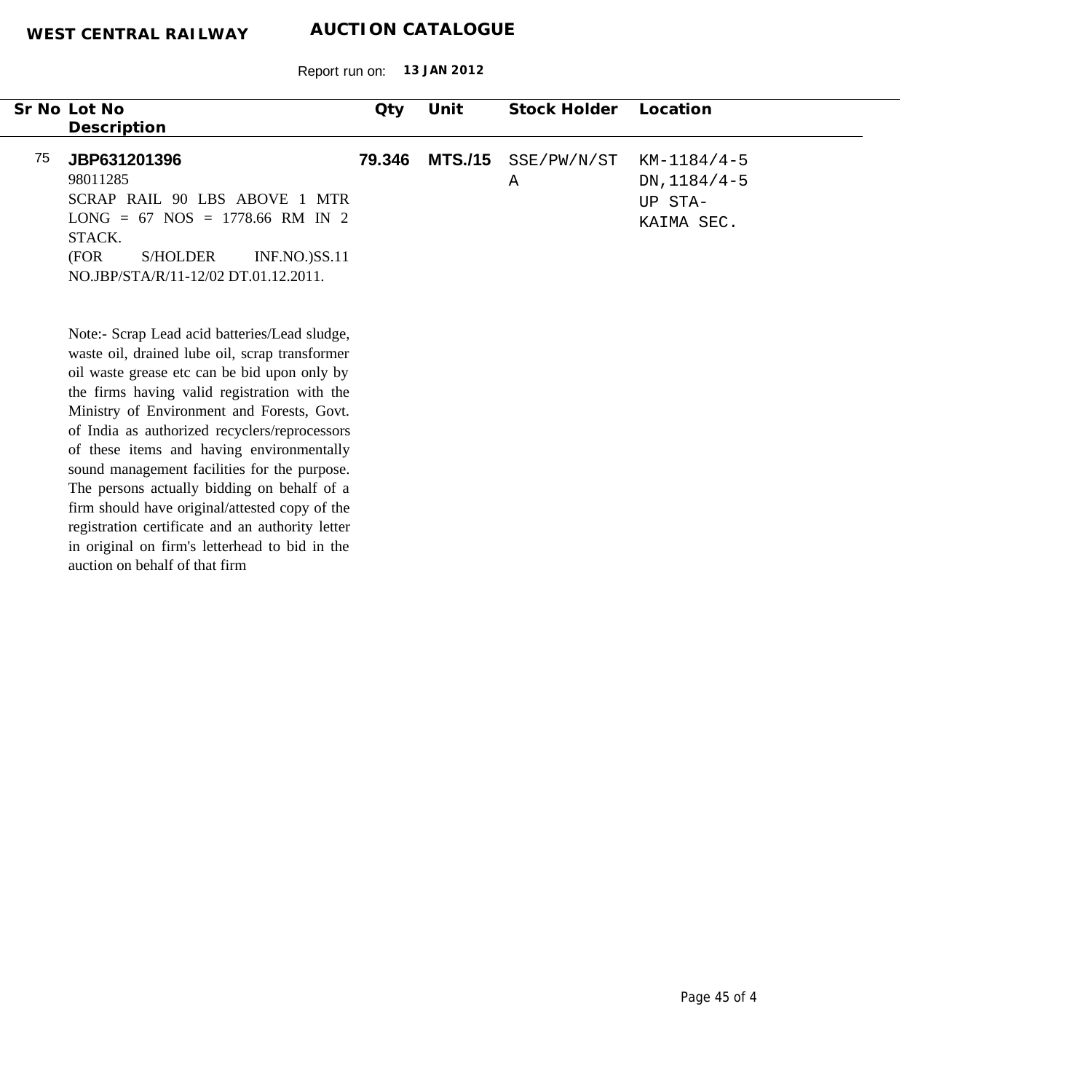|                | 63120008<br>Auction Catalogue No<br>Auctioneer: Dy CMM(S)                                                                                                                                                                                                                                                                                                                                                                                                                                                                                                      |        |      | Auction Date: 20-01-2012<br>KOTA<br>Place: |                                                |
|----------------|----------------------------------------------------------------------------------------------------------------------------------------------------------------------------------------------------------------------------------------------------------------------------------------------------------------------------------------------------------------------------------------------------------------------------------------------------------------------------------------------------------------------------------------------------------------|--------|------|--------------------------------------------|------------------------------------------------|
|                | Sr No Lot No<br>Description                                                                                                                                                                                                                                                                                                                                                                                                                                                                                                                                    | Qty    | Unit | Stock Holder                               | Location                                       |
| $\mathbf 1$    | 631112010WC<br>Y<br>98111061<br>COND.BG WAGON ROLLING STOCK<br>IRON BODY & IRON FLOOR & STEEL<br>BODY & STEEL FLOOR 4 WHEELER TL,<br>TK & TP WAGON NO.<br>1.49141 CR/TK/F 2.62516 ER/TL/F<br>3.77264 SE/TK/F 4.62048 ER/TK/F<br>5.42058 WR/TK/F 6.77691 SE/TL/F<br>7.77306 SE/TL/F 8.49003 CR/TL/F<br>9.49146 CR/TK/F 10.48971 CR/TL/F<br>11.61791 ER/TK/F 12.62168 ER/TL/F<br>13.62423 ER/TP/F 14.96174 ER/TP/F<br>15.77670 SE/TK/F 16.35560 SR/TL/F<br>17.48585 CR/TK/F<br>$TOTAL = 17 NOS$<br><b>RECLAIM ITEMS:-</b><br>1. WHEEL SET WITH $RBAB = 34$ NOS   | 17.000 |      | $SSE( C\&W)$<br>YARD KOTA                  | LAYING AT<br><b>MALA PHATAK</b><br>SIDING KOTA |
| $\overline{2}$ | 631112011WC<br>Y<br>98111061<br>COND.BG WAGON ROLLING SROCK<br>IRON BODY & IRON FLOOR & STEEL<br>BODY & STEEL FLOOR 4 WHEELER<br>TL, TK & TP WAGON NO.<br>1.46191 NF/TK/F 2.95577 SE/TK/F<br>3.96009 SE/TL/F 4.46481 NF/TL/F<br>5.100969 CR/TP/F 6.96294 SE/TK/F<br>7.43383 WR/TK/F 8.77974 SE/TK/F<br>9.45381 WR/TK/F 10.35436 CR/TK/F<br>11.44456 WR/TK/F 12.43755 WR/TK/F<br>13.33626 ER/TP/F 14.44879 WR/TK/F<br>15.100593 CR/TP/F 16.43330 WR/TK/F<br>17.95352 SE/TK/F<br>$TOTAL = 17 NOS$<br><b>RECLAIM ITEMS:-</b><br>$1.$ WHEEL SET WITH RBAB = 34 NOS | 17.000 |      | SSE (C&W)<br>YARD KOTA                     | LAYING AT<br><b>MALA PHATAK</b><br>SIDING KOTA |